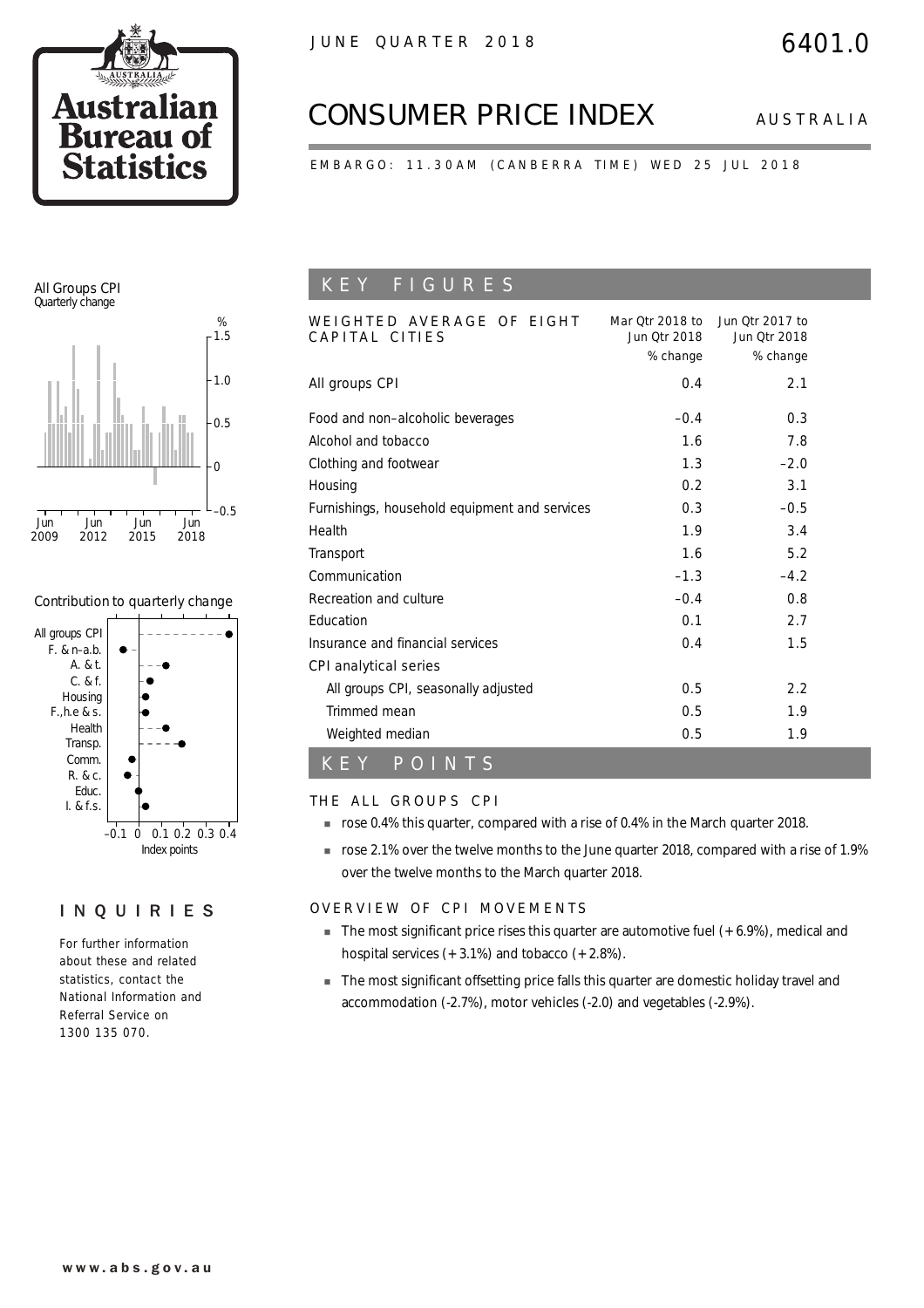# NOTES

| FORTHCOMING ISSUES                   | ISSUE (Quarter)                                                                                                                                                                                                                                                                                                                                                                                                                                       | RELEASE DATE                                                                           |  |  |  |  |
|--------------------------------------|-------------------------------------------------------------------------------------------------------------------------------------------------------------------------------------------------------------------------------------------------------------------------------------------------------------------------------------------------------------------------------------------------------------------------------------------------------|----------------------------------------------------------------------------------------|--|--|--|--|
|                                      | September 2018                                                                                                                                                                                                                                                                                                                                                                                                                                        | 31 October 2018                                                                        |  |  |  |  |
|                                      | December 2018                                                                                                                                                                                                                                                                                                                                                                                                                                         | 30 January 2019                                                                        |  |  |  |  |
|                                      | March 2019                                                                                                                                                                                                                                                                                                                                                                                                                                            | 24 April 2019                                                                          |  |  |  |  |
|                                      | June 2019                                                                                                                                                                                                                                                                                                                                                                                                                                             | 31 July 2019                                                                           |  |  |  |  |
|                                      |                                                                                                                                                                                                                                                                                                                                                                                                                                                       |                                                                                        |  |  |  |  |
| TOWARDS AN AUSTRALIAN<br>MONTHLY CPI | The ABS has begun development work on the feasibility of a monthly CPI. Towards an<br>Australian Monthly CPI; outlines the challenges being investigated in the development<br>phase of the project. User and stakeholder input is being sought to determine the<br>requirements for a monthly CPI and as a basis for broad community consultation. The<br>paper can be found in the ABS Chief Economist series on the ABS website<br>www.abs.gov.au. |                                                                                        |  |  |  |  |
| ROUNDING                             | rounding.                                                                                                                                                                                                                                                                                                                                                                                                                                             | Any discrepancies between totals and sums of components in this publication are due to |  |  |  |  |
| PRIVACY                              | you provide to the ABS.                                                                                                                                                                                                                                                                                                                                                                                                                               | The ABS Privacy Policy outlines how the ABS will handle any personal information that  |  |  |  |  |
| ABBREVIATIONS                        | Australian Bureau of Statistics<br>ABS.<br><b>Consumer Price Index</b><br>CPI.<br>not elsewhere classified<br>n.e.c.                                                                                                                                                                                                                                                                                                                                  |                                                                                        |  |  |  |  |

David W. Kalisch Australian Statistician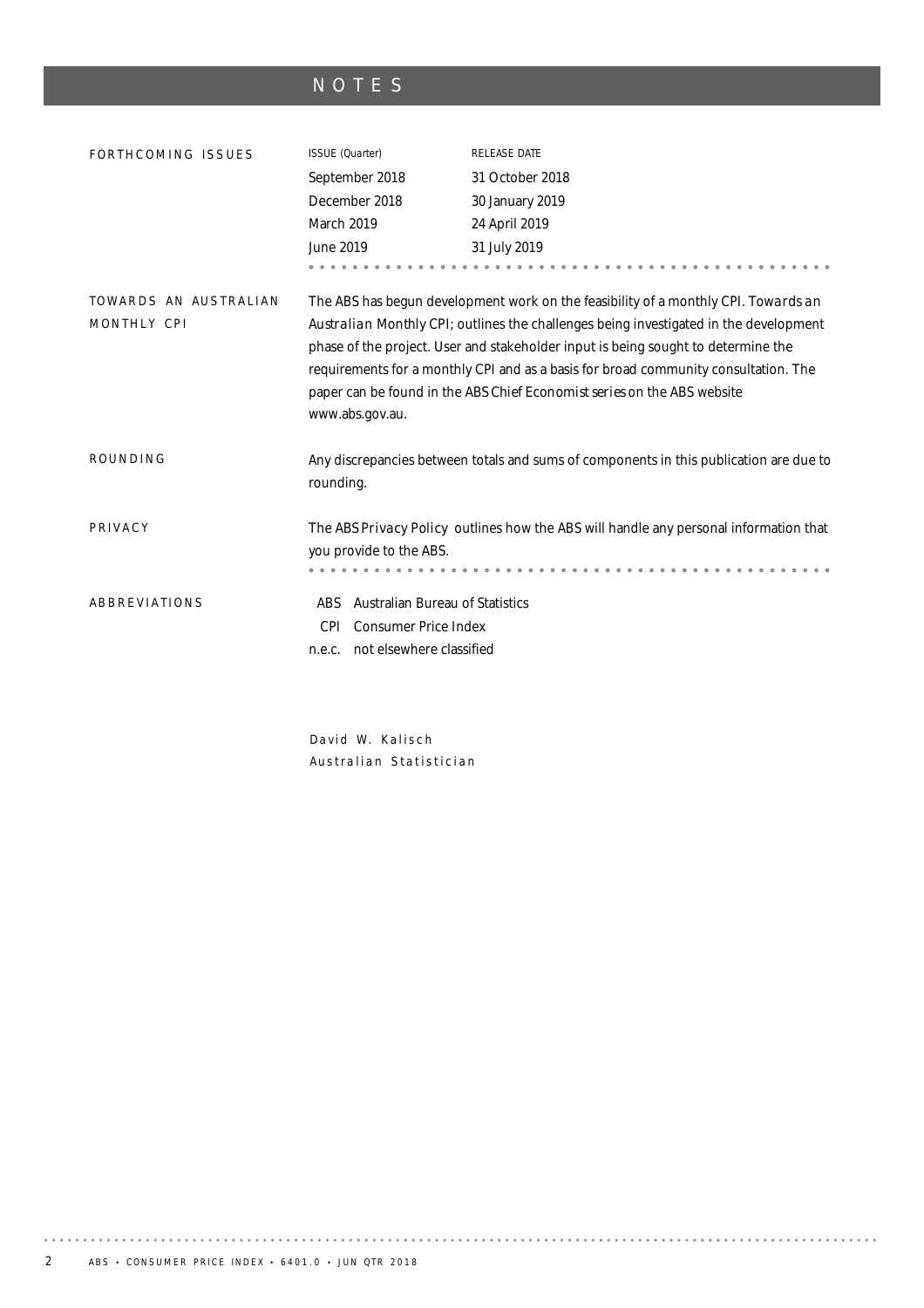### MAIN CONTRIBUTORS TO CHANGE

CPI GROUPS

The discussion of the CPI groups below is ordered in terms of their absolute significance to the change in All groups index points for the quarter (see Tables 6 and 7). Unless otherwise stated, the analysis is in original terms.

#### WEIGHTED AVERAGE OF EIGHT CAPITAL CITIES, Percentage change from previous quarter



TRANSPORT GROUP  $(+1.6%)$ 

The main contributor to the rise in the transport group this quarter is automotive fuel (+6.9%) due to increases in world oil prices flowing through to consumers.

The following graph shows the pattern of the average daily prices for unleaded petrol for the eight capital cities over the last fifteen months.



Over the twelve months, the transport group rose 5.2% due to an increase in fuel.

In seasonally adjusted terms, the transport group rose 1.8% this quarter. The main contributor to the rise is automotive fuel  $(+6.9\%)$ .

The main contributor to the rise in the health group this quarter is medical and hospital services (+3.1%). The rise is due to the annual increase in private health insurance (PHI) premiums on 1 April, and at the same time, the decrease in the PHI rebate, which increases the out-of-pocket expenses of consumers. HEALTH GROUP  $(+1.9\%)$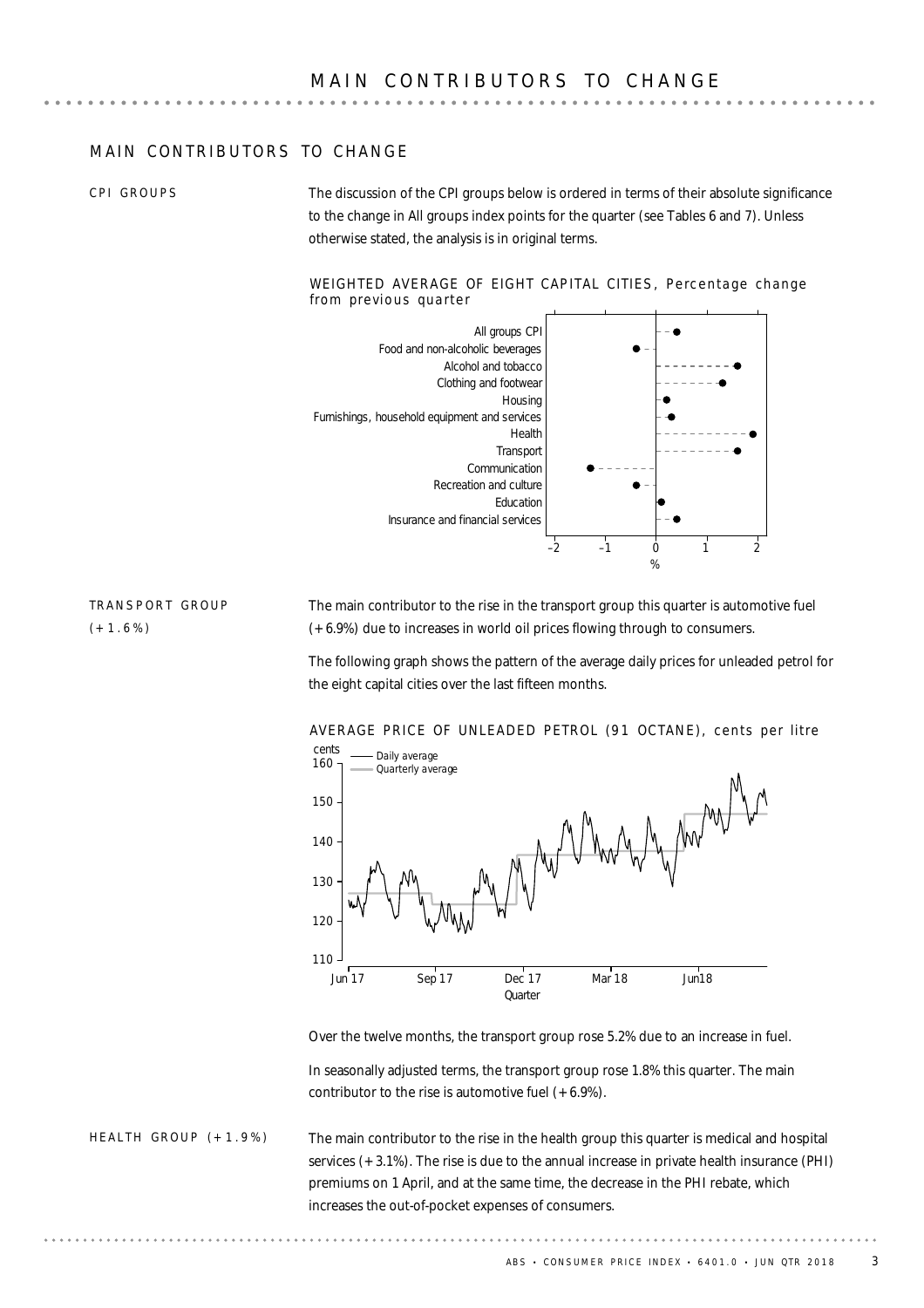# M A I N C O N T R I B U T O R S T O C H A N G E *continued*

| HEALTH GROUP (+1.9%)                                       | Over the last twelve months, the health group rose 3.4%.                                                                                                                                                                                                                                                                                                                                          |  |  |  |  |
|------------------------------------------------------------|---------------------------------------------------------------------------------------------------------------------------------------------------------------------------------------------------------------------------------------------------------------------------------------------------------------------------------------------------------------------------------------------------|--|--|--|--|
| continued                                                  | In seasonally adjusted terms, the health group rose 0.2% this quarter. The main<br>contributor to the rise is medical and hospital services $(+0.3\%)$ .                                                                                                                                                                                                                                          |  |  |  |  |
| ALCOHOL AND TOBACCO<br>GROUP (+1.6%)                       | The main contributor to the rise in the alcohol and tobacco group this quarter is tobacco<br>(+2.8%). The rise in tobacco is due to the flow on effects of the federal excise tax<br>increase effective 1 March 2018.                                                                                                                                                                             |  |  |  |  |
|                                                            | Over the last twelve months, the alcohol and tobacco group rose 7.8%.                                                                                                                                                                                                                                                                                                                             |  |  |  |  |
|                                                            | In seasonally adjusted terms, the alcohol and tobacco group rose 1.8% this quarter. The<br>main contributor to the rise is tobacco $(+3.8\%)$ .                                                                                                                                                                                                                                                   |  |  |  |  |
| FOOD AND<br>NON-ALCOHOLIC<br>BEVERAGES GROUP<br>$(-0.4\%)$ | The main contributors to the fall in the food and non-alcoholic beverages group this<br>quarter are vegetables (-2.9%) and fruit (-2.5%). The fall is due to increased supply of<br>seasonal varieties. For vegetables this includes broccoli, capsicum, cauliflower and<br>zucchini, and for fruit this includes avocados, kiwifruits, bananas, mandarins, oranges,<br>lemons, apples and pears. |  |  |  |  |
|                                                            | Over the last twelve months, the food and non-alcoholic beverages group rose 0.3%.                                                                                                                                                                                                                                                                                                                |  |  |  |  |
|                                                            | In seasonally adjusted terms, the food and non-alcoholic beverages group rose 0.1% this<br>quarter. The main contributor to the rise is take away and fast foods $(+0.8\%)$ .                                                                                                                                                                                                                     |  |  |  |  |
| CLOTHING AND<br>FOOTWEAR GROUP                             | The main contributor to the rise in the clothing and footwear group this quarter is<br>garments for women $(+2.2%)$ due to discontinued specials.                                                                                                                                                                                                                                                 |  |  |  |  |
| $(+1.3\%)$                                                 | Over the last twelve months, the clothing and footwear group fell 2.0%.                                                                                                                                                                                                                                                                                                                           |  |  |  |  |
|                                                            | In seasonally adjusted terms, the clothing and footwear group fell 0.1% this quarter. The<br>main contributor to the fall is garments for men (-2.7%).                                                                                                                                                                                                                                            |  |  |  |  |
| RECREATION AND<br>CULTURE GROUP (-0.4%)                    | The main contributor to the fall in the recreation and culture group this quarter is<br>domestic holiday travel and accommodation (-2.7%). The fall in domestic holiday travel<br>and accommodation is typical of the off peak season for domestic holiday travel.                                                                                                                                |  |  |  |  |
|                                                            | Over the last twelve months, the recreation and culture group rose 0.8%.                                                                                                                                                                                                                                                                                                                          |  |  |  |  |
|                                                            | In the CPI, airfares and accommodation are collected in advance (at the time of<br>payment), but are only used in the CPI in the quarter in which the trip is undertaken.<br>International airfares are collected two months in advance (January for travel in March)<br>and domestic airfares are collected one month in advance (February for travel in March).                                 |  |  |  |  |
|                                                            | In seasonally adjusted terms, the recreation and culture group rose 0.5% this quarter.<br>The main contributors to the rise are domestic holiday travel and accommodation<br>(+1.2%) and international holiday travel and accommodation (+1.2%).                                                                                                                                                  |  |  |  |  |
| HOUSING GROUP (+0.2%)                                      | The main contributor to the rise in the housing group this quarter is new dwelling<br>purchase by owner-occupiers (+0.8%). The rise in new dwelling purchase by<br>owner-occupiers is due to increases in input costs, mainly materials.                                                                                                                                                          |  |  |  |  |
|                                                            | Over the last twelve months, the housing group rose 3.1%.                                                                                                                                                                                                                                                                                                                                         |  |  |  |  |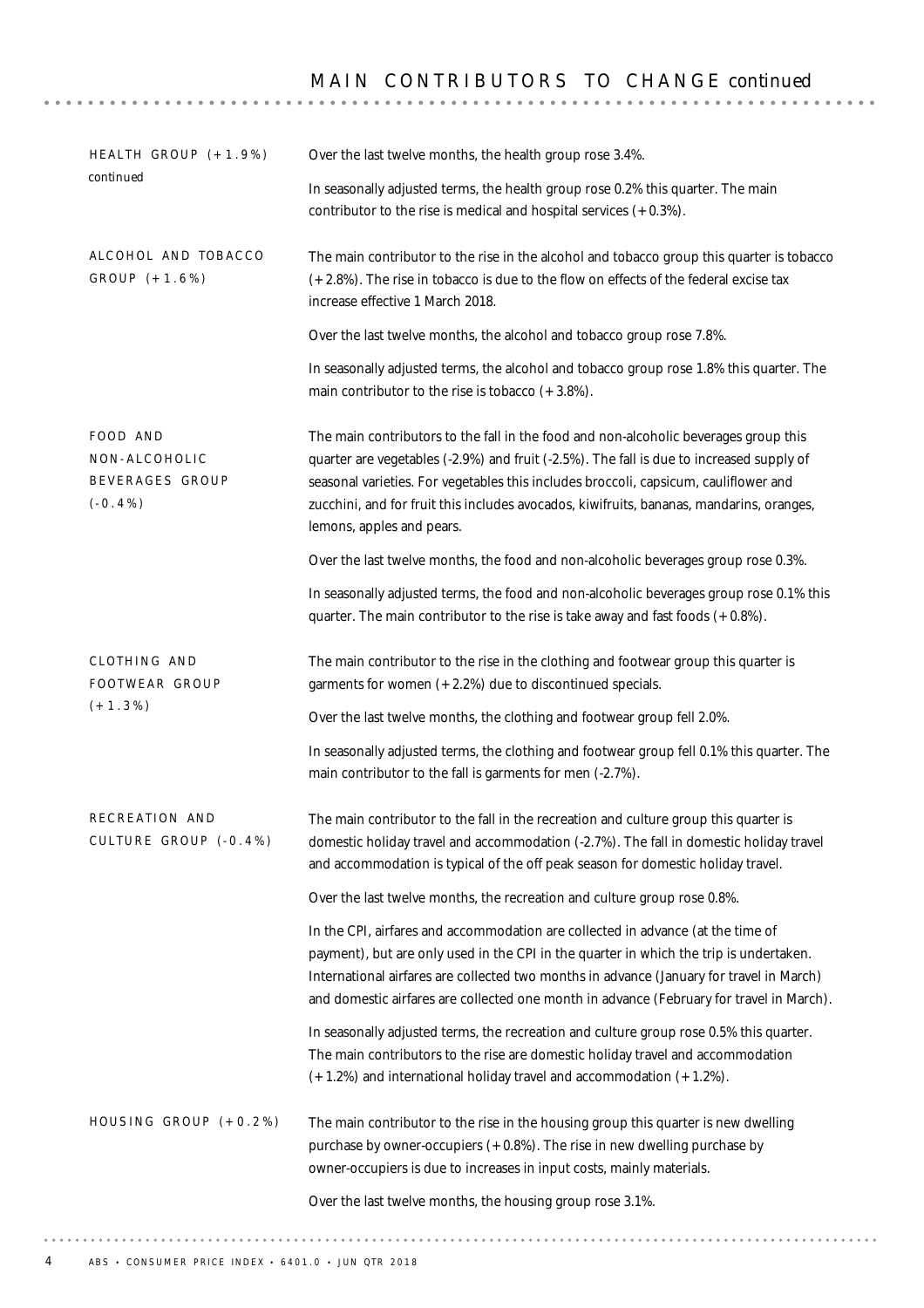| HOUSING GROUP $(+0.2%)$<br>continued                                    | In seasonally adjusted terms, the housing group rose 0.5% this quarter. The main<br>contributor to the rise is new dwelling purchase by owner-occupiers $(+0.8\%)$ .                                                                                                                                                                                                                                                                                                                              |
|-------------------------------------------------------------------------|---------------------------------------------------------------------------------------------------------------------------------------------------------------------------------------------------------------------------------------------------------------------------------------------------------------------------------------------------------------------------------------------------------------------------------------------------------------------------------------------------|
| FURNISHINGS,<br>HOUSEHOLD EQUIPMENT<br>AND SERVICES GROUP<br>$(+0.3\%)$ | The main contributors to the rise in the furnishings, household equipment and services<br>group this quarter are rises in glassware, tableware and household utensils (+3.5%) and<br>child care $(+1.0\%)$ . The rise in glassware, tableware and household utensils is due to<br>discontinued specials.                                                                                                                                                                                          |
|                                                                         | Over the last twelve months, the furnishings, household equipment and services group<br>fell 0.5%.                                                                                                                                                                                                                                                                                                                                                                                                |
|                                                                         | In seasonally adjusted terms, the furnishings, household equipment and services group<br>fell 0.2% this quarter. The main contributor to the fall is furniture (-1.2%) due to ongoing<br>competition and continued discounting activity in the retail industry.                                                                                                                                                                                                                                   |
| COMMUNICATION GROUP<br>$(-1.3\%)$                                       | The main contributor to the fall in the communication group this quarter is<br>telecommunication equipment and services (-1.5%). The fall is due to continued growth<br>in mobile data usage.                                                                                                                                                                                                                                                                                                     |
|                                                                         | Over the last twelve months, the communication group fell 4.2%.                                                                                                                                                                                                                                                                                                                                                                                                                                   |
|                                                                         | The communication group is not seasonally adjusted.                                                                                                                                                                                                                                                                                                                                                                                                                                               |
| INSURANCE AND<br>FINANCIAL SERVICES<br>$GROUP (+0.4%)$                  | The main contributor to the rise in the insurance and financial services group this<br>quarter is insurance $(+0.9\%)$ . The rise in insurance is due to price rises in home<br>contents and motor vehicle insurance.                                                                                                                                                                                                                                                                             |
|                                                                         | Over the past twelve months, the insurance and financial services group rose 1.5%.                                                                                                                                                                                                                                                                                                                                                                                                                |
|                                                                         | In seasonally adjusted terms, the insurance and financial services group rose 0.5% this<br>quarter. The main contributor to the rise is insurance (+1.6%).                                                                                                                                                                                                                                                                                                                                        |
| EDUCATION GROUP<br>$(+0.1\%)$                                           | The main contributor to the rise in the education group this quarter is preschool and<br>primary education (+0.2%).                                                                                                                                                                                                                                                                                                                                                                               |
|                                                                         | Over the last twelve months, the education group rose 2.7%.                                                                                                                                                                                                                                                                                                                                                                                                                                       |
|                                                                         | In seasonally adjusted terms, the education group rose 1.1% this quarter. The main<br>contributors to the rise are secondary education $(+ 1.0%)$ and tertiary education<br>$(+1.0\%)$ .                                                                                                                                                                                                                                                                                                          |
| INTERNATIONAL TRADE<br>EXPOSURE - TRADABLES<br>AND NON-TRADABLES        | The tradables component of the All groups CPI rose 0.5% in the June quarter 2018. The<br>tradable goods component rose 0.4% mainly due to automotive fuel $(+6.9\%)$ , audio,<br>visual and computing media and services $(+3.0\%)$ , garments for women $(+2.2\%)$ , and<br>glassware, tableware and household utensils (+3.5%). The tradable services component<br>rose 1.3% due to international holiday travel and accommodation (+1.3%) due to peak<br>travel periods in Europe and America. |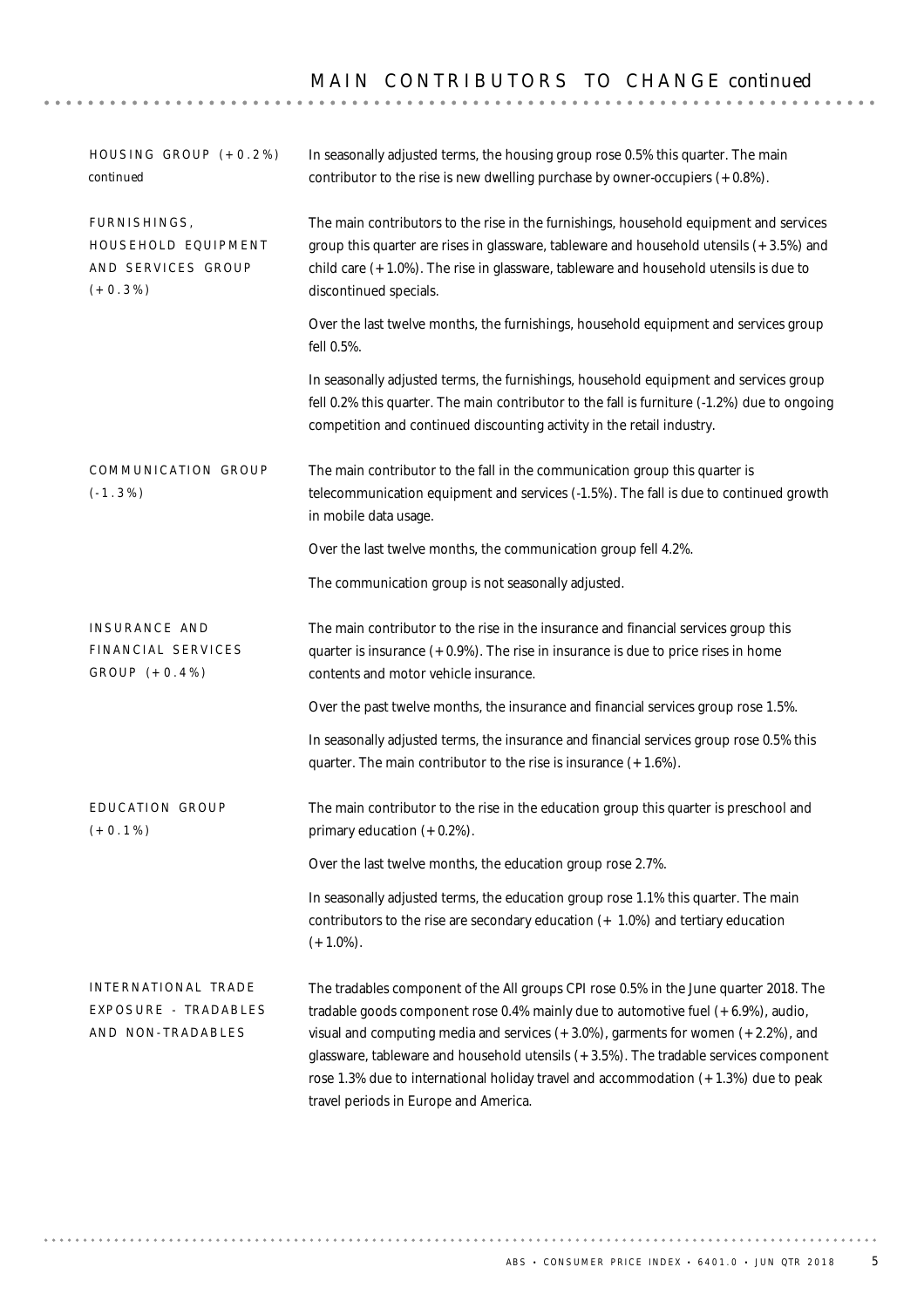### MAIN CONTRIBUTORS TO CHANGE *continued*

| INTERNATIONAL TRADE<br>EXPOSURE - TRADABLES<br>AND NON-TRADABLES<br>continued | The non-tradables component of the All groups CPI rose 0.3% in the June quarter 2018.<br>The non-tradable goods component rose 0.7%, mainly due to tobacco $(+2.8\%)$ , new<br>dwelling purchases by owner occupiers $(+0.8%)$ and takeaway and fast foods $(+0.8%)$ .<br>The non-tradable services component rose 0.2%, mainly due to medical and hospital<br>services $(+3.1\%)$ and child care $(+1.0\%)$ . |  |  |  |  |
|-------------------------------------------------------------------------------|----------------------------------------------------------------------------------------------------------------------------------------------------------------------------------------------------------------------------------------------------------------------------------------------------------------------------------------------------------------------------------------------------------------|--|--|--|--|
|                                                                               | Over the twelve months to the June quarter 2018, the tradables component rose 0.3%<br>and the non-tradables component rose 3.0%.                                                                                                                                                                                                                                                                               |  |  |  |  |
|                                                                               | In seasonally adjusted terms, the tradables component of the All groups CPI rose 0.4%<br>and the non-tradables component rose 0.7%.                                                                                                                                                                                                                                                                            |  |  |  |  |
| SEASONALLY ADJUSTED<br>ANALYTICAL SERIES                                      | The All group CPI seasonally adjusted rose 0.5% this quarter, and the original All groups<br>CPI recorded a 0.4% rise.                                                                                                                                                                                                                                                                                         |  |  |  |  |
|                                                                               | The trimmed mean rose 0.5% in the June quarter 2018, following a rise of 0.5% in the<br>March quarter 2018. Over the last twelve months, the trimmed mean rose 1.9%,<br>following a rise of 1.9% over the twelve months to the March quarter 2018.                                                                                                                                                             |  |  |  |  |
|                                                                               | The weighted median rose 0.5% in the June quarter 2018, following a rise of 0.5% in the<br>March quarter 2018. Over the last twelve months, the weighted median rose 1.9%,<br>compared to a rise of 2.0% over the twelve months to the March quarter 2018.                                                                                                                                                     |  |  |  |  |
|                                                                               |                                                                                                                                                                                                                                                                                                                                                                                                                |  |  |  |  |
|                                                                               | SEASONALLY ADJUSTED<br>ORIGINAL                                                                                                                                                                                                                                                                                                                                                                                |  |  |  |  |
|                                                                               | Mar Qtr 2018 to<br>Mar Qtr 2018 to                                                                                                                                                                                                                                                                                                                                                                             |  |  |  |  |

|                                               | Jun Qtr 2018 | Jun Qtr 2018 |
|-----------------------------------------------|--------------|--------------|
|                                               | %            | %            |
| All groups CPI                                | 0.4          | 0.5          |
| Food and non-alcoholic beverages              | $-0.4$       | 0.1          |
| Alcohol and tobacco                           | 1.6          | 1.8          |
| Clothing and footwear                         | 1.3          | $-0.1$       |
| Housing                                       | 0.2          | 0.5          |
| Furnishings, household equipment and services | 0.3          | $-0.2$       |
| Health                                        | 1.9          | 0.2          |
| Transport                                     | 1.6          | 1.8          |
| Communication(a)                              | $-1.3$       | $-1.3$       |
| Recreation and culture                        | $-0.4$       | 0.5          |
| Education                                     | 0.1          | 1.1          |
| Insurance and financial services              | 0.4          | 0.5          |
| International trade exposure series           |              |              |
| Tradables                                     | 0.5          | 0.4          |
| Non-tradables                                 | 0.3          | 0.7          |
|                                               |              |              |

(a) not seasonally adjusted

A detailed explanation of the seasonal adjustment of the All Groups CPI and calculation of the trimmed mean and weighted median measures is available in *Information Paper: Seasonal Adjustment of Consumer Price Indexes, 2011* (cat. no. 6401.0.55.003) available on the ABS website. Revisions to the seasonally adjusted estimates can be the result of the application of concurrent seasonal adjustment, described in paragraph 15 of the Explanatory Notes.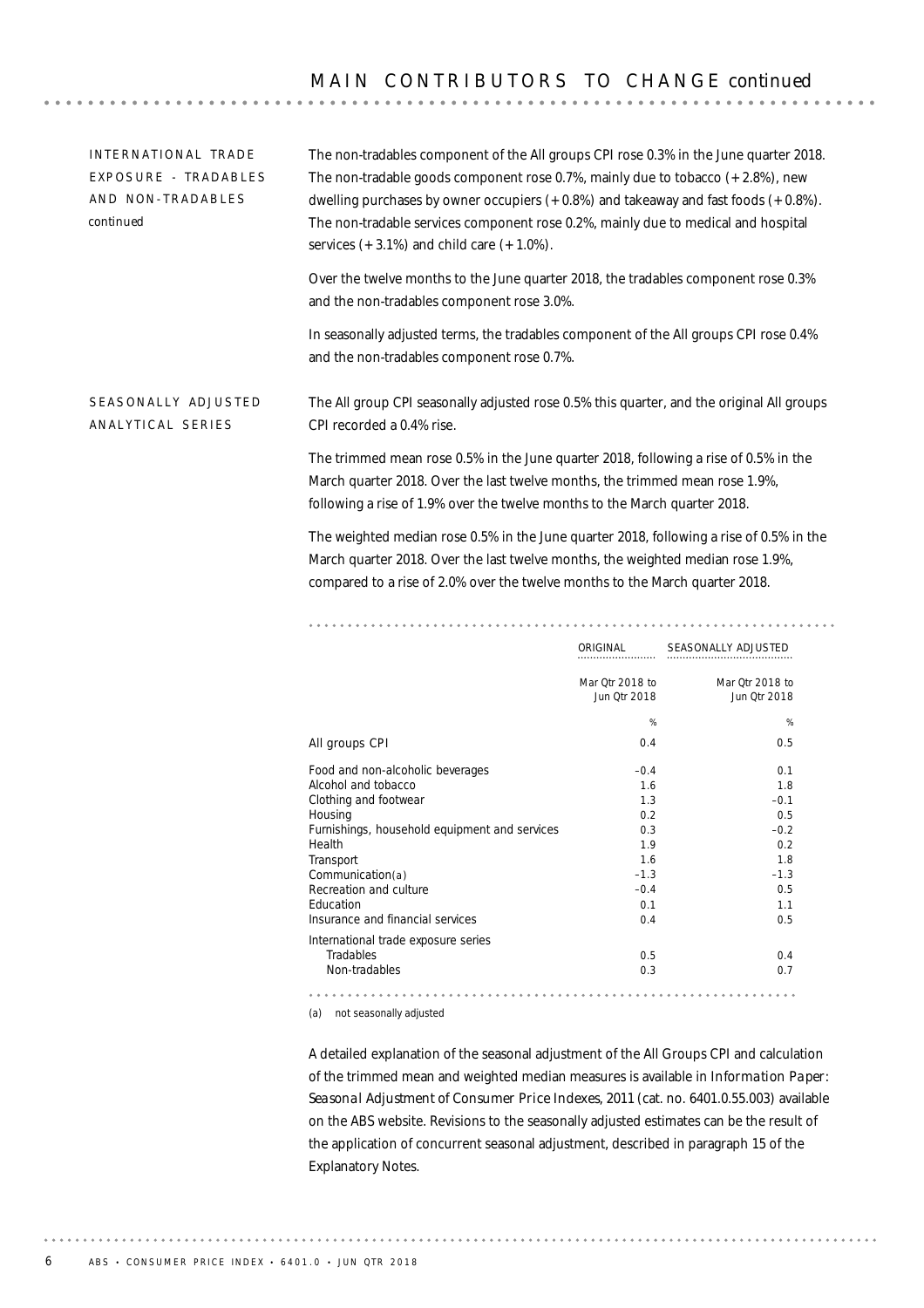### CAPITAL CITIES COMPARISON

ALL GROUPS CPI **ALL GROUPS CPI, Percentage change from previous quarter** 



At the All groups level, the CPI rose in all eight capital cities.

The transport group (+1.6%) is the most significant positive contributor to the All groups quarterly movement, with rises across all eight capital cities. This rise is due to automotive fuel (+6.9%), due to increases in world oil prices.

The health group (+1.9%) is the second most significant positive contributor to the All groups quarterly movement, with rises across all eight capital cities. This is due to medical and hospital services  $(+3.1\%)$ , due to the annual increase in private health insurance premiums.

The alcohol and tobacco group  $(+1.6%)$  is third most significant positive contributor to the All groups quarterly movement, with rises across all eight capital cities. This is due to tobacco (+2.8%), due to the flow on effects of the federal excise tax increase effective 1 March 2018.

The most significant offsetting negative contributor to the All groups quarterly movement is the food and non-alcoholic beverages group (-0.4%), with falls in all capital cities. The fall is due to vegetable (-2.9%) and fruit (-2.5%), due to increased supply of seasonal varieties.

The second most significant offsetting negative contributor to the All groups quarterly movement is the recreation and culture group (-0.4%), with falls in five out of eight capital cities. This is due to falls in domestic holiday travel and accommodation (-2.7%), and is typical of the off peak season for domestic holiday travel.

Over the last twelve months to June quarter 2018, the All groups CPI (+2.1%) has risen across all eight capital cities, with Canberra (+2.8%), Adelaide (+2.7%), Melbourne (+2.5%) and Hobart (+2.4%) recording the largest movements.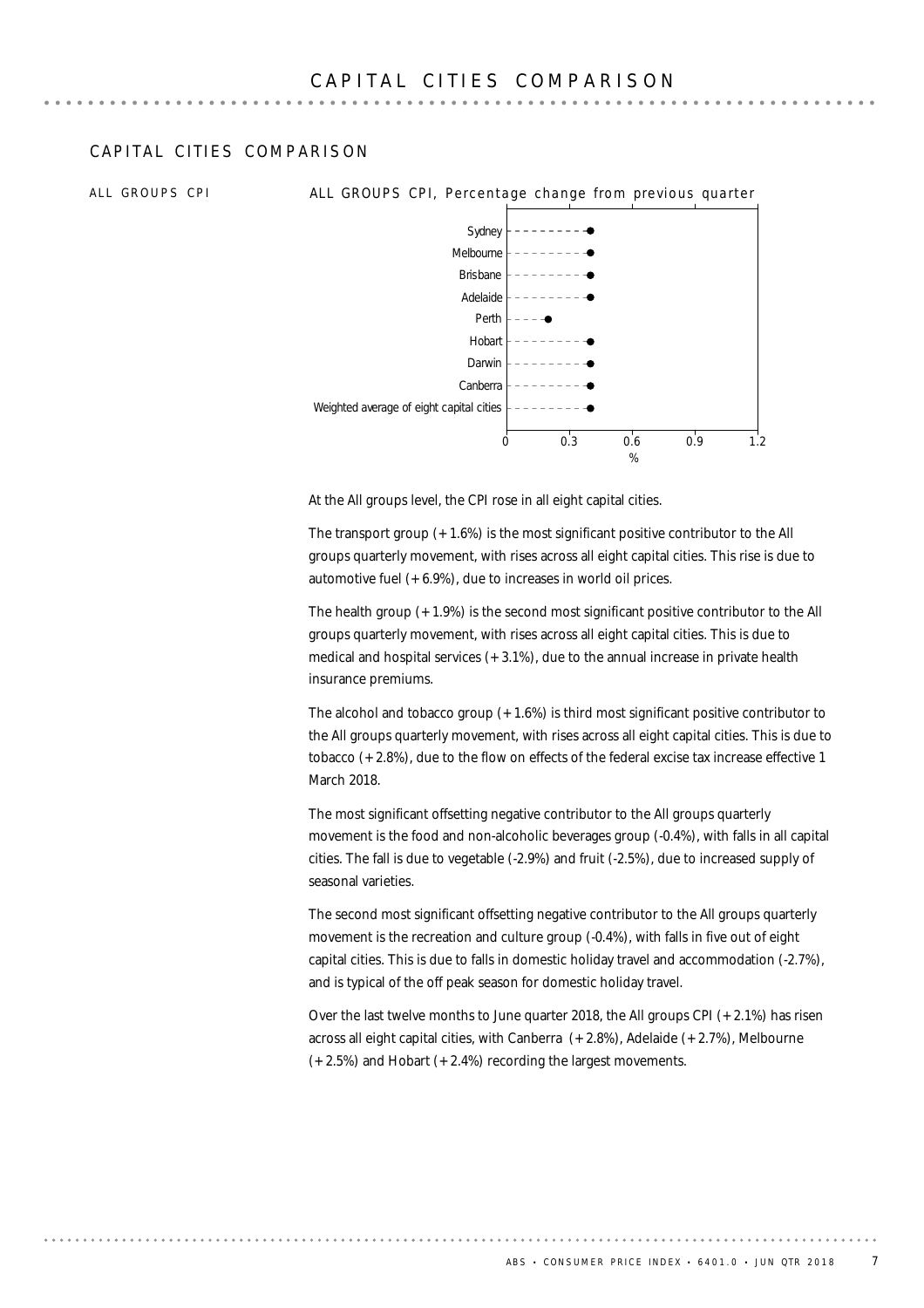### ALL GROUPS CPI continued

### ALL GROUPS CPI, All groups index numbers and percentage changes

|                      |                                                                                                                                                                                                                                                                                                                                                                                                                                                                                                                               | <b>INDEX</b><br>NUMBER(a) | PERCENTAGE CHANGE               |                                 |
|----------------------|-------------------------------------------------------------------------------------------------------------------------------------------------------------------------------------------------------------------------------------------------------------------------------------------------------------------------------------------------------------------------------------------------------------------------------------------------------------------------------------------------------------------------------|---------------------------|---------------------------------|---------------------------------|
|                      |                                                                                                                                                                                                                                                                                                                                                                                                                                                                                                                               | Jun Qtr<br>2018           | Mar Qtr 2018 to<br>Jun Qtr 2018 | Jun Qtr 2017 to<br>Jun Qtr 2018 |
|                      | Sydney                                                                                                                                                                                                                                                                                                                                                                                                                                                                                                                        | 114.0                     | 0.4                             | 2.1                             |
|                      | Melbourne                                                                                                                                                                                                                                                                                                                                                                                                                                                                                                                     | 113.8                     | 0.4                             | 2.5                             |
|                      | <b>Brisbane</b>                                                                                                                                                                                                                                                                                                                                                                                                                                                                                                               | 112.9                     | 0.4                             | 1.7                             |
|                      | Adelaide                                                                                                                                                                                                                                                                                                                                                                                                                                                                                                                      | 112.1                     | 0.4                             | 2.7                             |
|                      | Perth                                                                                                                                                                                                                                                                                                                                                                                                                                                                                                                         | 110.2                     | 0.2                             | 1.1                             |
|                      | Hobart<br>Darwin                                                                                                                                                                                                                                                                                                                                                                                                                                                                                                              | 111.5<br>110.1            | 0.4                             | 2.4                             |
|                      | Canberra                                                                                                                                                                                                                                                                                                                                                                                                                                                                                                                      | 111.6                     | 0.4<br>0.4                      | 1.2<br>2.8                      |
|                      | Weighted average of eight capital cities                                                                                                                                                                                                                                                                                                                                                                                                                                                                                      | 113.0                     | 0.4                             | 2.1                             |
|                      | Index reference period: $2011-12 = 100.0$ .<br>(a)                                                                                                                                                                                                                                                                                                                                                                                                                                                                            |                           |                                 |                                 |
| SYDNEY $(+0.4%)$     | The main contributors to the rise in Sydney this quarter are automotive fuel $(+8.3\%)$ ,<br>medical and hospital services $(+2.5%)$ and tobacco $(+3.0%)$ . The rises are partially offset<br>by falls in motor vehicles (-2.9%) and sports participation (-6.3%). The fall in motor<br>vehicles is due to increased discounting. The fall in sports participation is due to the<br>increased uptake of the \$100 Active Kids sports voucher for school aged children in New<br>South Wales.                                 |                           |                                 |                                 |
| MELBOURNE $(+0.4\%)$ | The main contributors to the rise in Melbourne this quarter are automotive fuel<br>$(+6.4%)$ , new dwelling purchase by owner occupiers $(+2.2%)$ and medical and hospital<br>services $(+2.9%)$ . The rise in new dwelling purchase by owner occupiers is due to input<br>costs and discontinuation of bonus offers. These rises are partially offset by falls in<br>domestic holiday travel and accommodation (-4.1%) and electricity (-3.5%). The fall in<br>electricity is due to increased discounting on market offers. |                           |                                 |                                 |
| BRISBANE $(+0.4\%)$  | The main contributors to the rise in Brisbane this quarter are automotive fuel $(+7.4\%)$ ,<br>medical and hospital services $(+2.7%)$ and tobacco $(+2.7%)$ . These rises are partially<br>offset by falls in vegetables (-3.9%) and domestic holiday travel and accommodation<br>$(-1.9\%)$ .                                                                                                                                                                                                                               |                           |                                 |                                 |
| ADELAIDE $(+0.4\%)$  | The main contributors to the rise in Adelaide this quarter are automotive fuel $(+7.2\%)$ ,<br>medical and hospital services $(+4.4%)$ and tobacco $(+2.9%)$ . The rises are partially offset<br>by domestic holiday travel and accommodation (-3.5%) and electricity (-1.5%). The fall in<br>electricity is due to increased discounting on market offers.                                                                                                                                                                   |                           |                                 |                                 |
| PERTH (0.2%)         | The main contributors to the rise in Perth this quarter are medical and hospital services<br>$(+5.1%)$ , automotive fuel $(+5.6%)$ and tobacco $(+2.8%)$ . These rises are partially offset<br>by falls in rents (-1.8%) and domestic holiday travel and accommodation (-2.2%). The fall<br>in rents is due to a continuation of excess housing stock leading to high vacancy rates.                                                                                                                                          |                           |                                 |                                 |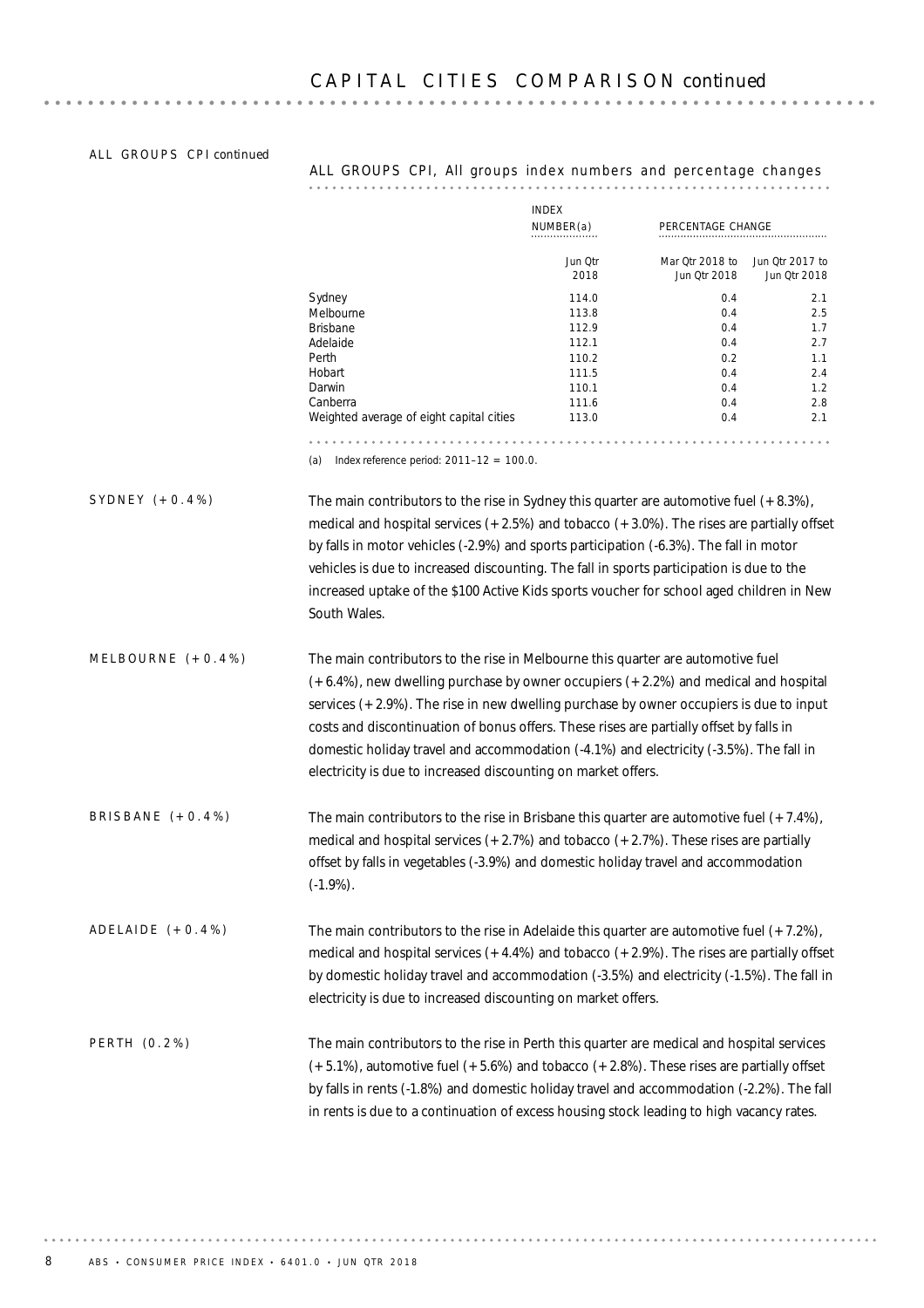# C A P I T A L C I T I E S C O M P A R I S O N *continued*

| $HOBART (+0.4%)$    | The main contributors to the rise in Hobart this quarter are automotive fuel $(+5.0\%)$ ,<br>medical and hospital services $(+3.7%)$ and new dwelling purchase by owner occupiers<br>(+2.5%). These rises are partially offset by falls in domestic holiday travel and<br>accommodation (-9.9%) and telecommunications equipment and services (-1.6%).                                                                                                                                                                                                                                                                        |
|---------------------|-------------------------------------------------------------------------------------------------------------------------------------------------------------------------------------------------------------------------------------------------------------------------------------------------------------------------------------------------------------------------------------------------------------------------------------------------------------------------------------------------------------------------------------------------------------------------------------------------------------------------------|
| DARWIN $(+0.4\%)$   | The main positive contributors in Darwin this quarter are sports participation $(+22.4\%)$ ,<br>domestic holiday travel $(+3.1\%)$ and tobacco $(+2.8\%)$ . The rise in sports participation is<br>due to the bi-annual sports voucher for school aged children in the Northern Territory.<br>The rise in domestic holiday travel is due to increased demand during the peak tourist<br>season this quarter. These rises are partially offset by falls in rents (-1.7%) and<br>telecommunications equipment and services (-1.6%). Falls in rents are due to a<br>continuation of excess housing stock and high vacancy rates. |
| CANBERRA $(+0.4\%)$ | The main contributors to the rise in Canberra this quarter are automotive fuel $(+2.8\%)$ ,<br>new dwelling purchase by owner occupiers (+1.0%) and international holiday travel and<br>accommodation $(+1.7%)$ . These rises are partially offset by falls in vegetables $(-3.0%)$ and<br>other financial services (-1.2%). The fall in other financial services is due to falls in real<br>estate agency fees and stamp duties.                                                                                                                                                                                             |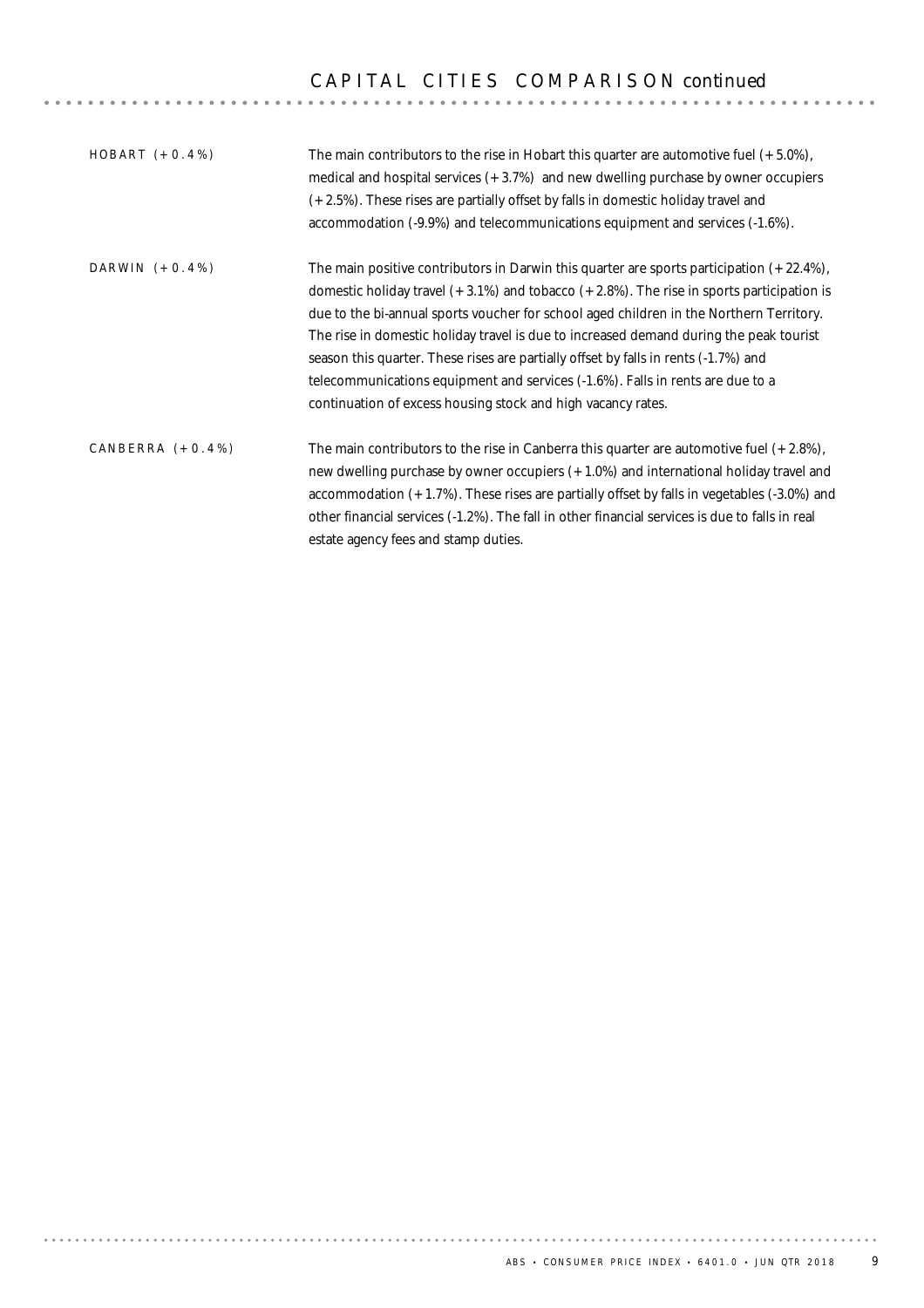### LIST OF TABLES

**\*\*\*\*\*\*\*\*\*\*\*\*** 

#### CONSUMER PRICE INDEX

 $-1$   $-1$   $-1$   $-1$   $-1$ 

| $\mathbf{2}^{\prime}$ |                                                                                      |
|-----------------------|--------------------------------------------------------------------------------------|
| 3                     | CPI groups, weighted average of eight capital cities, index numbers $\dots \dots$ 13 |
| 4                     | CPI groups, weighted average of eight capital cities, percentage                     |
|                       |                                                                                      |
| 5.                    |                                                                                      |
| 6                     |                                                                                      |
| $\overline{7}$        | CPI group, sub-group and expenditure class, weighted average of eight                |
|                       |                                                                                      |
| 8                     | Analytical series, weighted average of eight capital cities 26                       |

### ADDITIONAL CPI TABLES AVAILABLE ON ABS WEBSITE

- **9** CPI group, sub–group and expenditure class, index numbers by capital city
- 10 CPI group, sub-group and expenditure class, percentage change from corresponding quarter of previous year by capital city
- 11 CPI group, sub-group and expenditure class, percentage change from previous quarter by capital city
- 12 CPI group, sub–group and expenditure class, points contribution by capital city
- 13 CPI group, expenditure class and selected analytical series index numbers, seasonally adjusted, weighted average of eight capital cities
- 14 CPI expenditure class, combined seasonal adjustment factors, weighted average of eight capital cities

#### *page*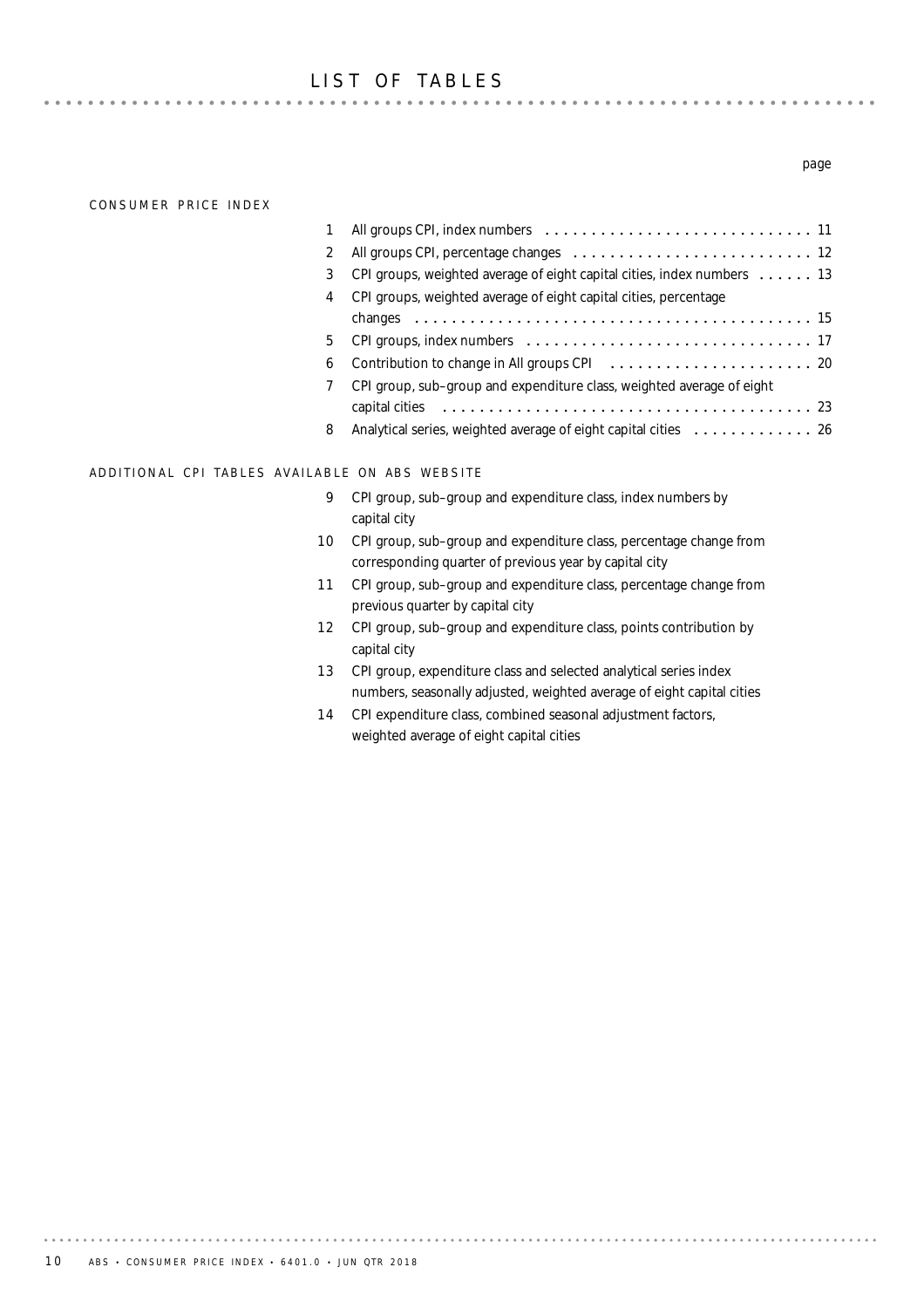| Period    | Sydney | Melbourne | <b>Brisbane</b> | Adelaide | Perth | Hobart | Darwin | Canberra | Weighted<br>average<br>of eight<br>capital<br>cities |
|-----------|--------|-----------|-----------------|----------|-------|--------|--------|----------|------------------------------------------------------|
|           |        |           |                 |          |       |        |        |          |                                                      |
|           |        |           |                 |          |       |        |        |          |                                                      |
| 2014-15   | 107.3  | 106.5     | 106.8           | 106.3    | 107.2 | 104.9  | 108.4  | 105.3    | 106.8                                                |
| 2015-16   | 108.9  | 108.2     | 108.5           | 107.2    | 108.2 | 106.3  | 108.5  | 106.1    | 108.3                                                |
| 2016-17   | 111.1  | 110.2     | 110.4           | 108.9    | 108.9 | 108.2  | 108.7  | 108.1    | 110.2                                                |
| 2017-18   | 113.4  | 112.7     | 112.3           | 111.3    | 109.9 | 110.5  | 109.7  | 110.7    | 112.3                                                |
| 2014      |        |           |                 |          |       |        |        |          |                                                      |
| June      | 106.0  | 105.9     | 105.8           | 105.5    | 106.4 | 104.5  | 108.1  | 104.8    | 105.9                                                |
| September | 106.6  | 106.1     | 106.5           | 105.9    | 106.9 | 104.6  | 108.3  | 105.2    | 106.4                                                |
| December  | 106.8  | 106.3     | 106.7           | 106.2    | 107.0 | 104.7  | 108.5  | 105.3    | 106.6                                                |
| 2015      |        |           |                 |          |       |        |        |          |                                                      |
| March     | 107.3  | 106.4     | 106.7           | 106.3    | 107.1 | 105.0  | 108.3  | 105.2    | 106.8                                                |
| June      | 108.3  | 107.1     | 107.4           | 106.8    | 107.7 | 105.1  | 108.3  | 105.6    | 107.5                                                |
| September | 108.6  | 107.6     | 108.1           | 107.1    | 108.1 | 105.7  | 108.7  | 105.8    | 108.0                                                |
| December  | 108.9  | 108.3     | 108.5           | 107.3    | 108.6 | 106.6  | 109.0  | 106.0    | 108.4                                                |
| 2016      |        |           |                 |          |       |        |        |          |                                                      |
| March     | 108.7  | 108.2     | 108.5           | 107.0    | 107.9 | 106.4  | 108.0  | 106.2    | 108.2                                                |
| June      | 109.3  | 108.6     | 109.0           | 107.5    | 108.2 | 106.4  | 108.3  | 106.4    | 108.6                                                |
| September | 110.4  | 109.1     | 109.7           | 108.4    | 108.6 | 107.1  | 108.7  | 107.3    | 109.4                                                |
| December  | 110.9  | 109.9     | 110.2           | 108.7    | 109.0 | 108.0  | 108.6  | 107.9    | 110.0                                                |
| 2017      |        |           |                 |          |       |        |        |          |                                                      |
| March     | 111.3  | 110.9     | 110.5           | 109.1    | 109.0 | 108.9  | 108.5  | 108.6    | 110.5                                                |
| June      | 111.7  | 111.0     | 111.0           | 109.2    | 109.0 | 108.9  | 108.8  | 108.6    | 110.7                                                |
| September | 112.5  | 111.5     | 111.4           | 110.4    | 109.5 | 109.2  | 109.4  | 109.6    | 111.4                                                |
| December  | 113.3  | 112.3     | 112.3           | 111.2    | 109.9 | 110.3  | 109.7  | 110.3    | 112.1                                                |
| 2018      |        |           |                 |          |       |        |        |          |                                                      |
| March     | 113.6  | 113.3     | 112.4           | 111.6    | 110.0 | 111.1  | 109.7  | 111.2    | 112.6                                                |
| June      | 114.0  | 113.8     | 112.9           | 112.1    | 110.2 | 111.5  | 110.1  | 111.6    | 113.0                                                |
|           |        |           |                 |          |       |        |        |          |                                                      |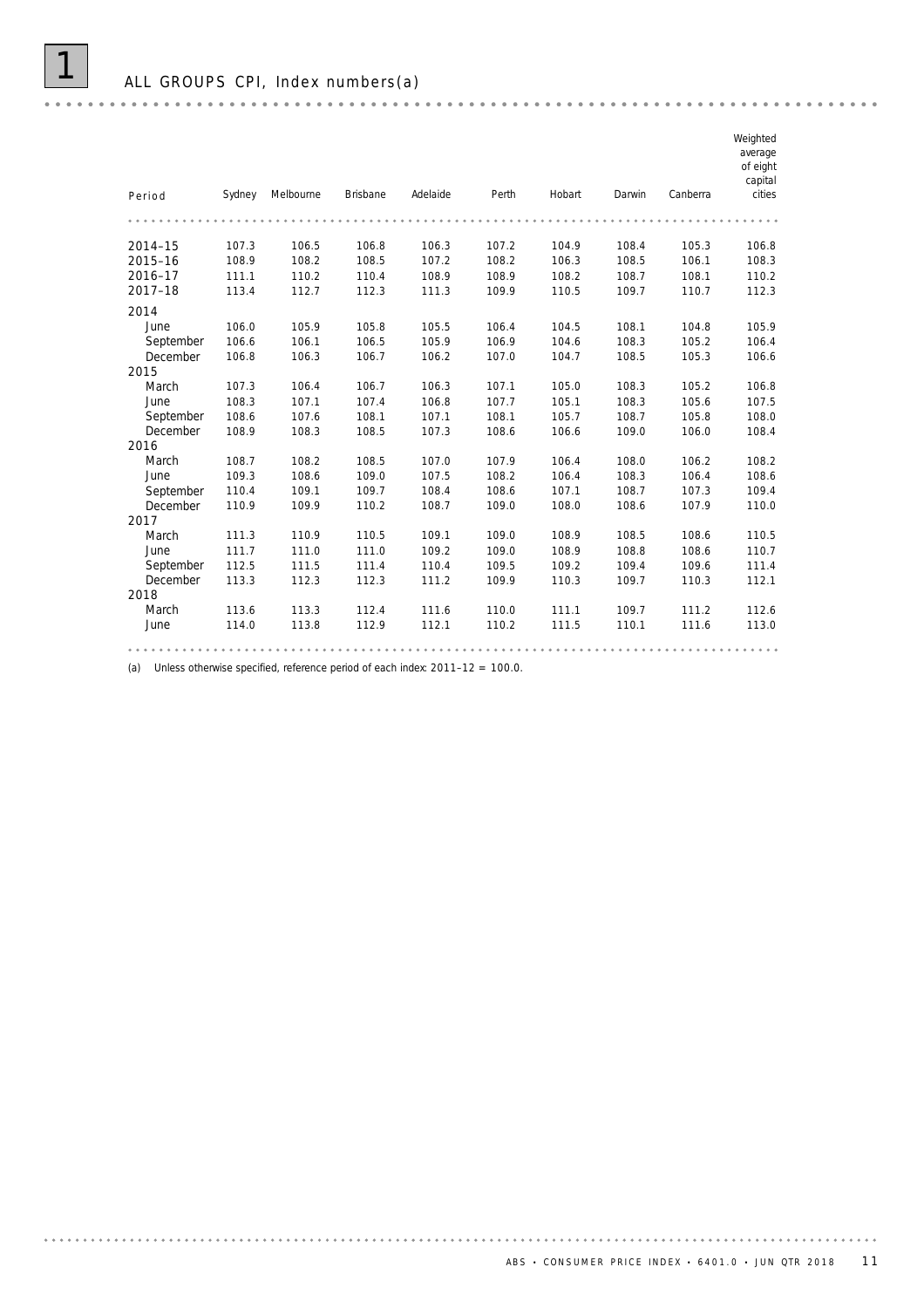| Period                | Sydney  | Melbourne                                                       | Brisbane | Adelaide | Perth  | Hobart                                    | Darwin  | Canberra | Weighted<br>average<br>of eight<br>capital<br>cities |
|-----------------------|---------|-----------------------------------------------------------------|----------|----------|--------|-------------------------------------------|---------|----------|------------------------------------------------------|
|                       |         | PERCENTAGE CHANGE (from previous financial                      |          |          |        |                                           | year)   |          |                                                      |
| 2014-15               | 2.0     | 1.4                                                             | 1.8      | 1.5      | 1.8    | 1.2                                       | 1.4     | 1.1      | 1.7                                                  |
| 2015-16               | 1.5     | 1.6                                                             | 1.6      | 0.8      | 0.9    | 1.3                                       | 0.1     | 0.8      | 1.4                                                  |
| 2016-17               | 2.0     | 1.8                                                             | 1.8      | 1.6      | 0.6    | 1.8                                       | 0.2     | 1.9      | 1.8                                                  |
| 2017-18               | 2.1     | 2.3                                                             | 1.7      | 2.2      | 0.9    | 2.1                                       | 0.9     | 2.4      | 1.9                                                  |
|                       |         | PERCENTAGE CHANGE (from corresponding quarter of previous year) |          |          |        |                                           |         |          |                                                      |
| 2014                  |         |                                                                 |          |          |        |                                           |         |          |                                                      |
| June                  | 2.8     | 3.2                                                             | 3.2      | 3.1      | 3.3    | 2.8                                       | 3.3     | 2.2      | 3.0                                                  |
| September             | 2.2     | 2.0                                                             | 2.6      | 2.1      | 2.6    | 1.9                                       | 2.7     | 2.0      | 2.3                                                  |
| December              | 1.7     | 1.4                                                             | 2.0      | 1.7      | 2.0    | 1.1                                       | 1.9     | 1.2      | 1.7                                                  |
| 2015                  |         |                                                                 |          |          |        |                                           |         |          |                                                      |
| March                 | 1.6     | 1.0                                                             | 1.4      | 1.1      | 1.4    | 0.9                                       | 0.8     | 0.6      | 1.3                                                  |
| June                  | 2.2     | 1.1                                                             | 1.5      | 1.2      | 1.2    | 0.6                                       | 0.2     | 0.8      | 1.5                                                  |
| September             | 1.9     | 1.4                                                             | 1.5      | 1.1      | 1.1    | 1.1                                       | 0.4     | 0.6      | 1.5                                                  |
| December              | 2.0     | 1.9                                                             | 1.7      | 1.0      | 1.5    | 1.8                                       | 0.5     | 0.7      | 1.7                                                  |
| 2016                  |         |                                                                 |          |          |        |                                           |         |          |                                                      |
| March                 | 1.3     | 1.7                                                             | 1.7      | 0.7      | 0.7    | 1.3                                       | $-0.3$  | 1.0      | 1.3                                                  |
| June                  | 0.9     | 1.4                                                             | 1.5      | 0.7      | 0.5    | 1.2                                       | 0.0     | 0.8      | 1.0                                                  |
| September<br>December | 1.7     | 1.4                                                             | 1.5      | 1.2      | 0.5    | 1.3                                       | 0.0     | 1.4      | 1.3                                                  |
| 2017                  | 1.8     | 1.5                                                             | 1.6      | 1.3      | 0.4    | 1.3                                       | $-0.4$  | 1.8      | 1.5                                                  |
| March                 | 2.4     | 2.5                                                             | 1.8      | 2.0      | 1.0    | 2.3                                       | 0.5     | 2.3      | 2.1                                                  |
| June                  | 2.2     | 2.2                                                             | 1.8      | 1.6      | 0.7    | 2.3                                       | 0.5     | 2.1      | 1.9                                                  |
| September             | 1.9     | 2.2                                                             | 1.5      | 1.8      | 0.8    | 2.0                                       | 0.6     | 2.1      | 1.8                                                  |
| December              | 2.2     | 2.2                                                             | 1.9      | 2.3      | 0.8    | 2.1                                       | 1.0     | 2.2      | 1.9                                                  |
| 2018                  |         |                                                                 |          |          |        |                                           |         |          |                                                      |
| March                 | 2.1     | 2.2                                                             | 1.7      | 2.3      | 0.9    | 2.0                                       | 1.1     | 2.4      | 1.9                                                  |
| June                  | 2.1     | 2.5                                                             | 1.7      | 2.7      | 1.1    | 2.4                                       | 1.2     | 2.8      | 2.1                                                  |
|                       |         |                                                                 |          |          |        |                                           |         |          |                                                      |
|                       |         |                                                                 |          |          |        | PERCENTAGE CHANGE (from previous quarter) |         |          |                                                      |
| 2014                  |         |                                                                 |          |          |        |                                           |         |          |                                                      |
| June                  | 0.4     | 0.6                                                             | 0.6      | 0.4      | 0.8    | 0.4                                       | 0.7     | 0.2      | 0.5                                                  |
| September             | 0.6     | 0.2                                                             | 0.7      | 0.4      | 0.5    | 0.1                                       | 0.2     | 0.4      | 0.5                                                  |
| December              | 0.2     | 0.2                                                             | 0.2      | 0.3      | 0.1    | 0.1                                       | 0.2     | 0.1      | 0.2                                                  |
| 2015                  |         |                                                                 |          |          |        |                                           |         |          |                                                      |
| March                 | 0.5     | 0.1                                                             | 0.0      | 0.1      | 0.1    | 0.3                                       | $-0.2$  | $-0.1$   | 0.2                                                  |
| June                  | 0.9     | 0.7                                                             | 0.7      | 0.5      | 0.6    | 0.1                                       | 0.0     | 0.4      | 0.7                                                  |
| September             | $0.3\,$ | 0.5                                                             | 0.7      | 0.3      | 0.4    | 0.6                                       | $0.4\,$ | $0.2\,$  | 0.5                                                  |
| December              | $0.3\,$ | 0.7                                                             | 0.4      | 0.2      | 0.5    | 0.9                                       | $0.3\,$ | $0.2\,$  | 0.4                                                  |
| 2016                  |         |                                                                 |          |          |        |                                           |         |          |                                                      |
| March                 | $-0.2$  | $-0.1$                                                          | $0.0\,$  | $-0.3$   | $-0.6$ | $-0.2$                                    | $-0.9$  | $0.2\,$  | $-0.2$                                               |
| June                  | 0.6     | 0.4                                                             | $0.5\,$  | 0.5      | 0.3    | $0.0\,$                                   | 0.3     | 0.2      | 0.4                                                  |
| September             | 1.0     | 0.5                                                             | 0.6      | 0.8      | 0.4    | 0.7                                       | 0.4     | 0.8      | 0.7                                                  |
| December              | 0.5     | 0.7                                                             | 0.5      | 0.3      | 0.4    | 0.8                                       | $-0.1$  | 0.6      | 0.5                                                  |
| 2017                  |         |                                                                 |          |          |        |                                           |         |          |                                                      |
| March                 | 0.4     | 0.9                                                             | $0.3\,$  | 0.4      | 0.0    | $0.8\,$                                   | $-0.1$  | 0.6      | 0.5                                                  |
| June                  | 0.4     | 0.1                                                             | $0.5\,$  | 0.1      | 0.0    | $0.0\,$                                   | 0.3     | 0.0      | 0.2                                                  |
| September             | 0.7     | 0.5                                                             | 0.4      | 1.1      | 0.5    | $0.3\,$                                   | 0.6     | 0.9      | 0.6                                                  |
| December              | 0.7     | 0.7                                                             | 0.8      | 0.7      | 0.4    | $1.0\,$                                   | 0.3     | 0.6      | 0.6                                                  |
| 2018                  |         |                                                                 |          |          |        |                                           |         |          |                                                      |
| March                 | $0.3\,$ | 0.9                                                             | 0.1      | 0.4      | 0.1    | 0.7                                       | $0.0\,$ | 0.8      | 0.4                                                  |

June 0.4 0.4 0.4 0.4 0.2 0.4 0.4 0.4 0.4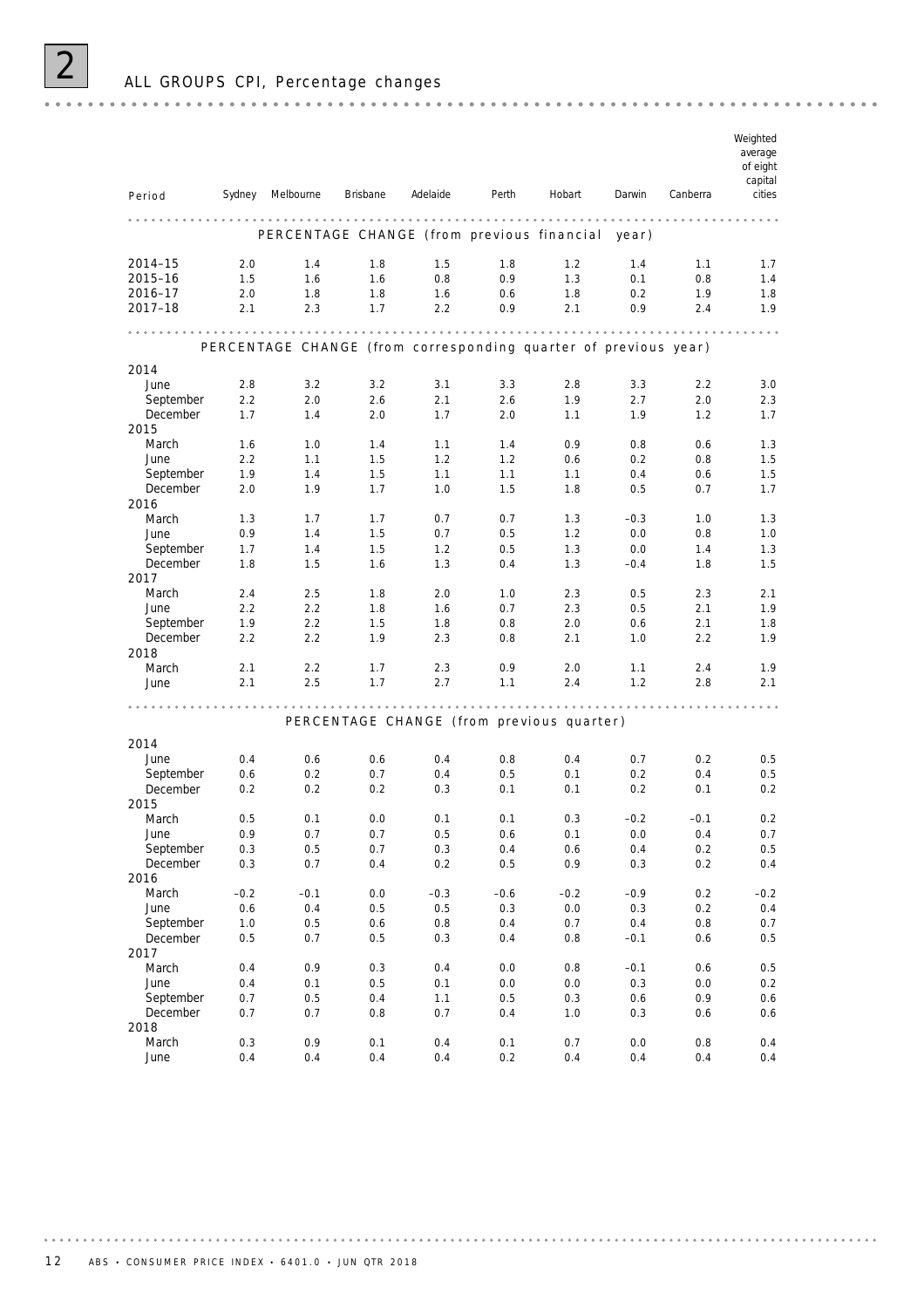### 3 CPI GROUPS, Weighted average of eight capital cities —Index numbers(a)

#### *Food and Furnishings, non–alcoholic Alcohol and Clothing and household equipment Housing and services Health Period beverages tobacco footwear* **2014–15** 103.9 116.7 97.9 111.7 102.5 116.5 **2015–16** 104.1 123.5 97.5 113.9 104.3 122.1 **2016–17** 105.9 130.8 97.2 116.4 104.9 126.7 **2017–18** 105.9 140.3 94.3 120.2 104.4 131.6 2014 June 102.6 113.3 99.1 110.1 101.7 115.2 September 103.8 114.5 98.1 110.6 102.1 115.0 December 103.9 116.4 98.2 111.2 102.6 114.0 2015 March 104.1 117.3 96.9 112.1 102.1 116.9 June 103.9 118.7 98.2 112.9 103.1 120.1 September 104.0 120.2 97.1 113.6 103.9 120.5 December 104.3 123.4 98.7 113.7 104.5 120.0 2016 March 104.1 124.5 96.1 114.0 104.1 122.3 June 103.8 125.7 98.0 114.4 104.7 125.5 September 105.6 127.1 98.3 115.6 105.9 125.2 December 106.2 130.7 97.8 115.9 105.1 124.4 2017 March 106.0 132.1 96.4 116.8 104.0 126.9 June 105.8 133.1 96.1 117.2 104.7 130.3 September 104.9 136.0 95.2 119.4 105.1 130.1 December 106.0 140.3 94.9 119.8 104.3 129.4 2018 March 106.5 141.3 93.0 120.6 103.9 132.2 June 106.1 143.5 94.2 120.8 104.2 134.7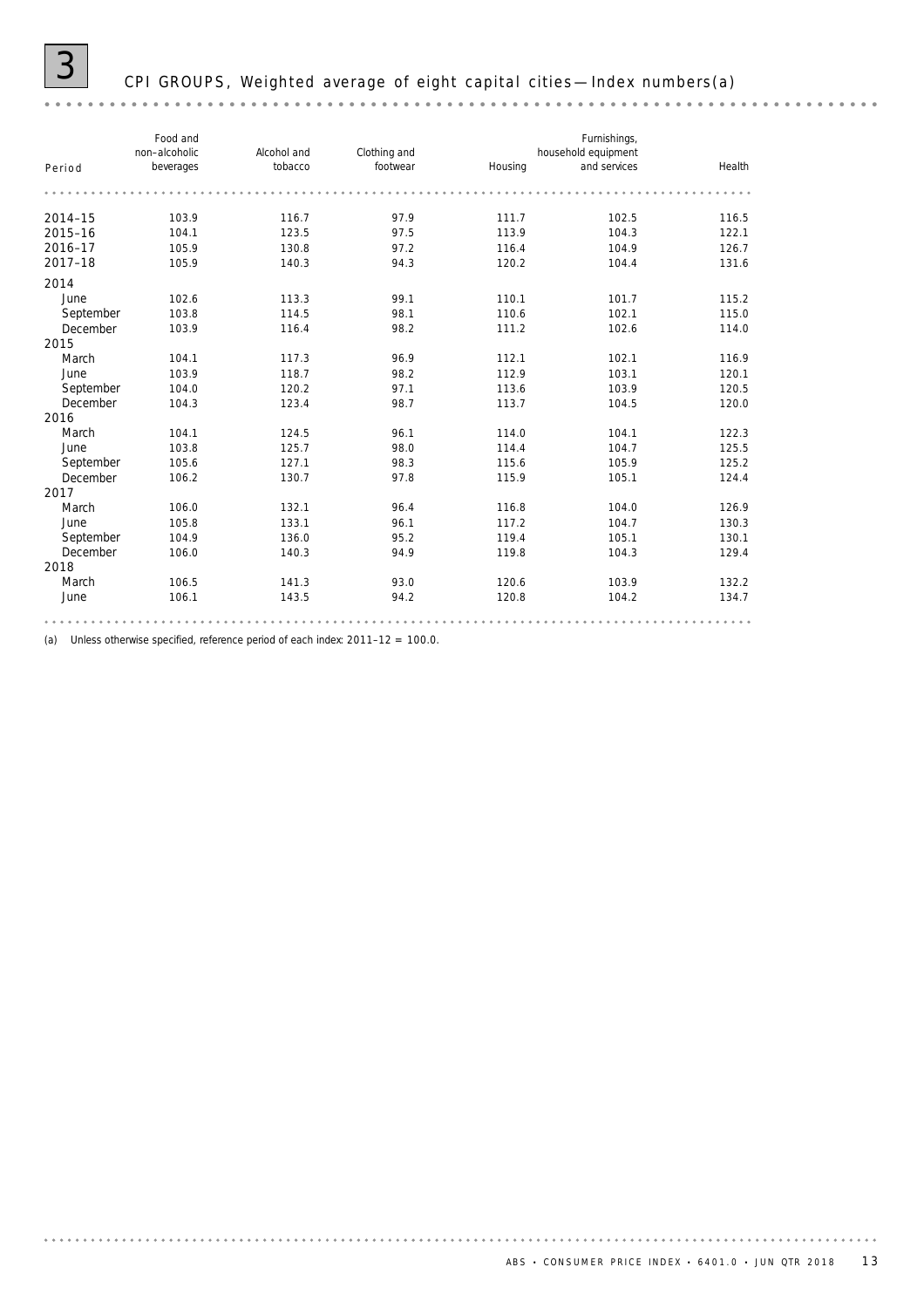| Period    | Transport | Communication | Recreation<br>and culture | Education | Insurance and<br>financial services | All groups CPI |
|-----------|-----------|---------------|---------------------------|-----------|-------------------------------------|----------------|
|           |           |               |                           |           |                                     |                |
| 2014-15   | 100.8     | 99.7          | 102.8                     | 117.6     | 106.3                               | 106.8          |
| 2015-16   | 99.1      | 93.7          | 103.7                     | 122.7     | 108.6                               | 108.3          |
| 2016-17   | 99.6      | 88.5          | 103.7                     | 126.8     | 111.4                               | 110.2          |
| 2017-18   | 103.1     | 85.5          | 104.3                     | 130.5     | 112.9                               | 112.3          |
| 2014      |           |               |                           |           |                                     |                |
| June      | 103.5     | 102.0         | 101.4                     | 114.4     | 104.7                               | 105.9          |
| September | 103.4     | 100.6         | 102.0                     | 114.5     | 105.3                               | 106.4          |
| December  | 101.1     | 100.5         | 103.0                     | 114.5     | 106.4                               | 106.6          |
| 2015      |           |               |                           |           |                                     |                |
| March     | 97.7      | 99.1          | 103.7                     | 120.6     | 106.6                               | 106.8          |
| June      | 101.0     | 98.5          | 102.3                     | 120.6     | 106.9                               | 107.5          |
| September | 101.1     | 96.5          | 103.1                     | 120.8     | 107.4                               | 108.0          |
| December  | 99.7      | 94.2          | 104.8                     | 120.8     | 108.3                               | 108.4          |
| 2016      |           |               |                           |           |                                     |                |
| March     | 97.2      | 92.8          | 103.8                     | 124.6     | 109.0                               | 108.2          |
| June      | 98.2      | 91.4          | 103.1                     | 124.6     | 109.5                               | 108.6          |
| September | 97.7      | 89.3          | 103.7                     | 124.8     | 110.5                               | 109.4          |
| December  | 99.4      | 88.6          | 104.3                     | 124.8     | 111.2                               | 110.0          |
| 2017      |           |               |                           |           |                                     |                |
| March     | 100.9     | 88.3          | 103.6                     | 128.7     | 111.9                               | 110.5          |
| June      | 100.3     | 87.9          | 103.0                     | 128.7     | 111.8                               | 110.7          |
| September | 100.3     | 86.7          | 104.3                     | 128.7     | 112.5                               | 111.4          |
| December  | 102.7     | 85.6          | 104.9                     | 128.8     | 112.7                               | 112.1          |
| 2018      |           |               |                           |           |                                     |                |
| March     | 103.8     | 85.3          | 104.2                     | 132.1     | 113.0                               | 112.6          |
| June      | 105.5     | 84.2          | 103.8                     | 132.2     | 113.5                               | 113.0          |
|           |           |               |                           |           |                                     |                |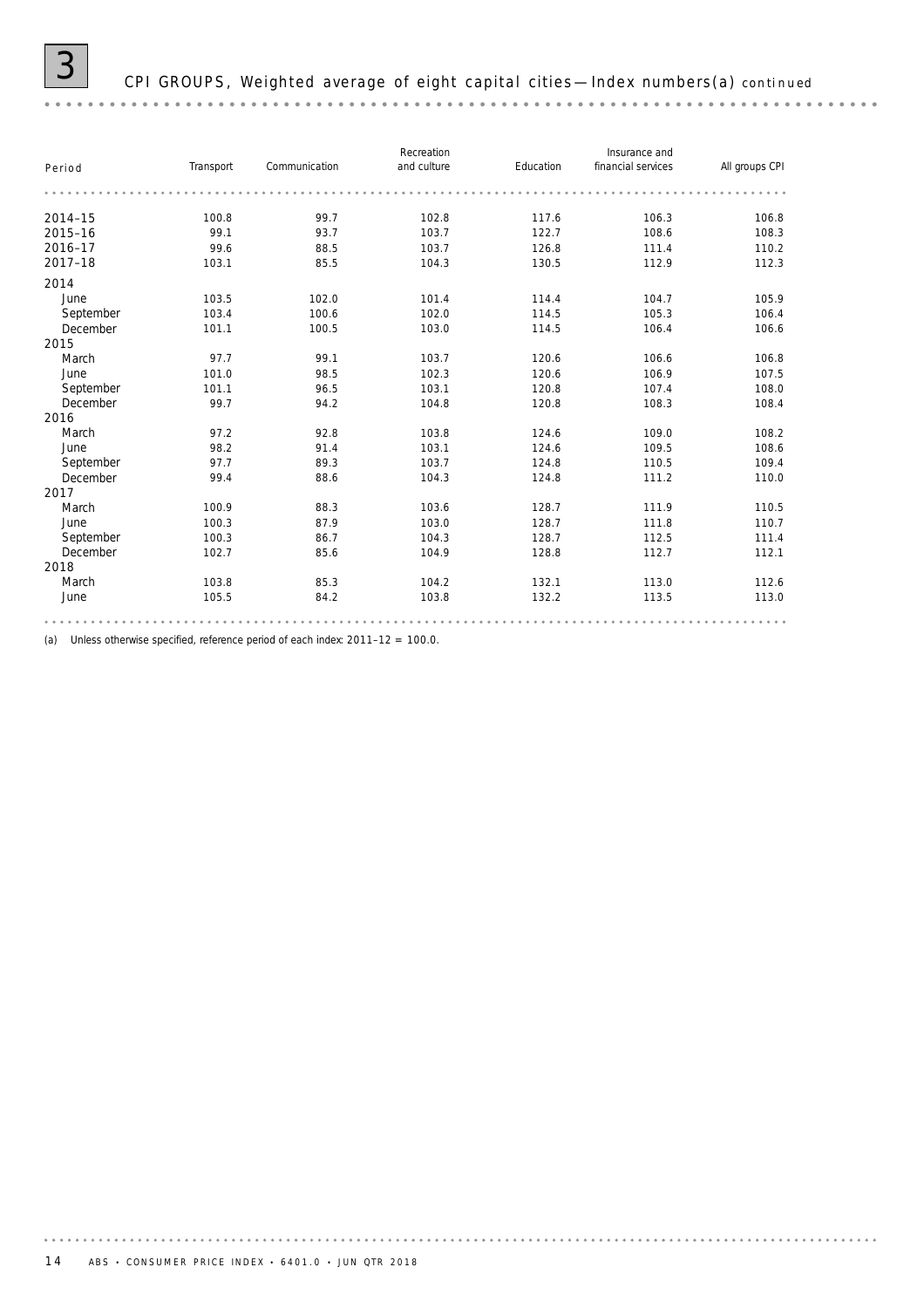

# 4 CPI GROUPS, Weighted average of eight capital cities —Percentage changes

|                  | Food and<br>non-alcoholic<br>beverages | Alcohol and<br>tobacco | Clothing and<br>footwear                                        | Housing    | Furnishings,<br>household equipment<br>and services | Health     |
|------------------|----------------------------------------|------------------------|-----------------------------------------------------------------|------------|-----------------------------------------------------|------------|
|                  |                                        |                        | .                                                               | .          |                                                     |            |
|                  |                                        |                        | PERCENTAGE CHANGE (from previous financial year)                |            |                                                     |            |
| 2014-15          | 2.1                                    | 6.1                    | $-1.4$                                                          | 2.5        | 1.0                                                 | 4.4        |
| 2015-16          | 0.2                                    | 5.8                    | $-0.4$                                                          | 2.0        | 1.8                                                 | 4.8        |
| 2016-17          | 1.7                                    | 5.9                    | $-0.3$                                                          | 2.2        | 0.6                                                 | 3.8        |
| 2017-18          | 0.0                                    | 7.3                    | $-3.0$                                                          | 3.3        | $-0.5$                                              | 3.9        |
|                  |                                        | .                      | .<br>.                                                          |            | .                                                   |            |
|                  |                                        |                        | PERCENTAGE CHANGE (from corresponding quarter of previous year) |            |                                                     |            |
|                  |                                        |                        |                                                                 |            |                                                     |            |
| 2014<br>June     |                                        | 7.1                    |                                                                 |            |                                                     |            |
| September        | 2.5<br>3.5                             | 7.3                    | $-0.6$<br>$-2.7$                                                | 3.9<br>2.3 | 1.0<br>0.4                                          | 4.9<br>4.7 |
| December         | 2.0                                    | 7.4                    | $-1.5$                                                          | 2.4        | 0.5                                                 | 4.4        |
| 2015             |                                        |                        |                                                                 |            |                                                     |            |
| March            | 1.9                                    | 5.2                    | $-0.7$                                                          | 2.7        | 1.5                                                 | 4.4        |
| June             | 1.3                                    | 4.8                    | $-0.9$                                                          | 2.5        | 1.4                                                 | 4.3        |
| September        | 0.2                                    | 5.0                    | $-1.0$                                                          | 2.7        | 1.8                                                 | 4.8        |
| December         | 0.4                                    | 6.0                    | 0.5                                                             | 2.2        | 1.9                                                 | 5.3        |
| 2016             |                                        |                        |                                                                 |            |                                                     |            |
| March            | 0.0                                    | 6.1                    | $-0.8$                                                          | 1.7        | 2.0                                                 | 4.6        |
| June             | $-0.1$                                 | 5.9                    | $-0.2$                                                          | 1.3        | 1.6                                                 | 4.5        |
| September        | 1.5                                    | 5.7                    | 1.2                                                             | 1.8        | 1.9                                                 | 3.9        |
| December         | 1.8                                    | 5.9                    | $-0.9$                                                          | 1.9        | 0.6                                                 | 3.7        |
| 2017             |                                        |                        |                                                                 |            |                                                     |            |
| March            | 1.8                                    | 6.1                    | 0.3                                                             | 2.5        | $-0.1$                                              | 3.8        |
| June             | 1.9                                    | 5.9                    | $-1.9$                                                          | 2.4        | 0.0                                                 | 3.8        |
| September        | $-0.7$                                 | 7.0                    | $-3.2$                                                          | 3.3        | $-0.8$                                              | 3.9        |
| December         | $-0.2$                                 | 7.3                    | $-3.0$                                                          | 3.4        | $-0.8$                                              | 4.0        |
| 2018<br>March    | 0.5                                    | 7.0                    | $-3.5$                                                          | 3.3        | $-0.1$                                              | 4.2        |
| June             | 0.3                                    | 7.8                    | $-2.0$                                                          | 3.1        | $-0.5$                                              | 3.4        |
|                  |                                        |                        |                                                                 |            |                                                     |            |
|                  |                                        |                        |                                                                 |            |                                                     |            |
|                  |                                        |                        | PERCENTAGE CHANGE (from previous quarter)                       |            |                                                     |            |
| 2014             |                                        |                        |                                                                 |            |                                                     |            |
| June             | 0.4                                    | 1.6                    | 1.5                                                             | 0.8        | 1.1                                                 | 2.9        |
| September        | 1.2                                    | 1.1                    | $-1.0$                                                          | 0.5        | 0.4                                                 | $-0.2$     |
| December         | 0.1                                    | 1.7                    | 0.1                                                             | 0.5        | 0.5                                                 | $-0.9$     |
| 2015             |                                        |                        |                                                                 |            |                                                     |            |
| March            | 0.2                                    | 0.8                    | $-1.3$                                                          | 0.8        | $-0.5$                                              | 2.5        |
| June             | $-0.2$                                 | 1.2                    | 1.3                                                             | 0.7        | 1.0                                                 | 2.7        |
| September        | 0.1                                    | $1.3\,$                | $-1.1$                                                          | 0.6        | $0.8\,$                                             | 0.3        |
| December<br>2016 | 0.3                                    | 2.7                    | 1.6                                                             | 0.1        | 0.6                                                 | $-0.4$     |
| March            | $-0.2$                                 | 0.9                    | $-2.6$                                                          | 0.3        | $-0.4$                                              | 1.9        |
| June             | $-0.3$                                 | 1.0                    | 2.0                                                             | 0.4        | 0.6                                                 | $2.6\,$    |
| September        | 1.7                                    | 1.1                    | 0.3                                                             | $1.0$      | 1.1                                                 | $-0.2$     |
| December         | 0.6                                    | $2.8\,$                | $-0.5$                                                          | 0.3        | $-0.8$                                              | $-0.6$     |
| 2017             |                                        |                        |                                                                 |            |                                                     |            |
| March            | $-0.2$                                 | 1.1                    | $-1.4$                                                          | 0.8        | $-1.0$                                              | 2.0        |
| June             | $-0.2$                                 | $0.8\,$                | $-0.3$                                                          | 0.3        | 0.7                                                 | 2.7        |
| September        | $-0.9$                                 | 2.2                    | $-0.9$                                                          | 1.9        | 0.4                                                 | $-0.2$     |
| December         | $1.0$                                  | $3.2\,$                | $-0.3$                                                          | 0.3        | $-0.8$                                              | $-0.5$     |
| 2018             |                                        |                        |                                                                 |            |                                                     |            |
| March            | $0.5\,$                                | 0.7                    | $-2.0$                                                          | 0.7        | $-0.4$                                              | 2.2        |
| June             | $-0.4$                                 | 1.6                    | 1.3                                                             | $0.2\,$    | 0.3                                                 | 1.9        |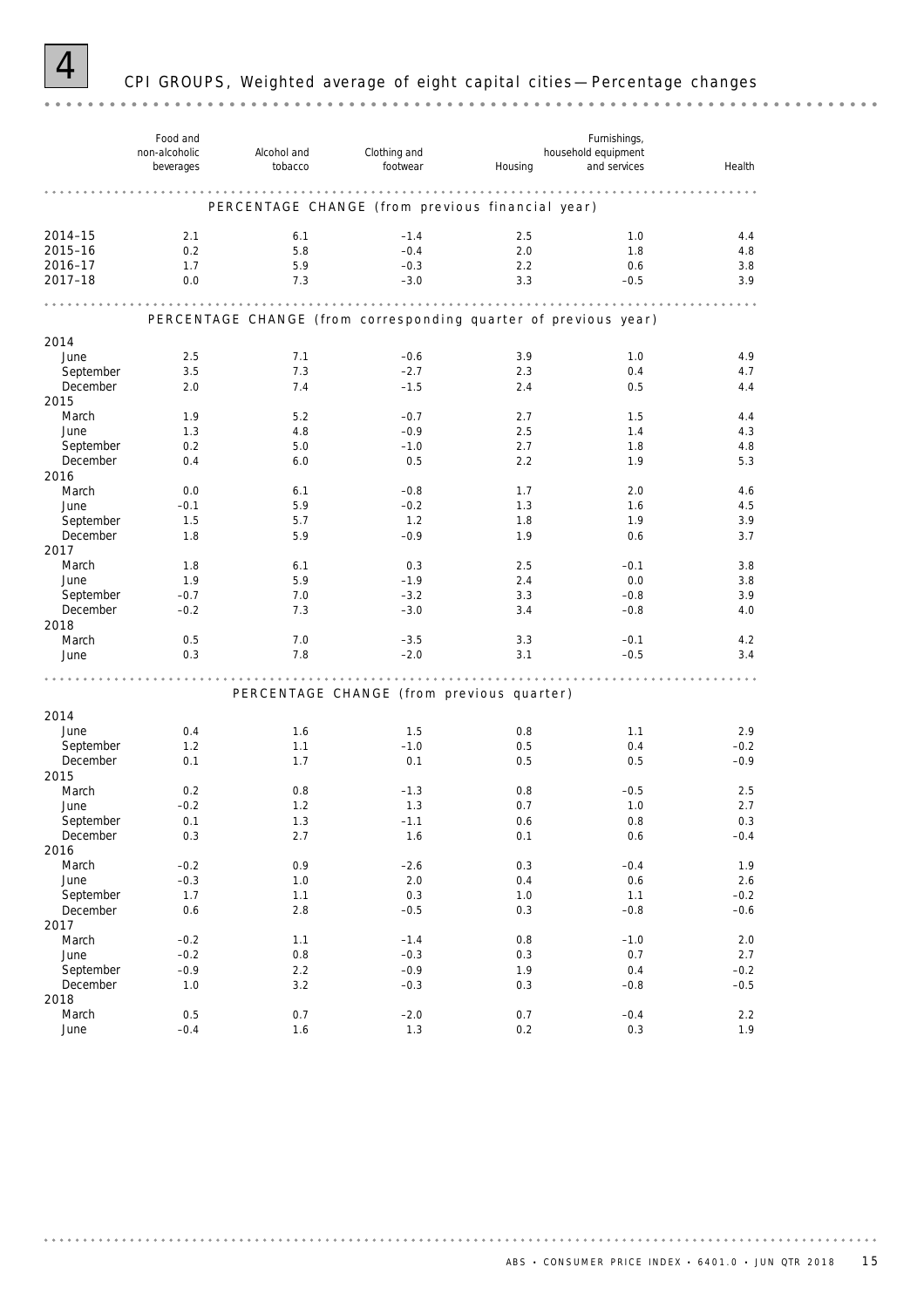

### 4 CPI GROUPS, Weighted average of eight capital cities —Percentage changes *continued*

*Insurance and Recreation financial Transport Communication Education services All groups CPI* PERCENTAGE CHANGE (from previous financial year) **2014–15** –2.6 –3.2 1.4 5.4 1.7 1.7 1.7 1.7 **2015–16** – 1.7 – 6.0 0.9 4.3 2.2 1.4 2016–17 0.5 –5.5 0.0 3.3 2.6 1.8 **2017–18** 3.5 – 3.4 0.6 2.9 1.3 1.9 PERCENTAGE CHANGE (from corresponding quarter of previous year) 2014 June 2.7 – 0.3 3.3 5.1 1.0 3.0 September 0.2 –1.8 1.9 5.2 1.2 2.3 December –1.9 –3.0 0.8 5.2 2.0 1.7 2015 March –6.2 –4.5 2.0 5.4 1.8 1.3 June –2.4 –3.4 0.9 5.4 2.1 1.5 September –2.2 –4.1 1.1 5.5 2.0 1.5 December –1.4 –6.3 1.7 5.5 1.8 1.7 2016 March –0.5 –6.4 0.1 3.3 2.3 1.3 June –2.8 –7.2 0.8 3.3 2.4 1.0 September –3.4 –7.5 0.6 3.3 2.9 1.3 December –0.3 –5.9 –0.5 3.3 2.7 1.5 2017 March 3.8 –4.8 –0.2 3.3 2.7 2.1 June 2.1 –3.8 –0.1 3.3 2.1 1.9 September 2.7 –2.9 0.6 3.1 1.8 1.8 1.8 December 3.3 –3.4 0.6 3.2 1.3 1.9 2018 March 2.9 –3.4 0.6 2.6 1.0 1.9 June 5.2 –4.2 0.8 2.7 1.5 2.1 PERCENTAGE CHANGE (from previous quarter) 2014 June –0.7 –1.7 –0.3 0.0 0.0 0.5 September –0.1 –1.4 0.6 0.1 0.6 0.5 December –2.2 –0.1 1.0 0.0 1.0 0.2 2015 March –3.4 –1.4 0.7 5.3 0.2 0.2 June 3.4 –0.6 –1.4 0.0 0.3 0.7 September 0.1 –2.0 0.8 0.2 0.5 0.5 December –1.4 –2.4 1.6 0.0 0.8 0.4 2016 March –2.5 –1.5 –1.0 3.1 0.6 –0.2 June 1.0 –1.5 –0.7 0.0 0.5 0.4 September –0.5 –2.3 0.6 0.2 0.9 0.7 December 1.7 –0.8 0.6 0.0 0.6 0.5 2017 March 1.5 – 0.3 – 0.7 3.1 0.6 0.5 0.5 June –0.6 –0.5 –0.6 0.0 –0.1 0.2 September 0.0 –1.4 1.3 0.0 0.6 0.6 December 2.4 –1.3 0.6 0.1 0.2 0.6 2018 March 1.1 –0.4 –0.7 2.6 0.3 0.4 June 1.6 –1.3 –0.4 0.1 0.4 0.4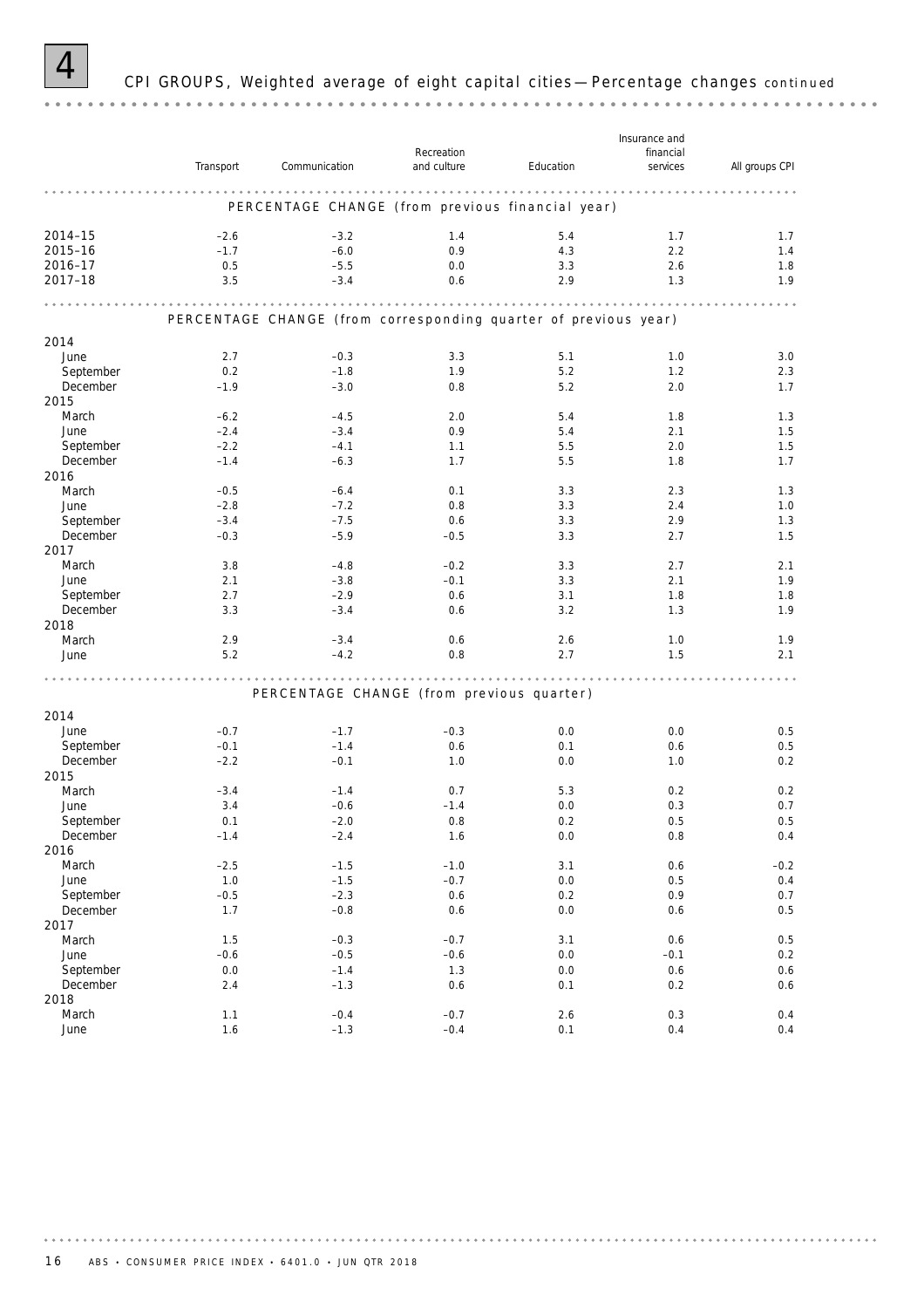|                       |                |                |                 |                                  |                |                |                |                | Weighted<br>average of<br>eight |
|-----------------------|----------------|----------------|-----------------|----------------------------------|----------------|----------------|----------------|----------------|---------------------------------|
| Quarters              | Sydney         | Melbourne      | <b>Brisbane</b> | Adelaide                         | Perth          | Hobart         | Darwin         | Canberra       | capital<br>cities               |
|                       |                |                |                 |                                  |                |                |                |                |                                 |
|                       |                |                |                 | FOOD AND NON-ALCOHOLIC BEVERAGES |                |                |                |                |                                 |
| 2016                  |                |                |                 |                                  |                |                |                |                |                                 |
| June                  | 104.4          | 103.9          | 103.9           | 102.9                            | 102.5          | 102.8          | 103.9          | 103.4          | 103.8                           |
| September<br>December | 106.9<br>107.5 | 105.7<br>106.3 | 105.6<br>105.7  | 104.8<br>105.6                   | 102.6<br>103.5 | 104.2<br>105.1 | 105.9<br>106.2 | 105.5<br>106.0 | 105.6<br>106.2                  |
| 2017                  |                |                |                 |                                  |                |                |                |                |                                 |
| March                 | 107.5          | 105.7          | 106.1           | 105.2                            | 103.4          | 104.6          | 105.6          | 105.7          | 106.0                           |
| June                  | 107.3          | 105.8          | 105.8           | 104.9                            | 103.0          | 104.1          | 105.3          | 105.4          | 105.8                           |
| September             | 106.4          | 104.9          | 105.0           | 103.9                            | 101.6          | 102.9          | 104.5          | 104.7          | 104.9                           |
| December              | 107.6          | 106.1          | 106.2           | 104.6                            | 102.7          | 103.5          | 105.4          | 105.9          | 106.0                           |
| 2018                  |                |                |                 |                                  |                |                |                |                |                                 |
| March                 | 108.1          | 106.6          | 106.6           | 105.2                            | 102.8          | 104.4          | 105.5          | 106.3          | 106.5                           |
| June                  | 107.6          | 106.4          | 106.0           | 104.7                            | 102.4          | 103.6          | 105.1          | 106.1          | 106.1                           |
|                       |                |                |                 |                                  |                |                |                |                |                                 |
|                       |                |                |                 | ALCOHOL AND TOBACCO              |                |                |                |                |                                 |
| 2016                  |                |                |                 |                                  |                |                |                |                |                                 |
| June                  | 124.2          | 124.7          | 127.8           | 127.4                            | 127.7          | 126.8          | 123.7          | 124.4          | 125.7                           |
| September             | 125.2          | 126.5          | 129.4           | 129.1                            | 129.3          | 129.6          | 125.1          | 125.3          | 127.1                           |
| December<br>2017      | 128.5          | 130.4          | 133.8           | 132.1                            | 132.4          | 134.4          | 128.3          | 128.0          | 130.7                           |
| March                 | 130.1          | 132.5          | 134.3           | 133.3                            | 133.5          | 134.2          | 128.9          | 129.6          | 132.1                           |
| June                  | 131.0          | 133.4          | 135.8           | 134.7                            | 133.7          | 135.5          | 128.6          | 130.8          | 133.1                           |
| September             | 133.6          | 136.8          | 138.4           | 137.6                            | 136.5          | 139.5          | 131.5          | 132.7          | 136.0                           |
| December              | 137.6          | 140.8          | 143.1           | 143.1                            | 141.1          | 144.8          | 136.1          | 136.4          | 140.3                           |
| 2018                  |                |                |                 |                                  |                |                |                |                |                                 |
| March                 | 138.5          | 141.4          | 145.0           | 144.2                            | 142.3          | 145.4          | 136.9          | 138.4          | 141.3                           |
| June                  | 141.1          | 143.8          | 145.8           | 146.3                            | 144.3          | 147.3          | 138.4          | 140.7          | 143.5                           |
|                       |                |                |                 |                                  |                |                |                |                |                                 |
|                       |                |                |                 | CLOTHING AND FOOTWEAR            |                |                |                |                |                                 |
| 2016                  |                |                |                 |                                  |                |                |                |                |                                 |
| June                  | 93.7           | 97.8           | 104.4           | 96.4                             | 104.9          | 97.4           | 96.5           | 95.0           | 98.0                            |
| September             | 95.1           | 97.2           | 105.4           | 96.8                             | 104.2          | 94.9           | 94.7           | 92.3           | 98.3                            |
| December              | 94.7           | 96.4           | 103.8           | 95.5                             | 105.7          | 95.7           | 95.1           | 95.1           | 97.8                            |
| 2017                  |                |                |                 |                                  |                |                |                |                |                                 |
| March                 | 92.7           | 95.9           | 102.1           | 93.3                             | 103.8          | 95.1           | 94.5           | 94.7           | 96.4                            |
| June                  | 92.5           | 95.9           | 102.5           | 92.2                             | 102.7          | 95.4           | 93.8           | 94.4           | 96.1                            |
| September<br>December | 92.1<br>91.3   | 94.9<br>94.4   | 101.6<br>101.8  | 91.1<br>91.5                     | 100.6<br>101.2 | 94.3<br>94.8   | 93.9<br>95.0   | 92.5<br>91.9   | 95.2<br>94.9                    |
| 2018                  |                |                |                 |                                  |                |                |                |                |                                 |
| March                 | 89.8           | 92.4           | 99.1            | 90.0                             | 99.1           | 93.9           | 93.7           | 91.2           | 93.0                            |
| June                  | 91.0           | 93.6           | 99.8            | 91.6                             | 100.7          | 95.2           | 94.2           | 92.4           | 94.2                            |
|                       |                |                |                 |                                  |                |                |                |                |                                 |
|                       |                |                |                 | HOUSING                          |                |                |                |                |                                 |
| 2016                  |                |                |                 |                                  |                |                |                |                |                                 |
| June                  | 116.7          | 114.5          | 115.1           | 111.2                            | 111.5          | 106.0          | 110.8          | 107.0          | 114.4                           |
| September             | 118.4          | 115.6          | 116.2           | 112.3                            | 111.5          | 107.4          | 110.1          | 108.2          | 115.6                           |
| December              | 119.0          | 116.1          | 116.2           | 112.3                            | 111.0          | 107.7          | 109.5          | 108.5          | 115.9                           |
| 2017                  |                |                |                 |                                  |                |                |                |                |                                 |
| March                 | 119.8          | 118.1          | 117.1           | 113.3                            | 110.0          | 108.4          | 109.2          | 108.9          | 116.8                           |
| June                  | 120.6          | 118.7          | 117.8           | 112.8                            | 109.6          | 108.8          | 108.7          | 109.3          | 117.2                           |
| September             | 123.5          | 120.1          | 118.6           | 117.7                            | 110.9          | 109.9          | 108.4          | 113.3          | 119.4                           |
| December              | 124.2          | 120.7          | 119.0           | 118.1                            | 110.5          | 110.4          | 108.1          | 114.2          | 119.8                           |
| 2018<br>March         |                |                |                 |                                  |                |                |                |                |                                 |
| June                  | 124.7<br>125.1 | 123.5<br>123.9 | 118.8<br>118.8  | 118.8<br>118.6                   | 109.2<br>108.4 | 111.2<br>112.4 | 107.5<br>106.9 | 114.8<br>115.6 | 120.6<br>120.8                  |
|                       |                |                |                 |                                  |                |                |                |                |                                 |
|                       |                |                |                 |                                  |                |                |                |                |                                 |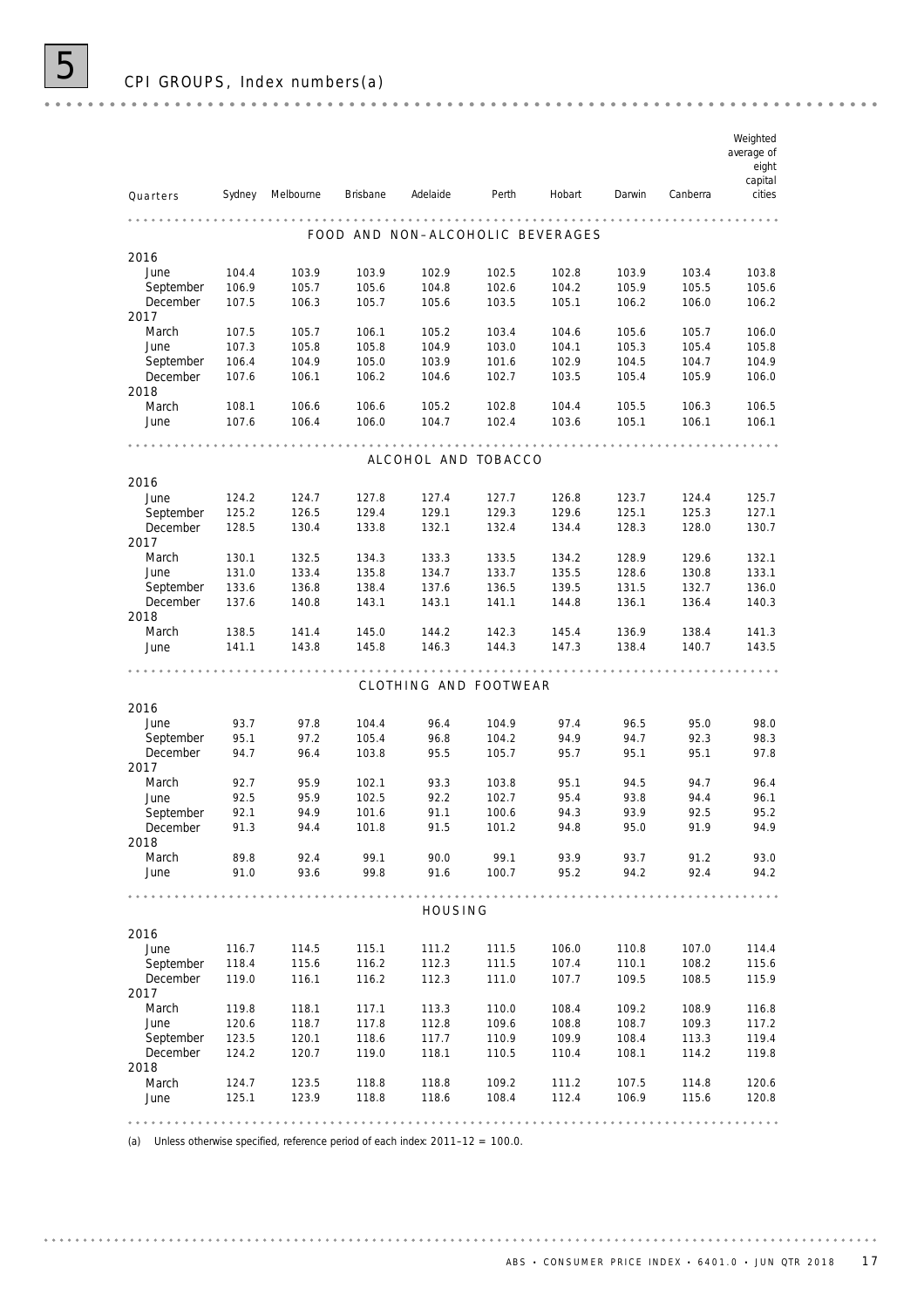|               |                |                                               |                 |                |                |                |                |                | Weighted<br>average of<br>eight<br>capital |
|---------------|----------------|-----------------------------------------------|-----------------|----------------|----------------|----------------|----------------|----------------|--------------------------------------------|
| Quarters      | Sydney         | Melbourne                                     | <b>Brisbane</b> | Adelaide       | Perth          | Hobart         | Darwin         | Canberra       | cities                                     |
|               |                | FURNISHINGS, HOUSEHOLD EQUIPMENT AND SERVICES |                 |                |                |                |                |                |                                            |
| 2016          |                |                                               |                 |                |                |                |                |                |                                            |
| June          | 104.8          | 103.7                                         | 106.9           | 103.3          | 104.7          | 101.7          | 108.0          | 108.7          | 104.7                                      |
| September     | 106.3          | 104.6                                         | 107.7           | 105.0          | 105.7          | 102.5          | 108.5          | 110.7          | 105.9                                      |
| December      | 105.5          | 103.7                                         | 106.4           | 103.0          | 105.4          | 101.7          | 107.8          | 111.0          | 105.1                                      |
| 2017          |                |                                               |                 |                |                |                |                |                |                                            |
| March         | 104.4          | 102.7                                         | 105.6           | 101.9          | 103.9          | 101.5          | 107.7          | 111.0          | 104.0                                      |
| June          | 105.2          | 103.2                                         | 106.8           | 103.1          | 104.2          | 102.8          | 107.7          | 111.5          | 104.7                                      |
| September     | 105.3          | 104.2                                         | 107.0           | 102.8          | 104.8          | 102.7          | 107.6          | 111.7          | 105.1                                      |
| December      | 104.4          | 103.1                                         | 106.5           | 102.3          | 103.7          | 101.6          | 107.3          | 110.4          | 104.3                                      |
| 2018          |                |                                               |                 |                |                |                |                |                |                                            |
| March<br>June | 103.9<br>104.4 | 102.9<br>103.0                                | 106.0<br>106.6  | 101.9<br>102.7 | 103.5<br>103.3 | 101.9<br>102.1 | 107.2<br>106.9 | 110.5<br>111.2 | 103.9<br>104.2                             |
|               |                |                                               |                 |                |                |                |                |                |                                            |
|               |                |                                               |                 |                |                |                |                |                |                                            |
|               |                |                                               |                 | <b>HEALTH</b>  |                |                |                |                |                                            |
| 2016          |                |                                               |                 |                |                |                |                |                |                                            |
| June          | 125.8          | 126.1                                         | 125.9           | 126.5          | 122.9          | 128.0          | 122.1          | 124.2          | 125.5                                      |
| September     | 125.3          | 125.7                                         | 125.3           | 126.4          | 122.7          | 127.9          | 121.6          | 124.6          | 125.2                                      |
| December      | 124.5          | 125.1                                         | 124.5           | 125.8          | 121.7          | 127.2          | 120.7          | 123.3          | 124.4                                      |
| 2017          |                |                                               |                 |                |                |                |                |                |                                            |
| March         | 127.3          | 127.7                                         | 127.3           | 127.2          | 123.7          | 129.5          | 122.7          | 126.8          | 126.9                                      |
| June          | 130.5          | 131.1                                         | 130.0           | 132.1          | 127.4          | 133.6          | 126.3          | 130.3          | 130.3                                      |
| September     | 130.2          | 130.8                                         | 129.7           | 132.0          | 127.2          | 133.6          | 126.0          | 130.8          | 130.1                                      |
| December      | 129.6          | 130.1                                         | 129.0           | 131.4          | 126.4          | 132.8          | 125.1          | 129.9          | 129.4                                      |
| 2018          |                |                                               |                 |                |                |                |                |                |                                            |
| March         | 132.2          | 133.2                                         | 132.2           | 133.3          | 128.9          | 135.7          | 126.7          | 133.6          | 132.2                                      |
| June          | 134.1          | 135.6                                         | 134.3           | 137.0          | 133.2          | 139.2          | 128.6          | 133.8          | 134.7                                      |
|               |                |                                               |                 |                |                |                |                |                |                                            |
|               |                |                                               |                 | TRANSPORT      |                |                |                |                |                                            |
| 2016          |                |                                               |                 |                |                |                |                |                |                                            |
| June          | 96.9           | 100.2                                         | 96.9            | 98.7           | 97.9           | 98.6           | 101.0          | 98.5           | 98.2                                       |
| September     | 96.7           | 98.6                                          | 95.8            | 98.6           | 98.3           | 99.5           | 101.6          | 100.1          | 97.7                                       |
| December      | 98.2           | 101.1                                         | 97.6            | 99.6           | 99.4           | 100.2          | 102.7          | 100.3          | 99.4                                       |
| 2017          |                |                                               |                 |                |                |                |                |                |                                            |
| March         | 99.4           | 103.1                                         | 97.7            | 101.8          | 101.2          | 103.9          | 105.2          | 102.9          | 100.9                                      |
| June          | 99.1           | 102.5                                         | 97.6            | 100.7          | 100.2          | 103.3          | 104.2          | 101.2          | 100.3                                      |
| September     | 98.8           | 102.1                                         | 97.0            | 101.3          | 101.2          | 103.4          | 106.1          | 102.1          | 100.3                                      |
| December      | 101.2          | 104.5                                         | 99.9            | 103.9          | 103.5          | 104.4          | 108.5          | 104.5          | 102.7                                      |
| 2018          |                |                                               |                 |                |                |                |                |                |                                            |
| March         | 101.9          | 106.1                                         | 100.8           | 104.7          | 104.9          | 106.1          | 111.2          | 106.6          | 103.8                                      |
| June          | 103.3          | 107.6                                         | 103.0           | 106.8          | 106.5          | 107.9          | 112.2          | 107.2          | 105.5                                      |
|               |                |                                               |                 | COMMUNICATION  |                |                |                |                |                                            |
| 2016          |                |                                               |                 |                |                |                |                |                |                                            |
| June          | 91.4           | 91.5                                          | 91.6            | 91.4           | 91.0           | 91.5           | 91.3           | 91.5           | 91.4                                       |
| September     | 89.3           | 89.4                                          | 89.4            | 89.2           | 88.8           | 89.6           | 89.4           | 89.6           | 89.3                                       |
| December      | 88.6           | 88.8                                          | 88.8            | 88.6           | 88.2           | 88.8           | 88.6           | 88.8           | 88.6                                       |
| 2017          |                |                                               |                 |                |                |                |                |                |                                            |
| March         | 88.3           | 88.5                                          | 88.5            | 88.3           | 87.9           | 88.4           | 88.2           | 88.4           | 88.3                                       |
| June          | 87.9           | 88.1                                          | 88.1            | 87.9           | 87.5           | 87.9           | 87.8           | 88.0           | 87.9                                       |
| September     | 86.7           | 86.8                                          | 86.8            | 86.7           | 86.2           | 86.5           | 86.3           | 86.7           | 86.7                                       |
| December      | 85.6           | 85.7                                          | 85.7            | 85.6           | 85.1           | 85.2           | 85.0           | 85.6           | 85.6                                       |
| 2018          |                |                                               |                 |                |                |                |                |                |                                            |
| March         | 85.3           | 85.4                                          | 85.4            | 85.3           | 84.8           | 84.9           | 84.8           | 85.4           | 85.3                                       |
| June          | 84.2           | 84.3                                          | 84.3            | 84.1           | 83.7           | 83.8           | 83.6           | 84.4           | 84.2                                       |
|               |                |                                               |                 |                |                |                |                |                | 0.0.0.0.0                                  |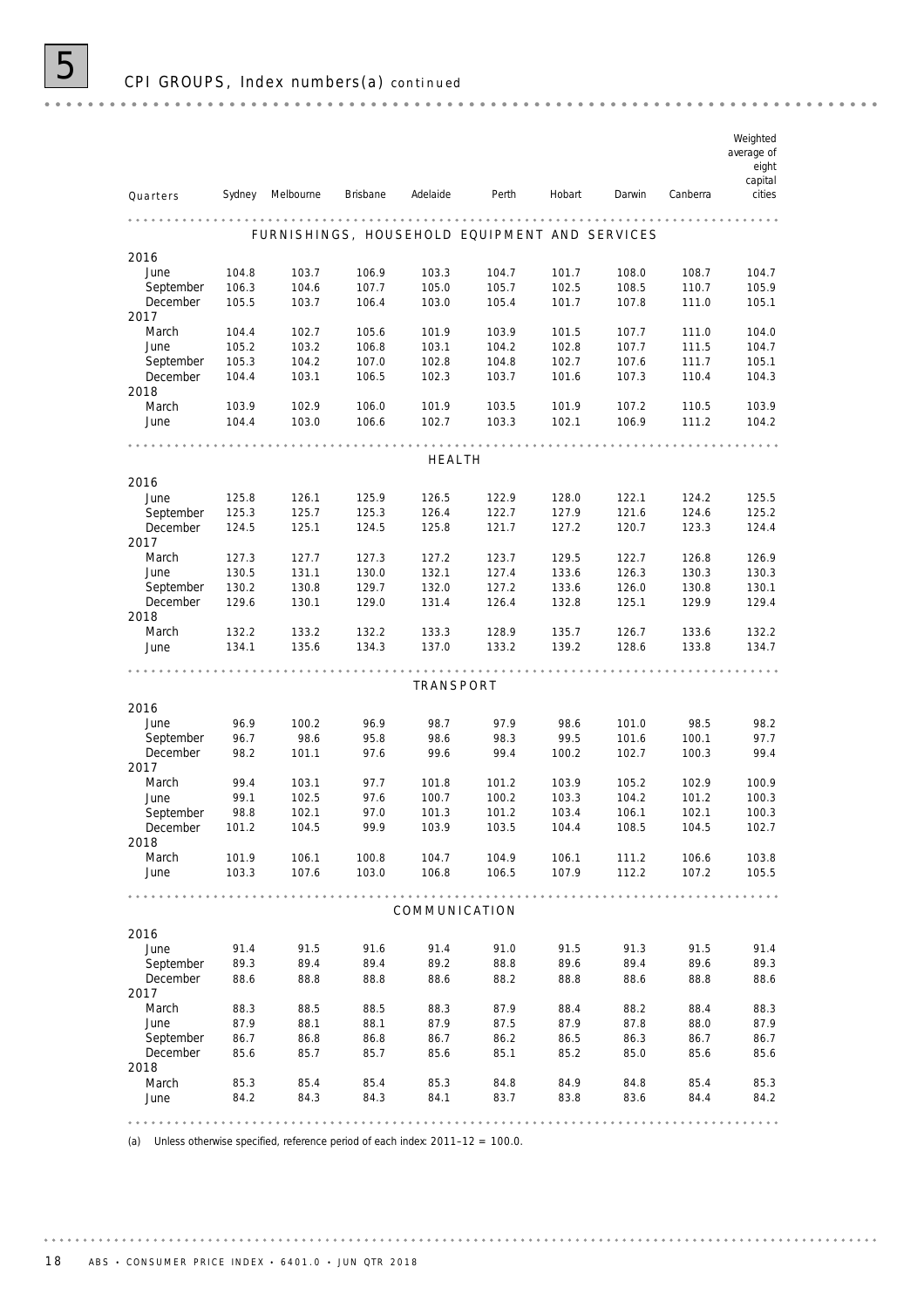|           |        |           |                 |                                  |       |        |        |          | Weighted<br>average of<br>eight<br>capital |
|-----------|--------|-----------|-----------------|----------------------------------|-------|--------|--------|----------|--------------------------------------------|
| Quarters  | Sydney | Melbourne | <b>Brisbane</b> | Adelaide                         | Perth | Hobart | Darwin | Canberra | cities                                     |
|           |        |           |                 |                                  |       |        |        |          |                                            |
|           |        |           |                 | RECREATION AND CULTURE           |       |        |        |          |                                            |
| 2016      |        |           |                 |                                  |       |        |        |          |                                            |
| June      | 103.2  | 103.3     | 102.9           | 101.7                            | 104.0 | 100.4  | 103.8  | 104.0    | 103.1                                      |
| September | 104.1  | 103.4     | 103.9           | 102.5                            | 104.0 | 100.7  | 105.9  | 104.7    | 103.7                                      |
| December  | 104.4  | 104.4     | 104.5           | 102.7                            | 104.4 | 102.8  | 103.6  | 105.8    | 104.3                                      |
| 2017      |        |           |                 |                                  |       |        |        |          |                                            |
| March     | 103.4  | 104.5     | 102.9           | 101.9                            | 103.6 | 104.2  | 100.1  | 105.5    | 103.6                                      |
| June      | 103.1  | 103.2     | 102.8           | 101.7                            | 103.6 | 101.9  | 104.0  | 104.4    | 103.0                                      |
| September | 104.7  | 104.1     | 104.5           | 102.5                            | 104.5 | 101.8  | 107.1  | 105.2    | 104.3                                      |
| December  | 105.1  | 104.9     | 105.2           | 102.7                            | 105.5 | 105.7  | 104.2  | 105.8    | 104.9                                      |
| 2018      |        |           |                 |                                  |       |        |        |          |                                            |
| March     | 103.9  | 104.7     | 103.7           | 102.3                            | 105.4 | 106.3  | 101.7  | 105.5    | 104.2                                      |
| June      | 103.5  | 103.9     | 103.7           | 102.0                            | 105.3 | 104.0  | 104.1  | 106.3    | 103.8                                      |
|           |        |           |                 |                                  |       |        |        |          |                                            |
|           |        |           |                 | EDUCATION                        |       |        |        |          |                                            |
| 2016      |        |           |                 |                                  |       |        |        |          |                                            |
| June      | 127.5  | 123.1     | 124.0           | 123.3                            | 125.3 | 121.1  | 122.9  | 119.3    | 124.6                                      |
| September | 127.7  | 123.5     | 124.0           | 123.3                            | 125.7 | 121.1  | 122.9  | 119.6    | 124.8                                      |
| December  | 127.7  | 123.5     | 124.0           | 123.4                            | 125.7 | 121.1  | 122.9  | 119.6    | 124.8                                      |
| 2017      |        |           |                 |                                  |       |        |        |          |                                            |
| March     | 131.3  | 127.6     | 128.1           | 126.9                            | 129.0 | 124.9  | 126.2  | 123.1    | 128.7                                      |
| June      | 131.3  | 127.6     | 128.1           | 127.0                            | 129.0 | 124.9  | 126.2  | 123.2    | 128.7                                      |
| September | 131.2  | 127.7     | 128.5           | 127.0                            | 129.0 | 124.9  | 126.2  | 123.3    | 128.7                                      |
| December  | 131.4  | 127.7     | 128.6           | 127.1                            | 129.0 | 125.0  | 126.3  | 123.3    | 128.8                                      |
| 2018      |        |           |                 |                                  |       |        |        |          |                                            |
| March     | 135.5  | 130.8     | 131.5           | 130.0                            | 131.3 | 127.6  | 132.1  | 128.0    | 132.1                                      |
| June      | 135.7  | 130.8     | 131.5           | 130.0                            | 131.3 | 127.6  | 132.1  | 128.0    | 132.2                                      |
|           |        |           |                 |                                  |       |        |        |          |                                            |
|           |        |           |                 | INSURANCE AND FINANCIAL SERVICES |       |        |        |          |                                            |
| 2016      |        |           |                 |                                  |       |        |        |          |                                            |
| June      | 113.1  | 109.5     | 103.7           | 107.0                            | 110.5 | 113.0  | 111.0  | 100.4    | 109.5                                      |
| September | 113.9  | 110.1     | 104.0           | 109.1                            | 113.9 | 112.5  | 109.1  | 99.8     | 110.5                                      |
| December  | 114.6  | 110.3     | 106.4           | 109.5                            | 114.0 | 112.7  | 108.1  | 100.3    | 111.2                                      |
| 2017      |        |           |                 |                                  |       |        |        |          |                                            |
| March     | 114.9  | 111.5     | 107.2           | 110.3                            | 115.1 | 112.9  | 109.0  | 100.9    | 111.9                                      |
| June      | 114.1  | 111.4     | 107.5           | 109.8                            | 116.1 | 113.2  | 109.5  | 101.3    | 111.8                                      |
| September | 114.8  | 112.2     | 108.2           | 111.0                            | 116.6 | 114.0  | 111.0  | 100.7    | 112.5                                      |
| December  | 115.9  | 111.8     | 108.3           | 111.6                            | 115.7 | 113.6  | 111.5  | 100.8    | 112.7                                      |
| 2018      |        |           |                 |                                  |       |        |        |          |                                            |
| March     | 115.3  | 112.7     | 109.0           | 112.0                            | 116.3 | 113.8  | 112.9  | 102.1    | 113.0                                      |
| June      | 115.8  | 113.1     | 109.8           | 112.9                            | 116.5 | 114.2  | 113.1  | 101.5    | 113.5                                      |
|           |        |           |                 |                                  |       |        |        |          |                                            |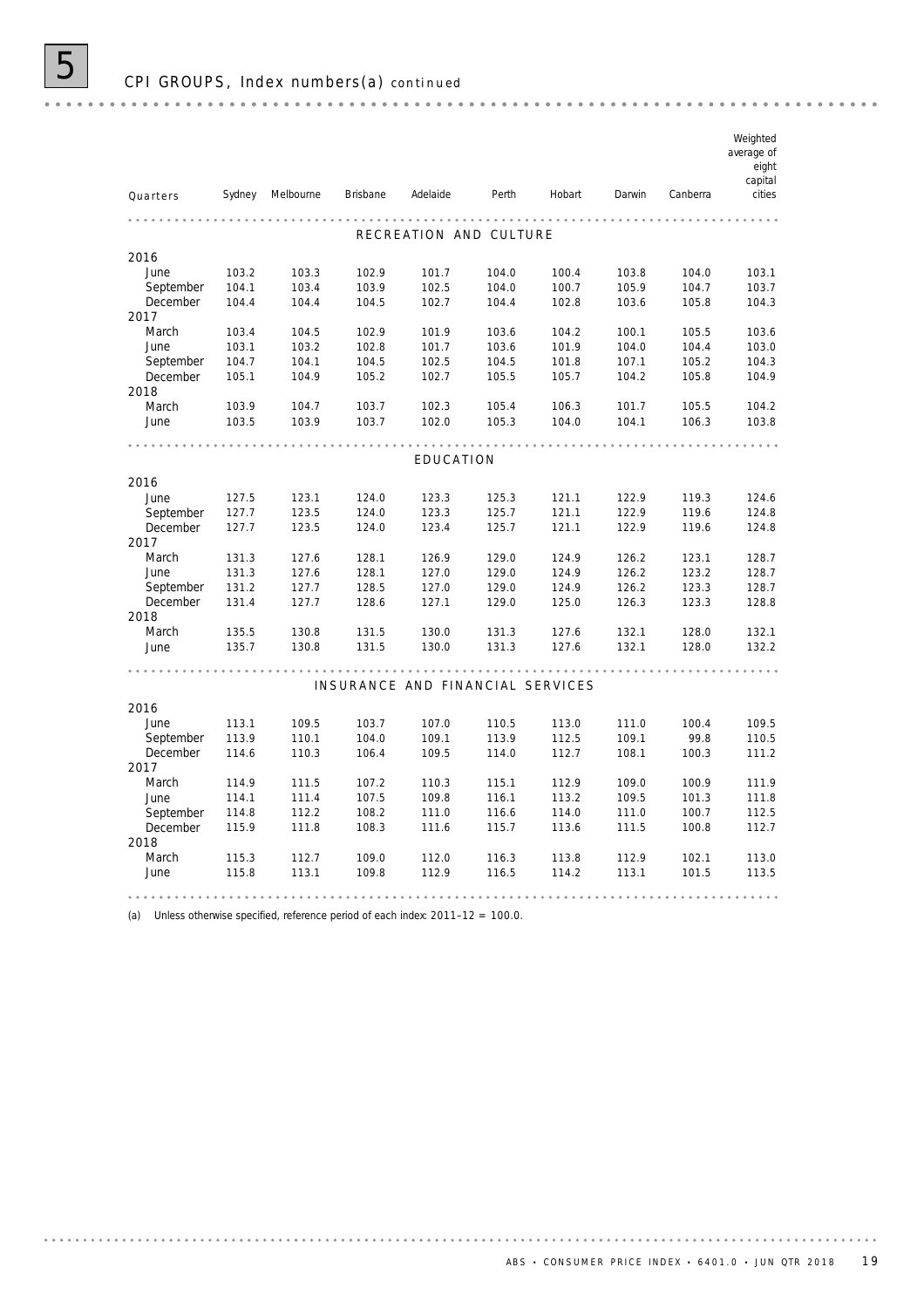

### 6 CONTRIBUTION TO CHANGE IN ALL GROUPS CPI— Jun Qtr 2018

*Weighted average of eight capital Group, sub–group and expenditure class Sydney Melbourne Brisbane Adelaide Perth Hobart Darwin Canberra cities* Food and non-alcoholic beverages –0.08 –0.04 –0.10 –0.09 –0.06 –0.13 –0.05 –0.04 –0.07 Bread and cereal products  $0.00$   $-0.01$   $-0.01$   $-0.02$   $-0.01$   $-0.02$   $0.00$   $0.00$   $-0.01$ Bread 0.00 0.00 0.00 0.00 0.00 –0.01 0.00 0.00 0.01 Cakes and biscuits  $-0.01$  0.00  $-0.01$   $-0.01$   $-0.01$   $-0.01$   $-0.02$  0.00  $-0.01$   $-0.01$ Breakfast cereals 0.00 0.00 0.00 0.00 0.00 0.00 –0.01 0.00 0.00 Other cereal products  $0.01$  0.00 0.00 0.00 0.00 0.00 0.00 0.01 0.01 0.01 Meat and seafoods 0.00 0.01 0.00 0.00 0.00 0.00 0.01 0.00 0.01 Beef and veal –0.01 –0.01 –0.02 –0.01 –0.01 0.00 –0.01 –0.01 –0.01 Pork 0.00 0.00 –0.01 0.00 0.00 –0.01 0.00 –0.01 –0.01 Lamb and goat 6 0.01 0.01 0.00 0.00 0.00 0.00 0.01 0.01 0.01 0.00 Poultry 0.00 –0.01 –0.01 0.00 –0.01 0.00 –0.01 0.00 –0.01 Other meats 0.00 0.00 0.01 0.00 0.00 0.01 0.00 0.00 0.00 Fish and other seafood **0.01** 0.01 0.01 0.00 0.01 0.00 0.01 0.00 0.00 Dairy and related products 0.01 0.01 0.01 0.00 0.01 0.01 0.01 0.00 0.01 Milk 0.00 0.00 0.00 0.00 0.00 0.01 0.01 0.00 0.00 Cheese 0.00 0.00 0.00 0.00 0.00 0.00 0.01 0.00 0.00 Ice cream and other dairy products 0.01 0.00 0.00 0.00 0.00 0.00 0.01 0.00 0.01 Fruit and vegetables –0.08 –0.09 –0.08 –0.06 –0.04 –0.09 –0.08 –0.08 –0.08 Fruit –0.03 –0.05 –0.04 –0.04 –0.01 –0.04 –0.03 –0.03 –0.03 Vegetables –0.05 –0.04 –0.06 –0.02 –0.03 –0.04 –0.03 –0.05 –0.05 Food products n.e.c. –0.03 –0.03 –0.03 –0.03 –0.04 –0.05 –0.03 –0.03 –0.03 Eggs 0.00 0.00 0.00 0.00 0.00 0.00 0.00 0.00 0.00 Jams, honey and spreads –0.01 0.00 0.00 0.00 0.00 0.00 0.00 0.00 0.00 Food additives and condiments 0.00 –0.01 –0.01 –0.01 –0.01 –0.01 –0.01 –0.01 0.00 Oils and fats 0.00 0.00 0.00 0.00 0.00 0.00 0.00 0.00 0.00 Snacks and confectionery  $-0.02$   $-0.01$   $-0.01$   $-0.01$   $-0.02$   $-0.02$   $-0.01$   $-0.01$   $-0.01$ Other food products n.e.c. –0.01 –0.01 –0.02 –0.02 –0.02 –0.02 –0.02 –0.01 –0.01 Non-alcoholic beverages –  $-0.02$   $-0.01$  0.00 0.00  $-0.01$  0.00 0.01  $-0.01$  0.00 Coffee, tea and cocoa –0.01 –0.02 –0.01 –0.01 –0.01 –0.01 0.00 0.00 –0.01 Waters, soft drinks and juices –0.01 0.01 0.00 0.01 0.01 0.02 0.02 0.00 0.00 Meals out and take away foods  $0.02$  0.08 0.02 0.01 0.03 0.01 0.02 0.07 0.04 Restaurant meals 0.01 0.03 –0.01 0.01 0.02 –0.01 0.01 0.04 0.02 Take away and fast foods 6.02 0.01 0.04 0.03 0.00 0.01 0.01 0.01 0.02 0.02 **Alcohol and tobacco** 0.14 0.15 0.05 0.13 0.10 0.13 0.12 0.11 0.12 Alcoholic beverages 0.06 0.06 –0.04 0.02 0.03 0.00 0.00 0.04 0.03 Spirits 0.01 0.01 0.00 0.01 0.01 0.01 0.01 0.01 0.01 Wine 0.00 0.04 –0.01 0.02 0.02 –0.01 0.00 0.02 0.01 Beer 0.05 0.00 –0.03 –0.01 0.00 –0.02 0.00 0.02 0.02 Tobacco 0.08 0.09 0.10 0.11 0.07 0.14 0.12 0.05 0.09 Tobacco 0.08 0.09 0.10 0.11 0.07 0.14 0.12 0.05 0.09 Clothing and footwear 0.05 0.05 0.03 0.07 0.05 0.06 0.02 0.06 0.05 Garments 0.03 0.06 0.00 0.03 0.05 0.06 0.01 0.05 0.04 Garments for men –0.01 –0.01 –0.02 –0.01 0.00 0.00 –0.01 0.00 –0.01 Garments for women **0.03** 0.05 0.01 0.02 0.03 0.04 0.04 0.03 0.04 Garments for infants and children 0.01 0.03 0.01 0.02 0.02 0.01 0.01 0.01 0.01 Footwear 0.01 0.00 0.01 0.02 0.01 0.00 0.01 0.00 0.01 Footwear for men –0.01 –0.01 0.00 0.00 0.00 0.00 0.01 –0.02 –0.01 Footwear for women 0.01 0.01 0.00 0.01 0.00 0.00 0.00 0.01 0.01 Footwear for infants and children 0.00 0.00 0.01 0.01 0.00 0.00 0.00 0.00 0.01 Accessories and clothing services 0.00 0.00 0.02 0.01 0.00 0.00 0.00 0.00 0.00 Accessories 0.00 –0.01 0.02 0.01 0.00 0.00 0.00 0.00 0.01 Cleaning, repair and hire of clothing and footwear 0.01 0.00 0.00 0.01 0.00 0.00 0.00 0.00 0.00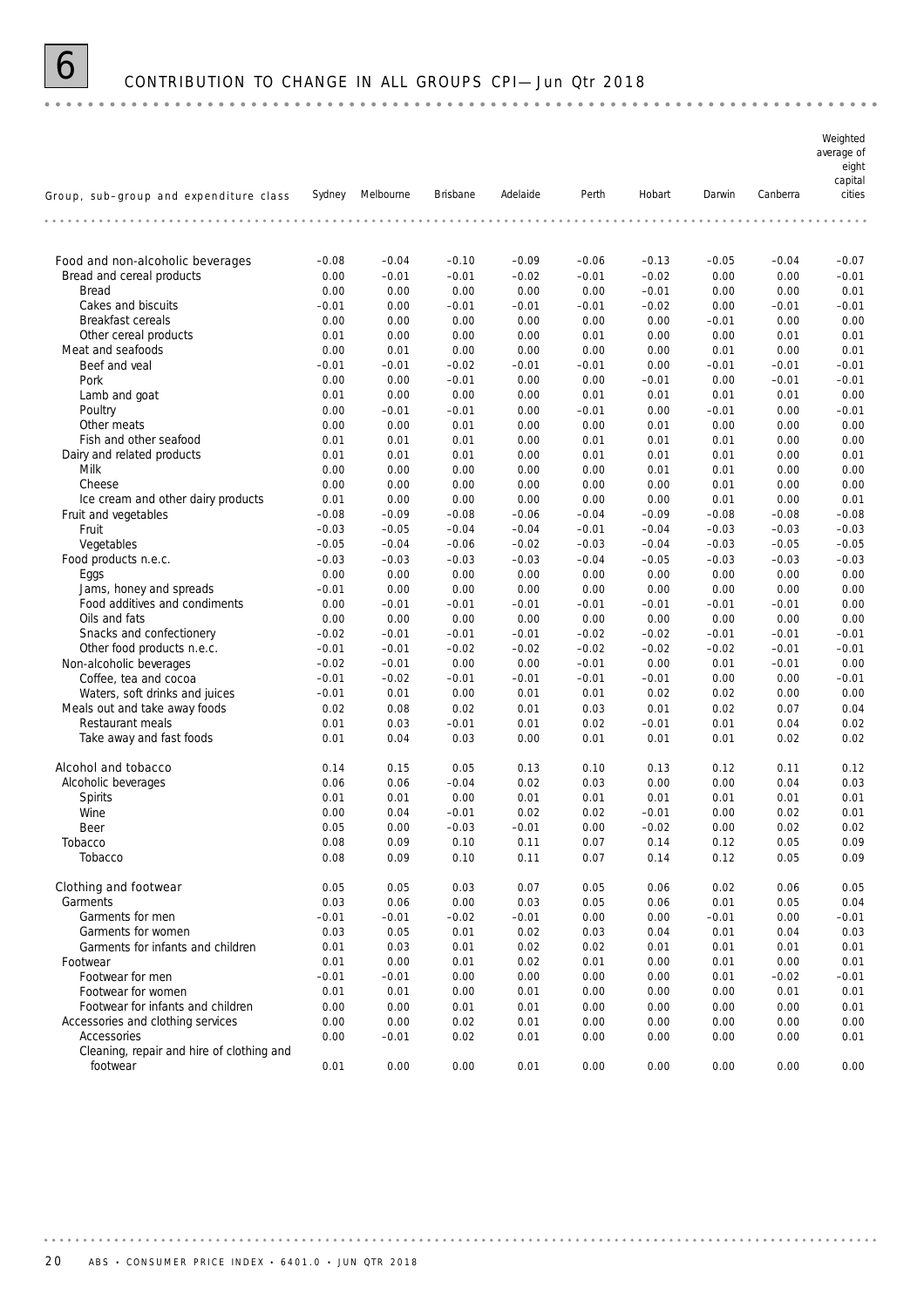

### 6 CONTRIBUTION TO CHANGE IN ALL GROUPS CPI— Jun Qtr 2018 *continued*

*Weighted average of eight capital Group, sub–group and expenditure class Sydney Melbourne Brisbane Adelaide Perth Hobart Darwin Canberra cities* Housing 0.08 0.08 0.00 –0.04 –0.20 0.24 –0.16 0.18 0.03 Rents 0.03 0.01 –0.02 0.02 –0.12 0.05 –0.17 0.06 0.00 Rents 0.03 0.01 –0.02 0.02 –0.12 0.05 –0.17 0.06 0.00 New dwelling purchase by owner-occupiers 0.07 0.19 0.01 –0.01 –0.05 0.17 0.01 0.09 0.08 New dwelling purchase by owner-occupiers 0.07 0.19 0.01 –0.01 –0.05 0.17 0.01 0.09 0.08 Other housing 0.01 0.01 0.01 0.01 0.01 0.02 0.00 0.02 0.01 Maintenance and repair of the dwelling 0.01 0.01 0.00 0.01 0.01 0.03 0.01 0.03 0.01 Property rates and charges 0.00 0.00 0.00 0.00 0.00 0.00 0.00 0.00 0.00 Utilities –0.02 –0.13 0.00 –0.06 –0.05 0.00 0.00 0.00 –0.05 Water and sewerage 0.00 0.00 0.00 0.00 0.00 0.00 0.00 0.00 0.00 Electricity –0.01 –0.08 0.00 –0.06 0.00 0.00 0.00 0.00 –0.03 Gas and other household fuels  $-0.01$   $-0.04$  0.01  $-0.01$   $-0.05$  0.00 0.00 0.00  $-0.03$ Furnishings, household equipment and services 0.06 0.01 0.06 0.09 –0.02 0.02 –0.03 0.07 0.03 Furniture and furnishings 0.01 0.01 0.02 0.04 0.01 0.03 0.00 0.05 0.01 Furniture 0.00 0.00 0.02 0.03 0.01 0.03 0.01 0.05 0.01 Carpets and other floor coverings 0.01 0.00 0.01 0.01 0.00 0.00 0.00 0.00 0.00 Household textiles 0.00 0.00 0.01 0.00 0.00 0.00 –0.01 0.01 0.01 Household textiles 0.00 0.00 0.01 0.00 0.00 0.00 –0.01 0.01 0.01 Household appliances, utensils and tools 0.02 0.01 0.03 0.04 0.00 0.02 –0.02 0.03 0.02 Major household appliances 0.00 0.00 0.00 0.01 0.00 0.00 –0.01 0.00 0.01 Small electric household appliances 0.01 0.00 0.00 0.01 0.00 0.00 0.01 0.01 0.01 0.01 Glassware, tableware and household utensils 0.02 0.00 0.02 0.04 0.01 0.01 0.00 0.02 0.02 Tools and equipment for house and garden 0.00 0.00 0.00 –0.01 0.00 0.00 –0.01 0.00 0.00 Non-durable household products  $-0.03$   $-0.03$   $-0.03$   $-0.03$   $-0.03$   $-0.03$   $-0.04$   $-0.04$   $-0.02$   $-0.02$   $-0.03$ Cleaning and maintenance products –0.01 –0.01 –0.01 –0.01 0.00 –0.01 0.00 0.00 0.00 Personal care products –0.02 –0.02 –0.02 –0.02 –0.03 –0.02 –0.02 –0.02 –0.02 Other non-durable household products 0.00 0.00 0.00 –0.01 0.00 –0.01 0.01 –0.01 0.00 Domestic and household services 0.04 0.02 0.02 0.02 0.00 0.02 0.01 0.02 0.02 Child care 0.03 0.01 0.02 0.01 0.01 0.00 0.01 0.03 0.02 Hairdressing and personal grooming services 0.01 0.01 0.01 0.01 0.00 0.01 0.00 0.01 0.01 Other household services 0.00 0.00 0.00 0.01 0.00 0.01 0.01 –0.01 0.00 Health 0.09 0.11 0.09 0.18 0.23 0.17 0.08 0.01 0.12 Medical products, appliances and equipment –0.02 –0.01 –0.02 –0.01 –0.01 –0.01 –0.01 –0.01 –0.01 Pharmaceutical products –0.02 –0.01 –0.01 –0.02 –0.01 –0.01 0.00 –0.01 –0.01 Therapeutic appliances and equipment 0.00 0.00 0.00 0.00 0.00 0.00 0.00 0.00 0.00 Medical, dental and hospital services 0.11 0.11 0.11 0.19 0.23 0.18 0.09 0.02 0.13 Medical and hospital services 0.11 0.11 0.11 0.19 0.23 0.18 0.08 0.01 0.13 Dental services 0.00 0.00 0.00 0.00 0.00 0.00 0.00 0.01 0.00 Transport 0.17 0.17 0.27 0.23 0.17 0.22 0.10 0.06 0.19 Private motoring  $0.17$  0.17 0.27 0.24 0.17 0.22 0.09 0.06 0.19 Motor vehicles –0.10 –0.08 –0.04 –0.04 0.00 –0.02 0.02 –0.04 –0.06 Spare parts and accessories for motor vehicles 0.00 0.00 0.01 0.02 –0.01 0.02 –0.02 0.00 0.01 Automotive fuel 0.25 0.22 0.29 0.25 0.21 0.22 0.10 0.10 0.24 Maintenance and repair of motor vehicles 0.01 0.03 0.01 0.01 –0.03 0.01 0.00 0.00 0.01 Other services in respect of motor vehicles 0.00 0.00 0.00 0.00 0.00 0.00 0.00 0.00 0.00 Urban transport fares 0.00 0.00 0.00 –0.02 0.00 0.00 0.00 0.00 0.00 Urban transport fares 0.00 0.00 0.00 –0.02 0.00 0.00 0.00 0.00 0.00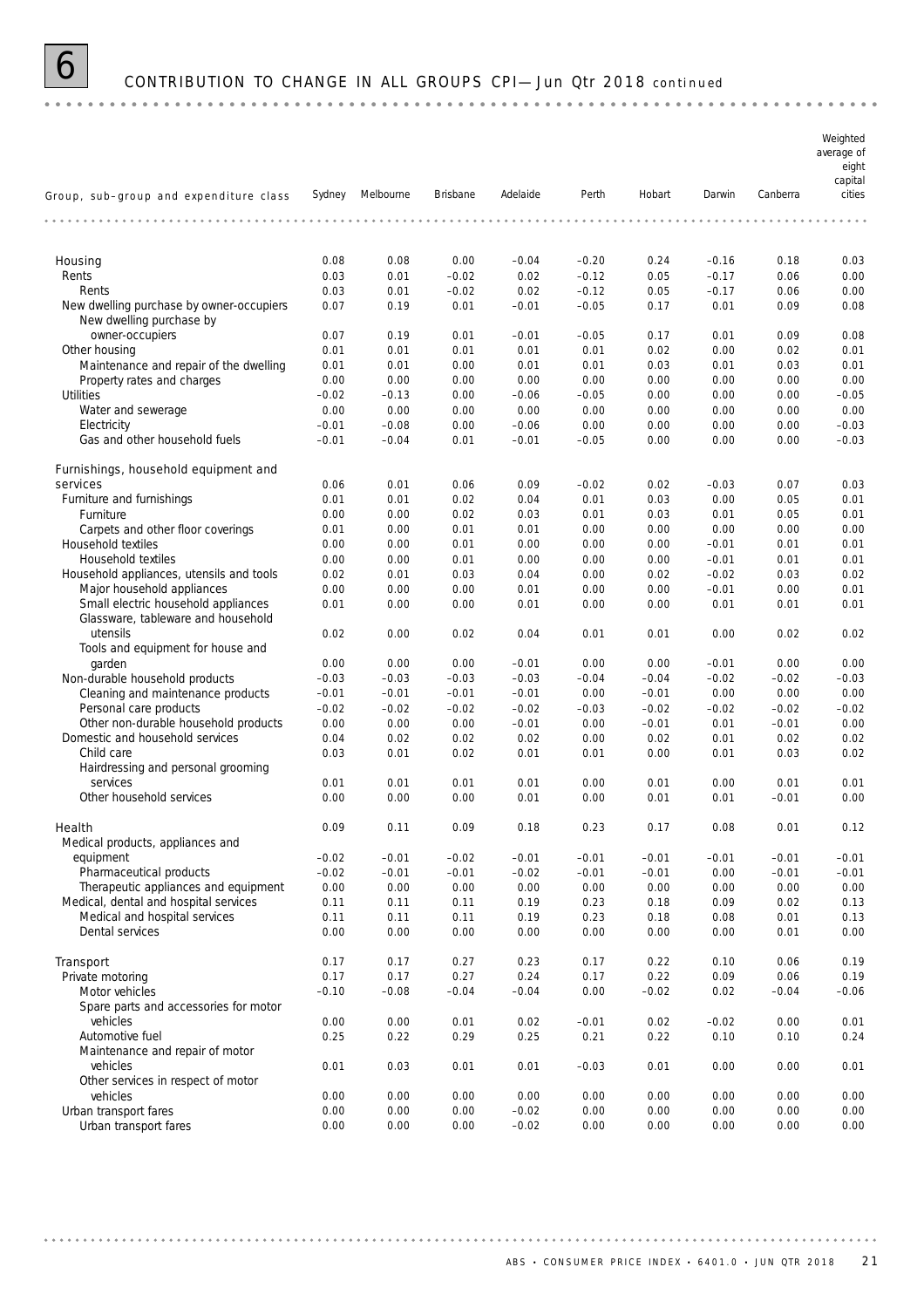

# 6 CONTRIBUTION TO CHANGE IN ALL GROUPS CPI— Jun Qtr 2018 *continued*

|                                                                   |              |                  |              |              |                 |                 |                 |                 | Weighted<br>average of<br>eight<br>capital |
|-------------------------------------------------------------------|--------------|------------------|--------------|--------------|-----------------|-----------------|-----------------|-----------------|--------------------------------------------|
| Group, sub-group and expenditure class                            |              | Sydney Melbourne | Brisbane     | Adelaide     | Perth           | Hobart          | Darwin          | Canberra        | cities                                     |
|                                                                   |              |                  |              |              |                 |                 | .               |                 |                                            |
| Communication                                                     | $-0.04$      | $-0.03$          | $-0.04$      | $-0.04$      | $-0.04$         | $-0.04$         | $-0.04$         | $-0.03$         | $-0.03$                                    |
| Communication                                                     | $-0.04$      | $-0.03$          | $-0.04$      | $-0.04$      | $-0.04$         | $-0.04$         | $-0.04$         | $-0.03$         | $-0.03$                                    |
| Postal services                                                   | 0.00         | 0.00             | 0.01         | 0.01         | 0.00            | 0.01            | 0.01            | 0.01            | 0.01                                       |
| Telecommunication equipment and                                   |              |                  |              |              |                 |                 |                 |                 |                                            |
| services                                                          | $-0.04$      | $-0.05$          | $-0.05$      | $-0.04$      | $-0.04$         | $-0.05$         | $-0.04$         | $-0.04$         | $-0.04$                                    |
| <b>Recreation and culture</b>                                     | $-0.07$      | $-0.09$          | 0.01         | $-0.03$      | $-0.01$         | $-0.33$         | 0.32            | 0.12            | $-0.05$                                    |
| Audio, visual and computing equipment and                         |              |                  |              |              |                 |                 |                 |                 |                                            |
| services                                                          | 0.00         | 0.01             | 0.00         | 0.02         | 0.02            | 0.03            | 0.00            | 0.03            | 0.00                                       |
| Audio, visual and computing equipment                             | $-0.02$      | $-0.02$          | $-0.02$      | 0.00         | 0.00            | $-0.01$         | $-0.01$         | 0.00            | $-0.01$                                    |
| Audio, visual and computing media and                             |              |                  |              |              |                 |                 |                 |                 |                                            |
| services                                                          | 0.02         | 0.02             | 0.02         | 0.01         | 0.02            | 0.04            | 0.02            | 0.03            | 0.03                                       |
| Newspapers, books and stationery                                  | 0.00         | 0.00             | 0.00         | 0.00         | 0.00            | 0.01            | 0.00            | 0.00            | $-0.01$                                    |
| <b>Books</b>                                                      | 0.00         | $-0.01$          | $-0.01$      | $-0.01$      | 0.00            | 0.00            | 0.00            | 0.00            | 0.00                                       |
| Newspapers, magazines and stationery                              | 0.01         | 0.00             | 0.00         | 0.00         | 0.00            | 0.01            | $-0.01$         | 0.00            | 0.00                                       |
| Holiday travel and accommodation<br>Domestic holiday travel and   | $-0.02$      | $-0.08$          | 0.01         | $-0.06$      | $-0.04$         | $-0.39$         | 0.19            | 0.09            | $-0.04$                                    |
| accommodation<br>International holiday travel and                 | $-0.07$      | $-0.13$          | $-0.06$      | $-0.11$      | $-0.08$         | $-0.44$         | 0.12            | 0.03            | $-0.09$                                    |
| accommodation                                                     | 0.04         | 0.03             | 0.07         | 0.05         | 0.03            | 0.05            | 0.07            | 0.06            | 0.04                                       |
| Other recreation, sport and culture                               | $-0.05$      | $-0.02$          | 0.00         | 0.01         | 0.01            | 0.03            | 0.13            | 0.01            | $-0.01$                                    |
| Equipment for sports, camping and                                 |              |                  |              |              |                 |                 |                 |                 |                                            |
| open-air recreation                                               | 0.00<br>0.00 | 0.00<br>0.00     | 0.00<br>0.01 | 0.00<br>0.00 | $-0.01$<br>0.00 | $-0.01$<br>0.01 | $-0.01$<br>0.00 | $-0.01$<br>0.00 | 0.00<br>0.00                               |
| Games, toys and hobbies<br>Pets and related products              |              |                  |              |              |                 |                 |                 |                 | 0.00                                       |
|                                                                   | 0.00         | 0.00             | 0.00         | 0.00         | 0.00            | 0.00            | 0.00<br>0.00    | 0.00<br>0.00    | 0.00                                       |
| Veterinary and other services for pets                            | 0.01         | 0.00             | 0.00         | 0.01         | 0.00            | 0.00            |                 |                 | $-0.02$                                    |
| Sports participation<br>Other recreational, sporting and cultural | $-0.07$      | 0.00             | $-0.01$      | 0.00         | 0.01            | 0.03            | 0.13            | 0.01            |                                            |
| services                                                          | 0.01         | $-0.01$          | 0.01         | 0.00         | 0.02            | 0.00            | 0.00            | 0.00            | 0.01                                       |
| Education                                                         | 0.01         | 0.00             | 0.00         | 0.00         | 0.00            | 0.00            | 0.00            | 0.00            | 0.00                                       |
| Education                                                         | 0.01         | 0.00             | 0.00         | 0.00         | 0.00            | 0.00            | 0.00            | 0.00            | 0.00                                       |
| Preschool and primary education                                   | 0.01         | 0.00             | 0.00         | 0.00         | 0.00            | 0.00            | 0.00            | 0.00            | 0.01                                       |
| Secondary education                                               | 0.00         | 0.00             | 0.00         | 0.00         | 0.00            | 0.00            | 0.00            | 0.00            | 0.00                                       |
| Tertiary education                                                | 0.00         | 0.00             | 0.00         | 0.00         | 0.00            | 0.00            | 0.00            | 0.00            | 0.00                                       |
| Insurance and financial services                                  | 0.03         | 0.03             | 0.04         | 0.05         | 0.01            | 0.01            | 0.01            | $-0.03$         | 0.03                                       |
| Insurance                                                         | 0.01         | 0.01             | 0.01         | 0.02         | 0.01            | 0.02            | 0.01            | 0.02            | 0.02                                       |
| Insurance                                                         | 0.01         | 0.01             | 0.01         | 0.02         | 0.01            | 0.02            | 0.01            | 0.02            | 0.02                                       |
| Financial services                                                | 0.02         | 0.02             | 0.03         | 0.03         | 0.01            | 0.00            | 0.00            | $-0.05$         | 0.01                                       |
| Deposit and loan facilities (direct                               |              |                  |              |              |                 |                 |                 |                 |                                            |
| charges)                                                          | 0.00         | 0.00             | 0.00         | 0.00         | 0.00            | 0.00            | 0.00            | 0.00            | 0.01                                       |
| Other financial services                                          | 0.01         | 0.02             | 0.02         | 0.03         | 0.00            | 0.00            | 0.00            | $-0.05$         | 0.02                                       |
| All groups CPI                                                    | 0.4          | 0.5              | 0.5          | 0.5          | 0.2             | 0.4             | 0.4             | 0.4             | 0.4                                        |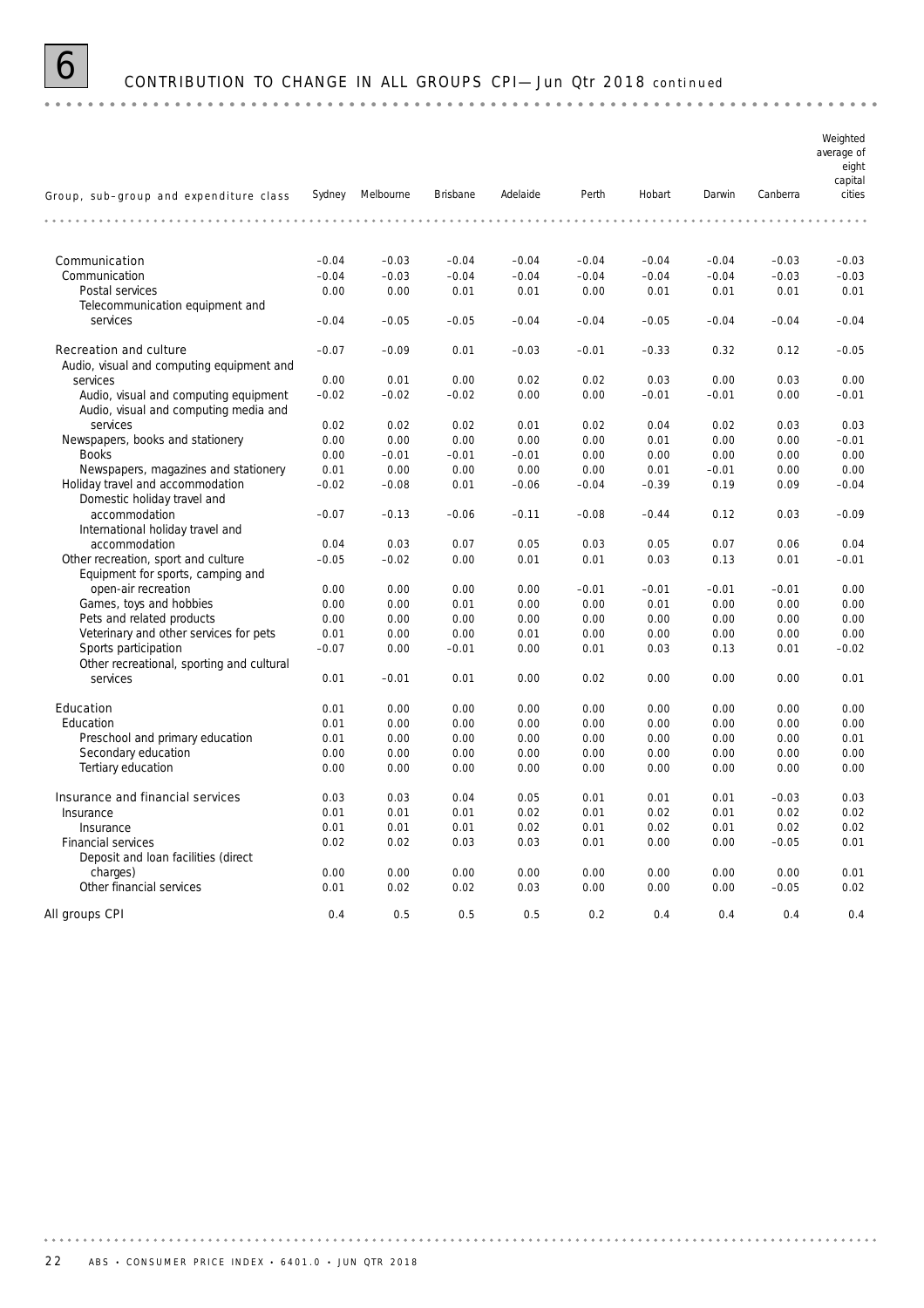### GROUP, SUB-GROUP AND EXPENDITURE CLASS, Weighted average of eight capital cities

#### CONTRIBUTION TO TOTAL CPI CHANGE (ALL GROUPS IN POINTS INDEX NUMBERS(a) PERCENTAGE CHANGE INDEX POINTS) CONTRIBUTION *Mar Qtr 2018 to Jun Qtr Mar Qtr Jun Qtr Jun Qtr 2017 to Mar Qtr 2018 to Jun Qtr Mar Qtr Group, sub–group and expenditure class 2018 2018 2017 Jun Qtr 2018 Jun Qtr 2018 2018 2018 Jun Qtr 2018* **Food and non-alcoholic beverages** 105.8 106.5 106.1 –0.4 0.3 18.20 18.13 –0.07 Bread and cereal products **97.6 97.1 96.8** – 0.3 – 0.8 1.66 1.65 – 0.01 – 0.01 **Bread** and cereal products **95.4 96.0 – 96.1** – 0.1 – 0.7 – 0.60 0.61 – 0.01 – 0.01 Bread 95.4 96.0 96.1 0.1 0.7 0.60 0.61 0.01 Cakes and biscuits 102.5 102.5 101.2 100.4 –0.8 –2.0 0.73 0.72 –0.01 Breakfast cereals **92.8** 90.9 89.8 – 1.2 – 3.2 0.14 0.14 0.00 Other cereal products **90.8 90.8 90.8 91.5** 0.8 0.8 0.18 0.19 0.01 Meat and seafoods 109.7 110.7 110.9 0.2 1.1 2.45 2.46 0.01<br>Beef and veal 124.6 126.2 124.0 -1.7 -0.5 0.53 0.52 -0.01 Beef and veal 124.6 126.2 124.0 – 1.7 – 0.5 0.53 0.52 – 0.01 Pork 108.3 109.8 108.7 –1.0 0.4 0.35 0.34 –0.01 Lamb and goat 104.4 104.4 106.6 2.1 2.1 0.25 0.25 0.00 Poultry 100.4 102.1 101.8 –0.3 1.4 0.49 0.48 –0.01 Other meats 112.5 112.5 113.1 113.7 0.5 1.1 0.41 0.41 0.41 0.00 Fish and other seafood **108.0** 108.0 108.2 110.6 2.2 2.4 0.44 0.44 0.44 0.00 Dairy and related products<br>
Milk Milk 96.5 96.8 97.5 0.7 1.0 0.41 0.41 0.00 Milk 96.5 96.8 97.5 0.7 1.0 0.41 0.41 0.00 Cheese 98.3 100.2 100.8 0.6 2.5 0.33 0.33 0.00 Ice cream and other dairy products 96.1 95.2 95.8 0.6 –0.3 0.37 0.38 0.01 Fruit and vegetables 105.0 106.2 105.6 102.8 –2.7 –3.2 2.78 2.70 –0.08 Fruit 89.4 95.8 93.4 –2.5 4.5 1.27 1.24 –0.03 Vegetables 122.4 115.1 111.8 –2.9 –8.7 1.51 1.46 –0.05 Food products n.e.c. 101.1 101.2 99.9 –1.3 –1.2 2.47 2.44 –0.03 Eggs 107.8 103.2 103.9 0.7 –3.6 0.14 0.14 0.00 Jams, honey and spreads 106.1 101.6 100.2 –1.4 –5.6 0.15 0.15 0.00 Food additives and condiments 95.3 98.3 96.6 –1.7 1.4 0.33 0.33 0.00 Oils and fats 106.1 113.6 113.3 –0.3 6.8 0.20 0.20 0.00 Snacks and confectionery 103.1 102.0 100.9 –1.1 –2.1 1.04 1.03 –0.01 Other food products n.e.c. 95.8 96.6 94.5 –2.2 –1.4 0.62 0.61 –0.01 Non-alcoholic beverages 101.6 103.7 102.9 -0.8 1.3 1.12 1.12 0.00 Coffee, tea and cocoa 100.7 100.2 96.7 –3.5 –4.0 0.26 0.25 –0.01 Waters, soft drinks and juices **101.9 104.8 105.0** 0.2 3.0 0.86 0.86 0.86 0.00 Meals out and take away foods 111.3 112.6 113.3 0.6 1.8 6.60 6.64 0.04 Restaurant meals 110.7 111.9 11.9 11.4 0.4 1.5 3.72 3.74 0.02 Take away and fast foods 111.9 113.4 114.3 0.8 2.1 2.88 2.90 0.02 **Alcohol and tobacco** 133.1 141.3 143.5 1.6 7.8 8.21 8.33 0.12 Alcoholic beverages 110.4 112.2 112.9 0.6 2.3 5.05 5.08 0.03 Spirits 111.7 113.5 114.5 0.9 2.5 0.95 0.96 0.01 Wine 101.3 100.5 101.3 0.8 0.0 1.96 1.97 0.01 Beer 116.5 120.9 121.6 0.6 4.4 2.13 2.15 0.02 Tobacco 178.5 202.4 208.1 2.8 16.6 3.16 3.25 0.09 Tobacco 178.5 202.4 208.1 2.8 16.6 3.16 3.25 0.09 **Clothing and footwear**  $\begin{array}{cccccccc} 96.1 & 93.0 & 94.2 & 1.3 & -2.0 & 3.86 & 3.91 & 0.05 \\ \text{Gamma of 311} & 93.0 & 88.8 & 90.2 & 1.6 & -3.0 & 2.39 & 2.43 & 0.04 \end{array}$ Garments 93.0 88.8 90.2 1.6 –3.0 2.39 2.43 0.04 Garments for men **98.3** 95.6 94.2 – 1.5 – 4.2 0.67 0.66 – 0.01 Garments for women 38.2 and 89.2 84.6 86.5 2.2 a.2 a.2 a.2 = 3.0 1.36 1.39 0.03 Garments for infants and children  $\begin{array}{cccc} 98.7 & 93.8 & 97.9 & 4.4 & -0.8 & 0.37 & 0.38 & 0.01 \\ 94.7 & 90.4 & 91.9 & 1.7 & -3.0 & 0.57 & 0.58 & 0.01 \end{array}$ Footwear 94.7 90.4 91.9 1.7 –3.0 0.57 0.58 0.01 Footwear for men 97.2 94.8 92.6 –2.3 –4.7 0.16 0.15 –0.01 Footwear for women 92.4 87.7 90.0 2.6 –2.6 0.33 0.34 0.01 Footwear for infants and children **98.3** 93.2 98.1 5.3 -0.2 0.08 0.09 0.09 0.01 Accessories and clothing services 106.1 107.3 107.7 0.4 1.5 0.90 0.90 0.90 0.00<br>Accessories 104.6 105.7 105.9 0.2 1.2 0.76 0.77 0.01 Accessories 104.6 105.7 105.9 0.2 1.2 0.76 0.77 0.01 Cleaning, repair and hire of clothing and footwear 115.4 117.3 119.0 1.4 3.1 0.13 0.13 0.00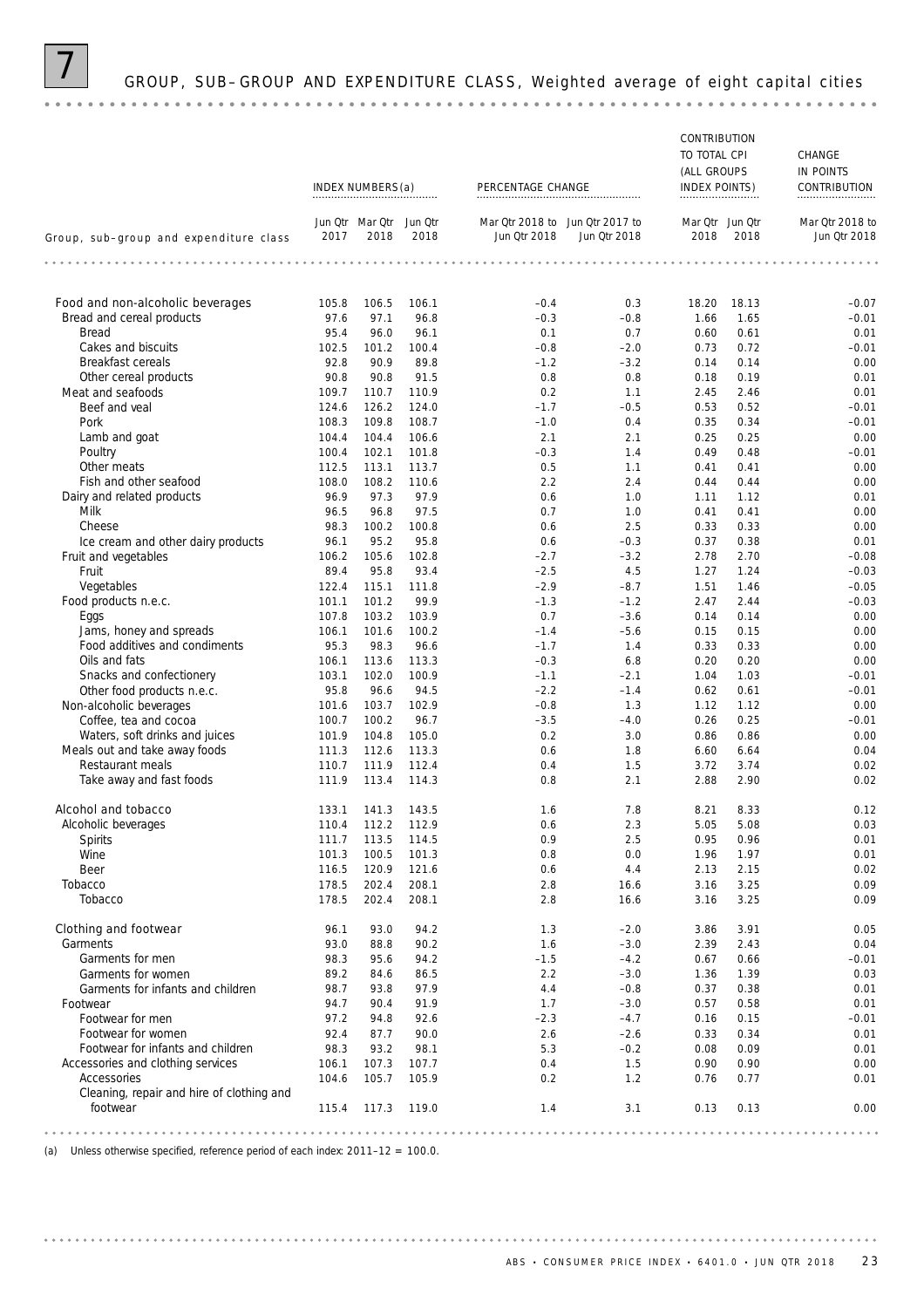

|                                                                      |                  |                                 |                |                                                 |                  | CONTRIBUTION            |              |                                 |
|----------------------------------------------------------------------|------------------|---------------------------------|----------------|-------------------------------------------------|------------------|-------------------------|--------------|---------------------------------|
|                                                                      |                  |                                 |                |                                                 |                  | TO TOTAL CPI            |              | CHANGE                          |
|                                                                      |                  |                                 |                |                                                 |                  | (ALL GROUPS             |              | IN POINTS                       |
|                                                                      | INDEX NUMBERS(a) |                                 |                | PERCENTAGE CHANGE                               |                  | INDEX POINTS)           |              | CONTRIBUTION                    |
| Group, sub-group and expenditure class                               | 2017             | Jun Qtr Mar Qtr Jun Qtr<br>2018 | 2018           | Mar Qtr 2018 to Jun Qtr 2017 to<br>Jun Qtr 2018 | Jun Qtr 2018     | Mar Qtr Jun Qtr<br>2018 | 2018         | Mar Qtr 2018 to<br>Jun Otr 2018 |
|                                                                      | .                |                                 |                |                                                 | .                |                         |              |                                 |
| Housing                                                              | 117.2            | 120.6                           | 120.8          | 0.2                                             | 3.1              | 25.52                   | 25.55        | 0.03                            |
| Rents                                                                | 111.1            | 111.8                           | 111.8          | 0.0                                             | 0.6              | 8.08                    | 8.08         | 0.00                            |
| Rents                                                                | 111.1            | 111.8                           | 111.8          | 0.0                                             | 0.6              | 8.08                    | 8.08         | 0.00                            |
| New dwelling purchase by owner-occupiers<br>New dwelling purchase by | 117.4            | 119.6                           | 120.6          | 0.8                                             | 2.7              | 8.76                    | 8.84         | 0.08                            |
| owner-occupiers                                                      | 117.4            | 119.6                           | 120.6          | 0.8                                             | 2.7              | 8.76                    | 8.84         | 0.08                            |
| Other housing                                                        | 120.3            | 122.8                           | 123.1          | 0.2                                             | 2.3              | 4.05                    | 4.06         | 0.01                            |
| Maintenance and repair of the dwelling                               | 112.7            | 114.6                           | 115.1          | 0.4                                             | 2.1              | 2.42                    | 2.43         | 0.01                            |
| Property rates and charges                                           | 132.1            | 135.5                           | 135.5          | 0.0                                             | 2.6              | 1.63                    | 1.63         | 0.00                            |
| <b>Utilities</b>                                                     | 125.0            | 136.6                           | 135.0          | $-1.2$                                          | 8.0              | 4.62                    | 4.57         | $-0.05$                         |
| Water and sewerage                                                   | 114.0            | 117.6                           | 117.6          | 0.0                                             | 3.2              | 1.14                    | 1.14         | 0.00                            |
| Electricity                                                          | 126.6            | 141.6                           | 139.8          | $-1.3$                                          | 10.4             | 2.48                    | 2.45         | $-0.03$                         |
| Gas and other household fuels                                        | 134.4            | 147.3                           | 144.0          | $-2.2$                                          | 7.1              | 1.01                    | 0.98         | $-0.03$                         |
| Furnishings, household equipment and                                 |                  |                                 |                |                                                 |                  |                         |              |                                 |
| services                                                             | 104.7            | 103.9                           | 104.2          | 0.3                                             | $-0.5$           | 10.33                   | 10.36        | 0.03                            |
| Furniture and furnishings                                            | 100.7            | 97.8                            | 98.6           | 0.8                                             | $-2.1$           | 1.83                    | 1.84         | 0.01                            |
| Furniture                                                            | 99.4             | 96.0                            | 96.7           | 0.7                                             | $-2.7$           | 1.49                    | 1.50         | 0.01                            |
| Carpets and other floor coverings<br>Household textiles              | 108.0<br>89.2    | 107.5<br>83.2                   | 108.7<br>84.2  | 1.1<br>1.2                                      | 0.6              | 0.34                    | 0.34<br>0.51 | 0.00<br>0.01                    |
| Household textiles                                                   | 89.2             | 83.2                            | 84.2           | 1.2                                             | $-5.6$<br>$-5.6$ | 0.50<br>0.50            | 0.51         | 0.01                            |
| Household appliances, utensils and tools                             | 95.6             | 92.9                            | 94.1           | 1.3                                             | $-1.6$           | 1.67                    | 1.69         | 0.02                            |
| Major household appliances                                           | 95.3             | 91.4                            | 92.3           | 1.0                                             | $-3.1$           | 0.44                    | 0.45         | 0.01                            |
| Small electric household appliances                                  | 90.9             | 87.4                            | 88.4           | 1.1                                             | $-2.8$           | 0.35                    | 0.36         | 0.01                            |
| Glassware, tableware and household<br>utensils                       | 91.2             | 88.8                            | 91.9           | 3.5                                             | 0.8              | 0.45                    | 0.47         | 0.02                            |
| Tools and equipment for house and                                    |                  |                                 |                |                                                 |                  |                         |              |                                 |
| garden                                                               | 107.8            | 107.0                           | 106.1          | $-0.8$                                          | $-1.6$           | 0.42                    | 0.42         | 0.00                            |
| Non-durable household products                                       | 98.4             | 96.7                            | 95.8           | $-0.9$                                          | $-2.6$           | 2.93                    | 2.90         | $-0.03$                         |
| Cleaning and maintenance products                                    | 95.9             | 93.3                            | 91.5           | $-1.9$                                          | $-4.6$           | 0.28                    | 0.28         | 0.00                            |
| Personal care products<br>Other non-durable household products       | 92.3<br>103.5    | 90.2<br>102.5                   | 88.4<br>102.5  | $-2.0$<br>0.0                                   | $-4.2$<br>$-1.0$ | 1.17<br>1.47            | 1.15<br>1.47 | $-0.02$<br>0.00                 |
| Domestic and household services                                      | 125.1            | 129.1                           | 129.9          | 0.6                                             | 3.8              | 3.40                    | 3.42         | 0.02                            |
| Child care                                                           | 149.0            | 156.4                           | 157.9          | 1.0                                             | 6.0              | 1.54                    | 1.56         | 0.02                            |
| Hairdressing and personal grooming<br>services                       | 112.2            | 113.8                           | 114.6          | 0.7                                             | 2.1              | 1.04                    | 1.05         | 0.01                            |
| Other household services                                             | 117.0            | 120.2                           | 120.2          | 0.0                                             | 2.7              | 0.81                    | 0.81         | 0.00                            |
|                                                                      |                  |                                 |                |                                                 |                  |                         |              |                                 |
| Health<br>Medical products, appliances and equipment                 | 130.3<br>103.6   | 132.2<br>106.1                  | 134.7<br>105.1 | 1.9<br>$-0.9$                                   | 3.4<br>1.4       | 6.14<br>1.35            | 6.26<br>1.34 | 0.12<br>$-0.01$                 |
| Pharmaceutical products                                              | 104.5            | 107.3                           | 106.2          | $-1.0$                                          | 1.6              | 1.19                    | 1.18         | $-0.01$                         |
| Therapeutic appliances and equipment                                 | 97.1             | 97.4                            | 97.5           | 0.1                                             | 0.4              | 0.16                    | 0.16         | 0.00                            |
| Medical, dental and hospital services                                | 138.8            | 140.4                           | 144.2          | 2.7                                             | 3.9              | 4.79                    | 4.92         | 0.13                            |
| Medical and hospital services                                        | 143.3            | 145.0                           | 149.5          | 3.1                                             | 4.3              | 4.21                    | 4.34         | 0.13                            |
| Dental services                                                      | 111.8            | 112.6                           | 112.7          | 0.1                                             | 0.8              | 0.58                    | 0.58         | 0.00                            |
| Transport                                                            | 100.3            | 103.8                           | 105.5          | 1.6                                             | 5.2              | 11.90                   | 12.09        | 0.19                            |
| Private motoring                                                     | 99.9             | 103.4                           | 105.2          | 1.7                                             | 5.3              | 11.07                   | 11.26        | 0.19                            |
| Motor vehicles<br>Spare parts and accessories for motor              | 93.8             | 93.6                            | 91.7           | $-2.0$                                          | $-2.2$           | 3.11                    | 3.05         | $-0.06$                         |
| vehicles                                                             | 107.7            | 109.5                           | 110.1          | 0.5                                             | 2.2              | 0.81                    | 0.82         | 0.01                            |
| Automotive fuel                                                      | 89.7             | 97.6                            | 104.3          | 6.9                                             | 16.3             | 3.45                    | 3.69         | 0.24                            |
| Maintenance and repair of motor vehicles                             | 108.4            | 109.8                           | 110.2          | 0.4                                             | 1.7              | 2.17                    | 2.18         | 0.01                            |
| Other services in respect of motor vehicles                          | 123.5            | 128.0                           | 128.0          | 0.0                                             | 3.6              | 1.52                    | 1.52         | 0.00                            |
| Urban transport fares<br>Urban transport fares                       | 106.7<br>106.7   | 109.9                           | 109.7<br>109.7 | $-0.2$<br>$-0.2$                                | 2.8<br>2.8       | 0.83<br>0.83            | 0.83<br>0.83 | 0.00<br>0.00                    |
|                                                                      |                  | 109.9                           |                |                                                 |                  |                         |              |                                 |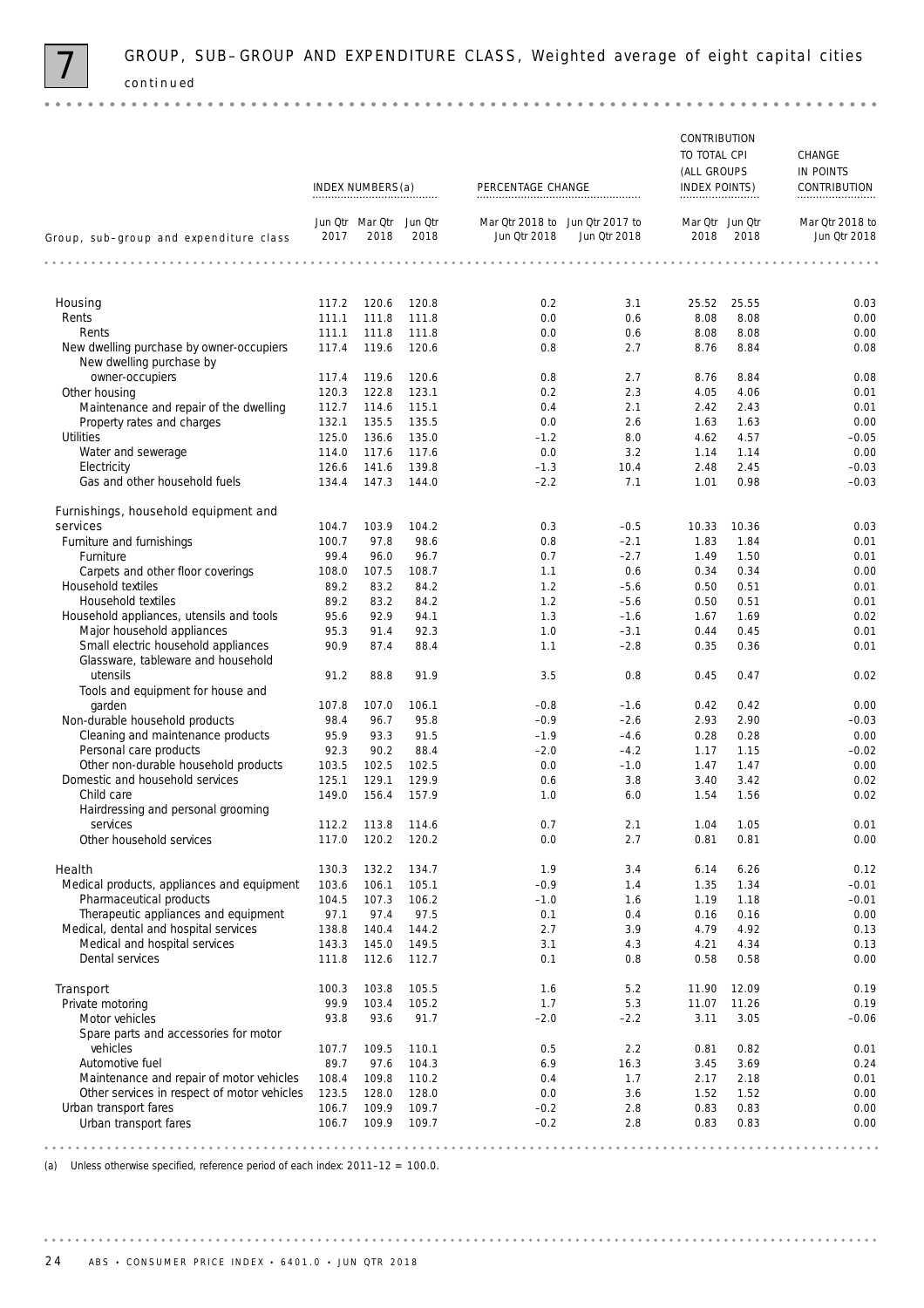

 $0.000$ 

GROUP, SUB-GROUP AND EXPENDITURE CLASS, Weighted average of eight capital cities *continued* 

| Jun Otr Mar Otr Jun Otr<br>Mar Qtr 2018 to Jun Qtr 2017 to<br>Mar Qtr Jun Qtr<br>2017<br>2018<br>2018<br>Jun Qtr 2018<br>2018<br>2018<br>Jun Qtr 2018<br>Group, sub-group and expenditure class<br>.<br>Communication<br>87.9<br>85.3<br>84.2<br>$-4.2$<br>2.90<br>$-1.3$<br>2.93<br>Communication<br>87.9<br>85.3<br>84.2<br>$-1.3$<br>$-4.2$<br>2.93<br>2.90<br>116.7<br>122.8<br>5.2<br>7.7<br>0.09<br>0.10<br>Postal services<br>114.0<br>Telecommunication equipment and<br>services<br>86.8<br>84.0<br>82.7<br>$-1.5$<br>$-4.7$<br>2.84<br>2.80<br><b>Recreation and culture</b><br>103.0<br>103.8<br>104.2<br>$-0.4$<br>0.8<br>14.14<br>14.09<br>Audio, visual and computing equipment and<br>services<br>75.0<br>71.6<br>71.9<br>0.4<br>$-4.1$<br>2.02<br>2.02<br>Audio, visual and computing equipment<br>61.1<br>56.2<br>55.6<br>$-1.1$<br>$-9.0$<br>1.27<br>1.26<br>Audio, visual and computing media and<br>services<br>95.1<br>3.0<br>0.74<br>0.77<br>94.6<br>97.4<br>2.4<br>Newspapers, books and stationery<br>111.3<br>112.8<br>112.6<br>$-0.2$<br>0.82<br>0.81<br>1.2<br><b>Books</b><br>103.2<br>102.0<br>$-1.2$<br>0.7<br>0.27<br>101.3<br>0.27<br>Newspapers, magazines and stationery<br>0.3<br>0.54<br>117.1<br>118.4<br>118.7<br>1.4<br>0.54<br>Holiday travel and accommodation<br>107.9<br>111.5<br>110.8<br>2.7<br>6.58<br>6.54<br>$-0.6$<br>Domestic holiday travel and<br>accommodation<br>108.4<br>117.0<br>3.21<br>113.8<br>$-2.7$<br>5.0<br>3.12<br>International holiday travel and<br>accommodation<br>107.1<br>108.5<br>107.2<br>1.3<br>1.2<br>3.37<br>3.41<br>Other recreation, sport and culture<br>111.2<br>112.0<br>111.6<br>$-0.4$<br>0.4<br>4.73<br>4.72<br>Equipment for sports, camping and<br>open-air recreation<br>103.4<br>104.8<br>104.1<br>$-0.7$<br>0.7<br>0.66<br>0.66<br>Games, toys and hobbies<br>89.1<br>86.2<br>86.4<br>0.2<br>0.89<br>0.89<br>$-3.0$<br>Pets and related products<br>0.49<br>103.0<br>101.8<br>101.7<br>$-0.1$<br>$-1.3$<br>0.49<br>Veterinary and other services for pets<br>119.7<br>123.1<br>123.9<br>0.6<br>3.5<br>0.42<br>0.42<br>Sports participation<br>119.1<br>120.9<br>118.4<br>1.08<br>1.06<br>$-2.1$<br>$-0.6$<br>Other recreational, sporting and cultural<br>125.9<br>services<br>123.0<br>126.6<br>0.6<br>2.9<br>1.19<br>1.20<br>Education<br>2.7<br>4.88<br>128.7<br>132.1<br>132.2<br>0.1<br>4.88<br>Education<br>128.7<br>132.1<br>132.2<br>0.1<br>2.7<br>4.88<br>4.88<br>Preschool and primary education<br>129.0<br>133.6<br>133.9<br>3.8<br>1.07<br>0.2<br>1.06<br>Secondary education<br>132.2<br>136.6<br>3.3<br>1.96<br>136.6<br>0.0<br>1.96<br>Tertiary education<br>125.3<br>127.2<br>127.2<br>0.0<br>1.5<br>1.86<br>1.86<br>Insurance and financial services<br>111.8<br>113.0<br>113.5<br>0.4<br>1.5<br>6.49<br>6.52<br>Insurance<br>122.6<br>128.0<br>129.2<br>0.9<br>5.4<br>1.35<br>1.37<br>122.6<br>128.0<br>129.2<br>0.9<br>1.35<br>Insurance<br>5.4<br>1.37<br>Financial services<br>107.5<br>107.5<br>107.9<br>5.14<br>0.4<br>0.4<br>5.15<br>Deposit and loan facilities (direct charges)<br>102.5<br>99.2<br>99.2<br>0.64<br>0.0<br>$-3.2$<br>0.65<br>Other financial services<br>108.8<br>109.3<br>109.7<br>0.4<br>4.51<br>0.8<br>4.49<br>All groups CPI<br>110.7<br>112.6<br>113.0<br>0.4<br>2.1<br>112.6 113.0 |  | INDEX NUMBERS(a) | PERCENTAGE CHANGE | CONTRIBUTION<br>TO TOTAL CPI<br>(ALL GROUPS<br>INDEX POINTS) | CHANGE<br>IN POINTS<br>CONTRIBUTION |
|------------------------------------------------------------------------------------------------------------------------------------------------------------------------------------------------------------------------------------------------------------------------------------------------------------------------------------------------------------------------------------------------------------------------------------------------------------------------------------------------------------------------------------------------------------------------------------------------------------------------------------------------------------------------------------------------------------------------------------------------------------------------------------------------------------------------------------------------------------------------------------------------------------------------------------------------------------------------------------------------------------------------------------------------------------------------------------------------------------------------------------------------------------------------------------------------------------------------------------------------------------------------------------------------------------------------------------------------------------------------------------------------------------------------------------------------------------------------------------------------------------------------------------------------------------------------------------------------------------------------------------------------------------------------------------------------------------------------------------------------------------------------------------------------------------------------------------------------------------------------------------------------------------------------------------------------------------------------------------------------------------------------------------------------------------------------------------------------------------------------------------------------------------------------------------------------------------------------------------------------------------------------------------------------------------------------------------------------------------------------------------------------------------------------------------------------------------------------------------------------------------------------------------------------------------------------------------------------------------------------------------------------------------------------------------------------------------------------------------------------------------------------------------------------------------------------------------------------------------------------------------------------------------------------------------------------------------------------------------------------------------------------------------------------------------------------------------------------------------------------------------------------------------------------------------------------------------------------------------------------------------------------------------------------------------------------------|--|------------------|-------------------|--------------------------------------------------------------|-------------------------------------|
|                                                                                                                                                                                                                                                                                                                                                                                                                                                                                                                                                                                                                                                                                                                                                                                                                                                                                                                                                                                                                                                                                                                                                                                                                                                                                                                                                                                                                                                                                                                                                                                                                                                                                                                                                                                                                                                                                                                                                                                                                                                                                                                                                                                                                                                                                                                                                                                                                                                                                                                                                                                                                                                                                                                                                                                                                                                                                                                                                                                                                                                                                                                                                                                                                                                                                                                              |  |                  |                   |                                                              | Mar Qtr 2018 to<br>Jun Qtr 2018     |
|                                                                                                                                                                                                                                                                                                                                                                                                                                                                                                                                                                                                                                                                                                                                                                                                                                                                                                                                                                                                                                                                                                                                                                                                                                                                                                                                                                                                                                                                                                                                                                                                                                                                                                                                                                                                                                                                                                                                                                                                                                                                                                                                                                                                                                                                                                                                                                                                                                                                                                                                                                                                                                                                                                                                                                                                                                                                                                                                                                                                                                                                                                                                                                                                                                                                                                                              |  |                  |                   |                                                              |                                     |
|                                                                                                                                                                                                                                                                                                                                                                                                                                                                                                                                                                                                                                                                                                                                                                                                                                                                                                                                                                                                                                                                                                                                                                                                                                                                                                                                                                                                                                                                                                                                                                                                                                                                                                                                                                                                                                                                                                                                                                                                                                                                                                                                                                                                                                                                                                                                                                                                                                                                                                                                                                                                                                                                                                                                                                                                                                                                                                                                                                                                                                                                                                                                                                                                                                                                                                                              |  |                  |                   |                                                              | $-0.03$                             |
|                                                                                                                                                                                                                                                                                                                                                                                                                                                                                                                                                                                                                                                                                                                                                                                                                                                                                                                                                                                                                                                                                                                                                                                                                                                                                                                                                                                                                                                                                                                                                                                                                                                                                                                                                                                                                                                                                                                                                                                                                                                                                                                                                                                                                                                                                                                                                                                                                                                                                                                                                                                                                                                                                                                                                                                                                                                                                                                                                                                                                                                                                                                                                                                                                                                                                                                              |  |                  |                   |                                                              | $-0.03$                             |
|                                                                                                                                                                                                                                                                                                                                                                                                                                                                                                                                                                                                                                                                                                                                                                                                                                                                                                                                                                                                                                                                                                                                                                                                                                                                                                                                                                                                                                                                                                                                                                                                                                                                                                                                                                                                                                                                                                                                                                                                                                                                                                                                                                                                                                                                                                                                                                                                                                                                                                                                                                                                                                                                                                                                                                                                                                                                                                                                                                                                                                                                                                                                                                                                                                                                                                                              |  |                  |                   |                                                              | 0.01                                |
|                                                                                                                                                                                                                                                                                                                                                                                                                                                                                                                                                                                                                                                                                                                                                                                                                                                                                                                                                                                                                                                                                                                                                                                                                                                                                                                                                                                                                                                                                                                                                                                                                                                                                                                                                                                                                                                                                                                                                                                                                                                                                                                                                                                                                                                                                                                                                                                                                                                                                                                                                                                                                                                                                                                                                                                                                                                                                                                                                                                                                                                                                                                                                                                                                                                                                                                              |  |                  |                   |                                                              |                                     |
|                                                                                                                                                                                                                                                                                                                                                                                                                                                                                                                                                                                                                                                                                                                                                                                                                                                                                                                                                                                                                                                                                                                                                                                                                                                                                                                                                                                                                                                                                                                                                                                                                                                                                                                                                                                                                                                                                                                                                                                                                                                                                                                                                                                                                                                                                                                                                                                                                                                                                                                                                                                                                                                                                                                                                                                                                                                                                                                                                                                                                                                                                                                                                                                                                                                                                                                              |  |                  |                   |                                                              | $-0.04$                             |
|                                                                                                                                                                                                                                                                                                                                                                                                                                                                                                                                                                                                                                                                                                                                                                                                                                                                                                                                                                                                                                                                                                                                                                                                                                                                                                                                                                                                                                                                                                                                                                                                                                                                                                                                                                                                                                                                                                                                                                                                                                                                                                                                                                                                                                                                                                                                                                                                                                                                                                                                                                                                                                                                                                                                                                                                                                                                                                                                                                                                                                                                                                                                                                                                                                                                                                                              |  |                  |                   |                                                              | $-0.05$                             |
|                                                                                                                                                                                                                                                                                                                                                                                                                                                                                                                                                                                                                                                                                                                                                                                                                                                                                                                                                                                                                                                                                                                                                                                                                                                                                                                                                                                                                                                                                                                                                                                                                                                                                                                                                                                                                                                                                                                                                                                                                                                                                                                                                                                                                                                                                                                                                                                                                                                                                                                                                                                                                                                                                                                                                                                                                                                                                                                                                                                                                                                                                                                                                                                                                                                                                                                              |  |                  |                   |                                                              | 0.00                                |
|                                                                                                                                                                                                                                                                                                                                                                                                                                                                                                                                                                                                                                                                                                                                                                                                                                                                                                                                                                                                                                                                                                                                                                                                                                                                                                                                                                                                                                                                                                                                                                                                                                                                                                                                                                                                                                                                                                                                                                                                                                                                                                                                                                                                                                                                                                                                                                                                                                                                                                                                                                                                                                                                                                                                                                                                                                                                                                                                                                                                                                                                                                                                                                                                                                                                                                                              |  |                  |                   |                                                              | $-0.01$                             |
|                                                                                                                                                                                                                                                                                                                                                                                                                                                                                                                                                                                                                                                                                                                                                                                                                                                                                                                                                                                                                                                                                                                                                                                                                                                                                                                                                                                                                                                                                                                                                                                                                                                                                                                                                                                                                                                                                                                                                                                                                                                                                                                                                                                                                                                                                                                                                                                                                                                                                                                                                                                                                                                                                                                                                                                                                                                                                                                                                                                                                                                                                                                                                                                                                                                                                                                              |  |                  |                   |                                                              | 0.03                                |
|                                                                                                                                                                                                                                                                                                                                                                                                                                                                                                                                                                                                                                                                                                                                                                                                                                                                                                                                                                                                                                                                                                                                                                                                                                                                                                                                                                                                                                                                                                                                                                                                                                                                                                                                                                                                                                                                                                                                                                                                                                                                                                                                                                                                                                                                                                                                                                                                                                                                                                                                                                                                                                                                                                                                                                                                                                                                                                                                                                                                                                                                                                                                                                                                                                                                                                                              |  |                  |                   |                                                              | $-0.01$                             |
|                                                                                                                                                                                                                                                                                                                                                                                                                                                                                                                                                                                                                                                                                                                                                                                                                                                                                                                                                                                                                                                                                                                                                                                                                                                                                                                                                                                                                                                                                                                                                                                                                                                                                                                                                                                                                                                                                                                                                                                                                                                                                                                                                                                                                                                                                                                                                                                                                                                                                                                                                                                                                                                                                                                                                                                                                                                                                                                                                                                                                                                                                                                                                                                                                                                                                                                              |  |                  |                   |                                                              | 0.00                                |
|                                                                                                                                                                                                                                                                                                                                                                                                                                                                                                                                                                                                                                                                                                                                                                                                                                                                                                                                                                                                                                                                                                                                                                                                                                                                                                                                                                                                                                                                                                                                                                                                                                                                                                                                                                                                                                                                                                                                                                                                                                                                                                                                                                                                                                                                                                                                                                                                                                                                                                                                                                                                                                                                                                                                                                                                                                                                                                                                                                                                                                                                                                                                                                                                                                                                                                                              |  |                  |                   |                                                              | 0.00                                |
|                                                                                                                                                                                                                                                                                                                                                                                                                                                                                                                                                                                                                                                                                                                                                                                                                                                                                                                                                                                                                                                                                                                                                                                                                                                                                                                                                                                                                                                                                                                                                                                                                                                                                                                                                                                                                                                                                                                                                                                                                                                                                                                                                                                                                                                                                                                                                                                                                                                                                                                                                                                                                                                                                                                                                                                                                                                                                                                                                                                                                                                                                                                                                                                                                                                                                                                              |  |                  |                   |                                                              | $-0.04$                             |
|                                                                                                                                                                                                                                                                                                                                                                                                                                                                                                                                                                                                                                                                                                                                                                                                                                                                                                                                                                                                                                                                                                                                                                                                                                                                                                                                                                                                                                                                                                                                                                                                                                                                                                                                                                                                                                                                                                                                                                                                                                                                                                                                                                                                                                                                                                                                                                                                                                                                                                                                                                                                                                                                                                                                                                                                                                                                                                                                                                                                                                                                                                                                                                                                                                                                                                                              |  |                  |                   |                                                              | $-0.09$                             |
|                                                                                                                                                                                                                                                                                                                                                                                                                                                                                                                                                                                                                                                                                                                                                                                                                                                                                                                                                                                                                                                                                                                                                                                                                                                                                                                                                                                                                                                                                                                                                                                                                                                                                                                                                                                                                                                                                                                                                                                                                                                                                                                                                                                                                                                                                                                                                                                                                                                                                                                                                                                                                                                                                                                                                                                                                                                                                                                                                                                                                                                                                                                                                                                                                                                                                                                              |  |                  |                   |                                                              | 0.04                                |
|                                                                                                                                                                                                                                                                                                                                                                                                                                                                                                                                                                                                                                                                                                                                                                                                                                                                                                                                                                                                                                                                                                                                                                                                                                                                                                                                                                                                                                                                                                                                                                                                                                                                                                                                                                                                                                                                                                                                                                                                                                                                                                                                                                                                                                                                                                                                                                                                                                                                                                                                                                                                                                                                                                                                                                                                                                                                                                                                                                                                                                                                                                                                                                                                                                                                                                                              |  |                  |                   |                                                              | $-0.01$                             |
|                                                                                                                                                                                                                                                                                                                                                                                                                                                                                                                                                                                                                                                                                                                                                                                                                                                                                                                                                                                                                                                                                                                                                                                                                                                                                                                                                                                                                                                                                                                                                                                                                                                                                                                                                                                                                                                                                                                                                                                                                                                                                                                                                                                                                                                                                                                                                                                                                                                                                                                                                                                                                                                                                                                                                                                                                                                                                                                                                                                                                                                                                                                                                                                                                                                                                                                              |  |                  |                   |                                                              | 0.00                                |
|                                                                                                                                                                                                                                                                                                                                                                                                                                                                                                                                                                                                                                                                                                                                                                                                                                                                                                                                                                                                                                                                                                                                                                                                                                                                                                                                                                                                                                                                                                                                                                                                                                                                                                                                                                                                                                                                                                                                                                                                                                                                                                                                                                                                                                                                                                                                                                                                                                                                                                                                                                                                                                                                                                                                                                                                                                                                                                                                                                                                                                                                                                                                                                                                                                                                                                                              |  |                  |                   |                                                              | 0.00                                |
|                                                                                                                                                                                                                                                                                                                                                                                                                                                                                                                                                                                                                                                                                                                                                                                                                                                                                                                                                                                                                                                                                                                                                                                                                                                                                                                                                                                                                                                                                                                                                                                                                                                                                                                                                                                                                                                                                                                                                                                                                                                                                                                                                                                                                                                                                                                                                                                                                                                                                                                                                                                                                                                                                                                                                                                                                                                                                                                                                                                                                                                                                                                                                                                                                                                                                                                              |  |                  |                   |                                                              | 0.00                                |
|                                                                                                                                                                                                                                                                                                                                                                                                                                                                                                                                                                                                                                                                                                                                                                                                                                                                                                                                                                                                                                                                                                                                                                                                                                                                                                                                                                                                                                                                                                                                                                                                                                                                                                                                                                                                                                                                                                                                                                                                                                                                                                                                                                                                                                                                                                                                                                                                                                                                                                                                                                                                                                                                                                                                                                                                                                                                                                                                                                                                                                                                                                                                                                                                                                                                                                                              |  |                  |                   |                                                              | 0.00                                |
|                                                                                                                                                                                                                                                                                                                                                                                                                                                                                                                                                                                                                                                                                                                                                                                                                                                                                                                                                                                                                                                                                                                                                                                                                                                                                                                                                                                                                                                                                                                                                                                                                                                                                                                                                                                                                                                                                                                                                                                                                                                                                                                                                                                                                                                                                                                                                                                                                                                                                                                                                                                                                                                                                                                                                                                                                                                                                                                                                                                                                                                                                                                                                                                                                                                                                                                              |  |                  |                   |                                                              | $-0.02$                             |
|                                                                                                                                                                                                                                                                                                                                                                                                                                                                                                                                                                                                                                                                                                                                                                                                                                                                                                                                                                                                                                                                                                                                                                                                                                                                                                                                                                                                                                                                                                                                                                                                                                                                                                                                                                                                                                                                                                                                                                                                                                                                                                                                                                                                                                                                                                                                                                                                                                                                                                                                                                                                                                                                                                                                                                                                                                                                                                                                                                                                                                                                                                                                                                                                                                                                                                                              |  |                  |                   |                                                              | 0.01                                |
|                                                                                                                                                                                                                                                                                                                                                                                                                                                                                                                                                                                                                                                                                                                                                                                                                                                                                                                                                                                                                                                                                                                                                                                                                                                                                                                                                                                                                                                                                                                                                                                                                                                                                                                                                                                                                                                                                                                                                                                                                                                                                                                                                                                                                                                                                                                                                                                                                                                                                                                                                                                                                                                                                                                                                                                                                                                                                                                                                                                                                                                                                                                                                                                                                                                                                                                              |  |                  |                   |                                                              | 0.00                                |
|                                                                                                                                                                                                                                                                                                                                                                                                                                                                                                                                                                                                                                                                                                                                                                                                                                                                                                                                                                                                                                                                                                                                                                                                                                                                                                                                                                                                                                                                                                                                                                                                                                                                                                                                                                                                                                                                                                                                                                                                                                                                                                                                                                                                                                                                                                                                                                                                                                                                                                                                                                                                                                                                                                                                                                                                                                                                                                                                                                                                                                                                                                                                                                                                                                                                                                                              |  |                  |                   |                                                              | 0.00                                |
|                                                                                                                                                                                                                                                                                                                                                                                                                                                                                                                                                                                                                                                                                                                                                                                                                                                                                                                                                                                                                                                                                                                                                                                                                                                                                                                                                                                                                                                                                                                                                                                                                                                                                                                                                                                                                                                                                                                                                                                                                                                                                                                                                                                                                                                                                                                                                                                                                                                                                                                                                                                                                                                                                                                                                                                                                                                                                                                                                                                                                                                                                                                                                                                                                                                                                                                              |  |                  |                   |                                                              | 0.01                                |
|                                                                                                                                                                                                                                                                                                                                                                                                                                                                                                                                                                                                                                                                                                                                                                                                                                                                                                                                                                                                                                                                                                                                                                                                                                                                                                                                                                                                                                                                                                                                                                                                                                                                                                                                                                                                                                                                                                                                                                                                                                                                                                                                                                                                                                                                                                                                                                                                                                                                                                                                                                                                                                                                                                                                                                                                                                                                                                                                                                                                                                                                                                                                                                                                                                                                                                                              |  |                  |                   |                                                              | 0.00                                |
|                                                                                                                                                                                                                                                                                                                                                                                                                                                                                                                                                                                                                                                                                                                                                                                                                                                                                                                                                                                                                                                                                                                                                                                                                                                                                                                                                                                                                                                                                                                                                                                                                                                                                                                                                                                                                                                                                                                                                                                                                                                                                                                                                                                                                                                                                                                                                                                                                                                                                                                                                                                                                                                                                                                                                                                                                                                                                                                                                                                                                                                                                                                                                                                                                                                                                                                              |  |                  |                   |                                                              | 0.00                                |
|                                                                                                                                                                                                                                                                                                                                                                                                                                                                                                                                                                                                                                                                                                                                                                                                                                                                                                                                                                                                                                                                                                                                                                                                                                                                                                                                                                                                                                                                                                                                                                                                                                                                                                                                                                                                                                                                                                                                                                                                                                                                                                                                                                                                                                                                                                                                                                                                                                                                                                                                                                                                                                                                                                                                                                                                                                                                                                                                                                                                                                                                                                                                                                                                                                                                                                                              |  |                  |                   |                                                              |                                     |
|                                                                                                                                                                                                                                                                                                                                                                                                                                                                                                                                                                                                                                                                                                                                                                                                                                                                                                                                                                                                                                                                                                                                                                                                                                                                                                                                                                                                                                                                                                                                                                                                                                                                                                                                                                                                                                                                                                                                                                                                                                                                                                                                                                                                                                                                                                                                                                                                                                                                                                                                                                                                                                                                                                                                                                                                                                                                                                                                                                                                                                                                                                                                                                                                                                                                                                                              |  |                  |                   |                                                              | 0.03                                |
|                                                                                                                                                                                                                                                                                                                                                                                                                                                                                                                                                                                                                                                                                                                                                                                                                                                                                                                                                                                                                                                                                                                                                                                                                                                                                                                                                                                                                                                                                                                                                                                                                                                                                                                                                                                                                                                                                                                                                                                                                                                                                                                                                                                                                                                                                                                                                                                                                                                                                                                                                                                                                                                                                                                                                                                                                                                                                                                                                                                                                                                                                                                                                                                                                                                                                                                              |  |                  |                   |                                                              | 0.02                                |
|                                                                                                                                                                                                                                                                                                                                                                                                                                                                                                                                                                                                                                                                                                                                                                                                                                                                                                                                                                                                                                                                                                                                                                                                                                                                                                                                                                                                                                                                                                                                                                                                                                                                                                                                                                                                                                                                                                                                                                                                                                                                                                                                                                                                                                                                                                                                                                                                                                                                                                                                                                                                                                                                                                                                                                                                                                                                                                                                                                                                                                                                                                                                                                                                                                                                                                                              |  |                  |                   |                                                              | 0.02                                |
|                                                                                                                                                                                                                                                                                                                                                                                                                                                                                                                                                                                                                                                                                                                                                                                                                                                                                                                                                                                                                                                                                                                                                                                                                                                                                                                                                                                                                                                                                                                                                                                                                                                                                                                                                                                                                                                                                                                                                                                                                                                                                                                                                                                                                                                                                                                                                                                                                                                                                                                                                                                                                                                                                                                                                                                                                                                                                                                                                                                                                                                                                                                                                                                                                                                                                                                              |  |                  |                   |                                                              | 0.01                                |
|                                                                                                                                                                                                                                                                                                                                                                                                                                                                                                                                                                                                                                                                                                                                                                                                                                                                                                                                                                                                                                                                                                                                                                                                                                                                                                                                                                                                                                                                                                                                                                                                                                                                                                                                                                                                                                                                                                                                                                                                                                                                                                                                                                                                                                                                                                                                                                                                                                                                                                                                                                                                                                                                                                                                                                                                                                                                                                                                                                                                                                                                                                                                                                                                                                                                                                                              |  |                  |                   |                                                              | 0.01<br>0.02                        |
|                                                                                                                                                                                                                                                                                                                                                                                                                                                                                                                                                                                                                                                                                                                                                                                                                                                                                                                                                                                                                                                                                                                                                                                                                                                                                                                                                                                                                                                                                                                                                                                                                                                                                                                                                                                                                                                                                                                                                                                                                                                                                                                                                                                                                                                                                                                                                                                                                                                                                                                                                                                                                                                                                                                                                                                                                                                                                                                                                                                                                                                                                                                                                                                                                                                                                                                              |  |                  |                   |                                                              | 0.4                                 |
|                                                                                                                                                                                                                                                                                                                                                                                                                                                                                                                                                                                                                                                                                                                                                                                                                                                                                                                                                                                                                                                                                                                                                                                                                                                                                                                                                                                                                                                                                                                                                                                                                                                                                                                                                                                                                                                                                                                                                                                                                                                                                                                                                                                                                                                                                                                                                                                                                                                                                                                                                                                                                                                                                                                                                                                                                                                                                                                                                                                                                                                                                                                                                                                                                                                                                                                              |  |                  |                   |                                                              |                                     |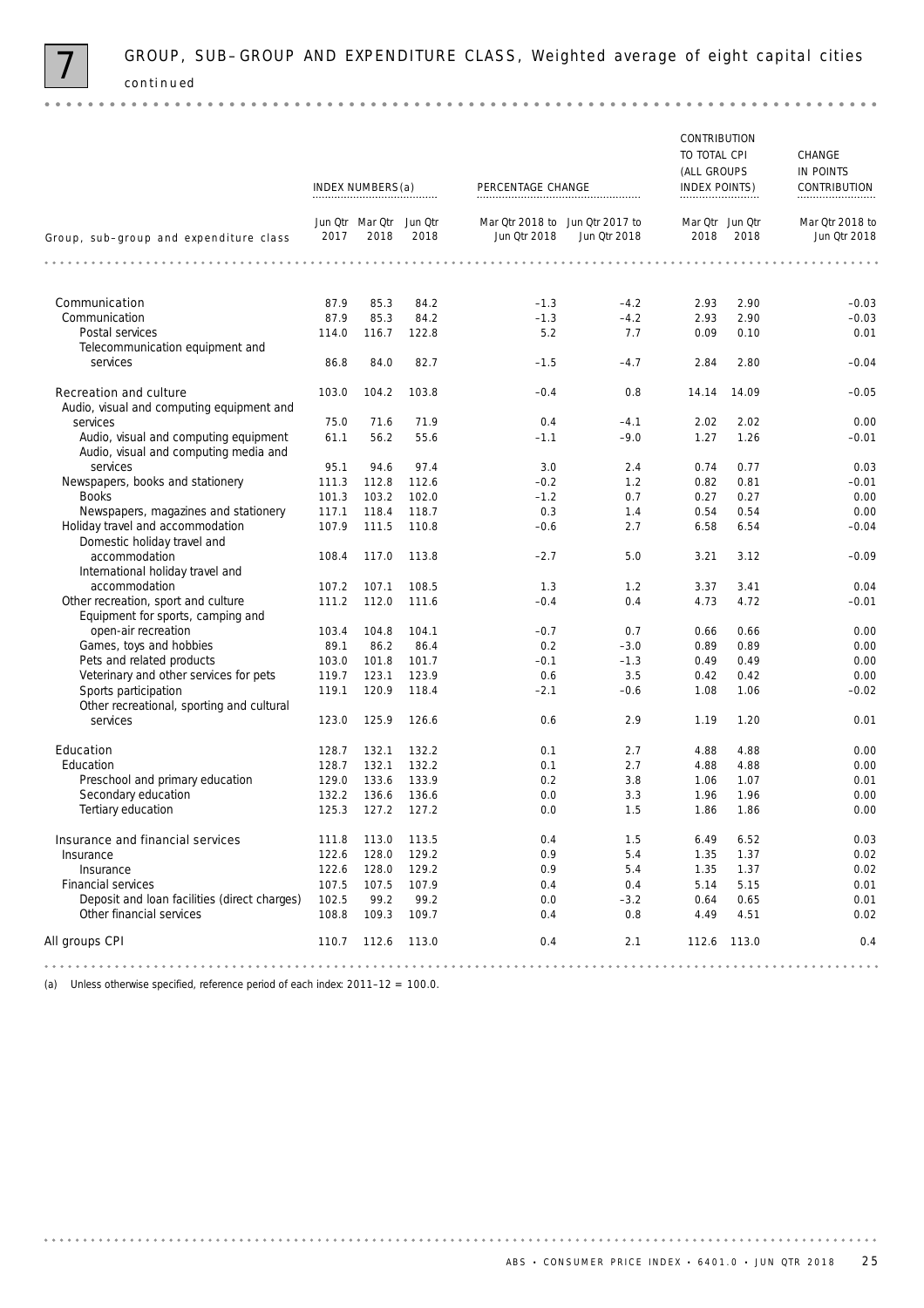# 8 ANALYTICAL SERIES, Weighted average of eight capital cities(a)

|                                                         |                | INDEX NUMBERS(b)                | . <b>.</b>     | PERCENTAGE CHANGE                               |              | CONTRIBUTION<br>TO TOTAL CPI<br>(ALL GROUPS CPI<br>INDEX POINTS) |                 | CHANGE<br>IN POINTS<br>CONTRIBUTION                                                 |
|---------------------------------------------------------|----------------|---------------------------------|----------------|-------------------------------------------------|--------------|------------------------------------------------------------------|-----------------|-------------------------------------------------------------------------------------|
|                                                         | 2017           | Jun Qtr Mar Qtr Jun Qtr<br>2018 | 2018           | Mar Qtr 2018 to Jun Qtr 2017 to<br>Jun Qtr 2018 | Jun Qtr 2018 | Mar Qtr<br>2018                                                  | Jun Qtr<br>2018 | Mar Qtr 2018 to<br>Jun Otr 2018                                                     |
|                                                         |                |                                 |                |                                                 |              |                                                                  |                 |                                                                                     |
| All groups CPI                                          | 110.7          | 112.6                           | 113.0          | 0.4                                             | 2.1          | 112.6                                                            | 113.0           | 0.4                                                                                 |
| All groups CPI, seasonally adjusted                     |                | 110.9 r112.7                    | 113.3          | 0.5                                             | 2.2          | $\sim$                                                           |                 |                                                                                     |
| <b>Underlying trend series</b>                          |                |                                 |                |                                                 |              |                                                                  |                 |                                                                                     |
| Trimmed mean(c)                                         |                | $\sim$                          |                | 0.5                                             | 1.9          | $\sim$                                                           |                 | $\sim$ $\sim$                                                                       |
| Weighted median(c)                                      |                |                                 |                | 0.5                                             | 1.9          |                                                                  |                 | $\epsilon \rightarrow$                                                              |
| International trade exposure series                     |                |                                 |                |                                                 |              |                                                                  |                 |                                                                                     |
| Tradables                                               | 101.9          | 101.7                           | 102.2          | 0.5                                             | 0.3          | 38.88                                                            | 39.04           | 0.16                                                                                |
| Non-tradables                                           | 116.2          | 119.3                           | 119.7          | 0.3                                             | 3.0          | 73.73                                                            | 73.98           | 0.25                                                                                |
| Goods and services series                               |                |                                 |                |                                                 |              |                                                                  |                 |                                                                                     |
| Goods component                                         | 107.3          | 109.3                           | 109.8          | 0.5                                             | 2.3          | 60.16                                                            | 60.45           | 0.29                                                                                |
| Services component                                      | 115.4          | 117.2                           | 117.5          | 0.3                                             | 1.8          | 52.45                                                            | 52.57           | 0.12                                                                                |
| All groups CPI including<br>Deposit and loan facilities |                |                                 |                |                                                 |              |                                                                  |                 |                                                                                     |
| (indirect charges)                                      | 111.4          | 113.6                           | 114.0          | 0.4                                             | 2.3          |                                                                  |                 | $\sim$ $\sim$                                                                       |
| Market goods and services<br>excluding 'volatile items' |                |                                 |                |                                                 |              |                                                                  |                 |                                                                                     |
| Goods                                                   | 107.3          | 108.1                           | 108.5          | 0.4                                             | 1.1          | 48.12                                                            | 48.31           | 0.19                                                                                |
| Services                                                | 109.3          | 110.6                           | 110.5          | $-0.1$                                          | 1.1          | 36.99                                                            | 36.97           | $-0.02$                                                                             |
| Total                                                   | 108.1          | 109.1                           | 109.3          | 0.2                                             | 1.1          | 85.11                                                            | 85.27           | 0.16                                                                                |
| All groups CPI excluding                                |                |                                 |                |                                                 |              |                                                                  |                 |                                                                                     |
| Food and non-alcoholic beverages                        | 111.6          | 113.8                           | 114.4          | 0.5                                             | 2.5          | 94.41                                                            | 94.89           | 0.48                                                                                |
| Alcohol and tobacco                                     | 109.0          | 110.5                           | 110.8          | 0.3                                             | 1.7          | 104.40                                                           | 104.69          | 0.29                                                                                |
| Clothing and footwear                                   | 111.3          | 113.4                           | 113.8          | 0.4                                             | 2.2          | 108.75                                                           | 109.11          | 0.36                                                                                |
| Housing                                                 | 108.8          | 110.3                           | 110.7          | 0.4                                             | 1.7          | 87.09                                                            | 87.47           | 0.38                                                                                |
| Furnishings, household                                  |                |                                 |                |                                                 |              |                                                                  |                 |                                                                                     |
| equipment and services                                  | 111.3          | 113.5                           | 113.9          | 0.4                                             | 2.3          | 102.28                                                           | 102.66          | 0.38                                                                                |
| Health                                                  | 109.6          | 111.5                           | 111.8          | 0.3                                             | 2.0          | 106.47                                                           | 106.76          | 0.29                                                                                |
| Transport<br>Communication                              | 112.1          | 113.8<br>113.5                  | 114.0<br>113.9 | 0.2<br>0.4                                      | 1.7<br>2.2   | 100.71<br>109.68 110.12                                          | 100.93          | 0.22<br>0.44                                                                        |
| Recreation and culture                                  | 111.4<br>111.8 | 113.8                           | 114.4          | 0.5                                             | 2.3          | 98.47                                                            | 98.93           | 0.46                                                                                |
| Education                                               | 110.1          | 111.9                           | 112.4          | 0.4                                             | 2.1          | 107.73                                                           | 108.14          | 0.41                                                                                |
| Insurance and financial services                        | 110.6          | 112.6                           | 113.0          | 0.4                                             | 2.2          | 106.12                                                           | 106.50          | 0.38                                                                                |
| Housing, Insurance and                                  |                |                                 |                |                                                 |              |                                                                  |                 |                                                                                     |
| financial services                                      | 108.6          | 110.1                           | 110.5          | 0.4                                             | 1.7          | 80.60                                                            | 80.95           | 0.35                                                                                |
| Medical and hospital services                           | 109.5          | 111.5                           | 111.7          | 0.2                                             | 2.0          | 108.40                                                           | 108.68          | 0.28                                                                                |
| Food and energy                                         | 112.0          | 113.4                           | 113.8          | 0.4                                             | 1.6          | 91.20                                                            | 91.51           | 0.31                                                                                |
| 'Volatile items'                                        | 111.6          | 113.4                           | 113.6          | 0.2                                             | 1.8          | 106.38                                                           | 106.63          | 0.25                                                                                |
| not applicable                                          |                |                                 |                |                                                 |              | .<br>$- - - - -$                                                 |                 | (b) Unless otherwise specified, reference period of each index: $2011-12 = 100.0$ . |

r revised

(a) Refer to paragraphs 11 and 12 of the Explanatory Notes for a description of these series.

(c) Index numbers are available in the time series spreadsheet 'Table 8. CPI: Analytical Series, Weighted Average of Eight Capital Cities'.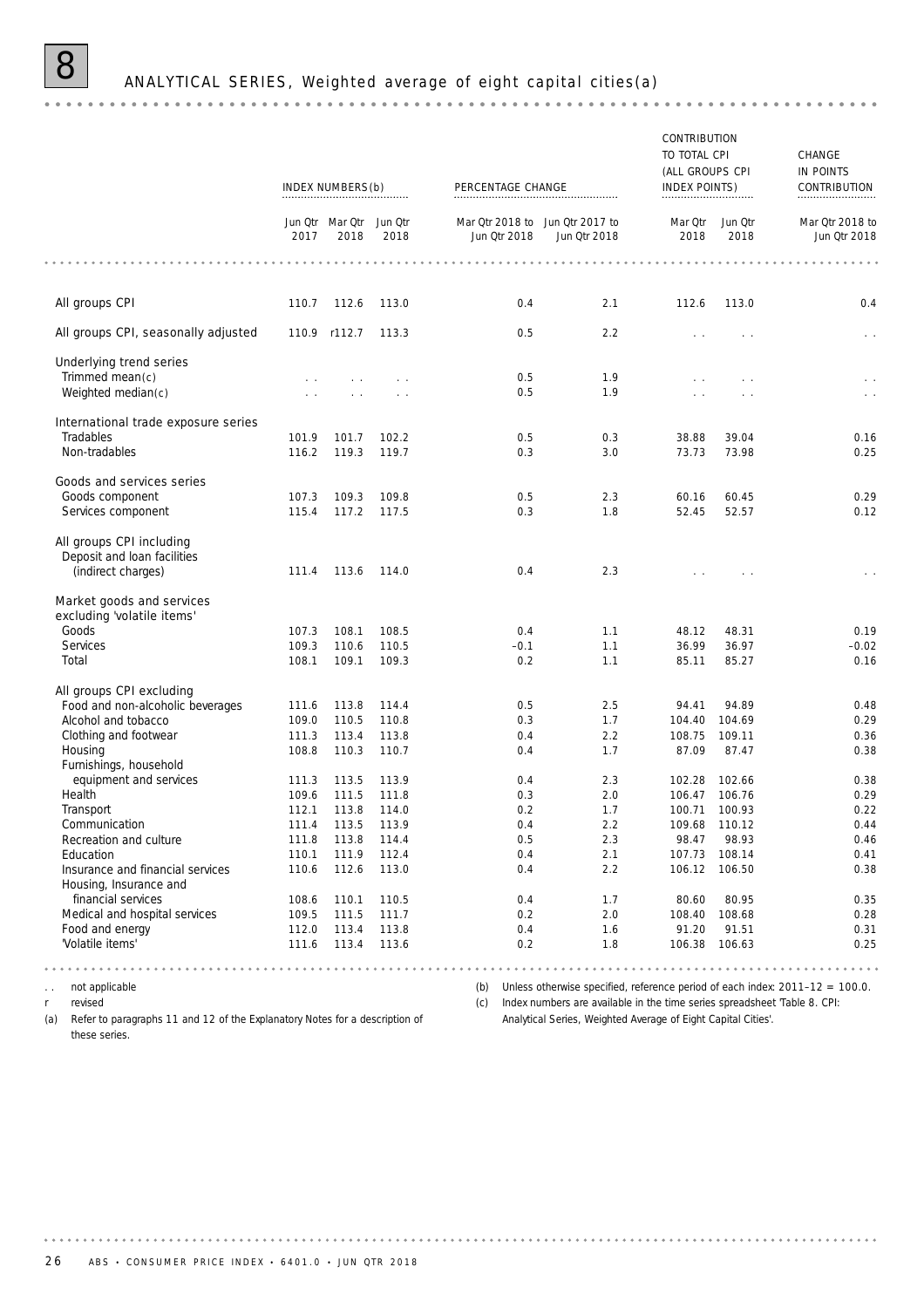## EXPLANATORY NOTES

| BRIEF DESCRIPTION OF THE<br><b>CPI</b> | The Consumer Price Index (CPI) measures quarterly changes in the price of a 'basket'<br>1.<br>of goods and services which account for a high proportion of expenditure by the CPI<br>population group (i.e. metropolitan households). This 'basket' covers a wide range of<br>goods and services, arranged in the following eleven groups:<br>Food and non-alcoholic beverages<br>Alcohol and tobacco<br>Clothing and footwear<br>$\blacksquare$ Housing<br>Furnishings, household equipment and services<br>$H$ ealth<br>■ Transport<br>Communication<br>Recreation and culture<br><b>Education</b><br>Insurance and financial services.                                                                                                                                                                                                                                                                                                                         |
|----------------------------------------|-------------------------------------------------------------------------------------------------------------------------------------------------------------------------------------------------------------------------------------------------------------------------------------------------------------------------------------------------------------------------------------------------------------------------------------------------------------------------------------------------------------------------------------------------------------------------------------------------------------------------------------------------------------------------------------------------------------------------------------------------------------------------------------------------------------------------------------------------------------------------------------------------------------------------------------------------------------------|
|                                        | Capital city indexes used by the CPI are based on the 2011 Australian Statistical<br>$\mathbf{2}$<br>Geography Standard (ASGS) Greater Capital City Statistical Areas. The capital city indexes<br>measure price movements over time in each city individually. They do not measure<br>differences in retail price levels between cities.                                                                                                                                                                                                                                                                                                                                                                                                                                                                                                                                                                                                                         |
|                                        | 3 Further information about the CPI is contained in <i>Consumer Price Index: Concepts</i> ,<br>Sources and Methods (cat. no. 6461.0).                                                                                                                                                                                                                                                                                                                                                                                                                                                                                                                                                                                                                                                                                                                                                                                                                             |
| PRICES                                 | The frequency of price collection by item varies as necessary to obtain reliable price<br>4<br>measures. Prices of some items are volatile (i.e. their prices may vary many times each<br>quarter) and for these items frequent price observations are necessary to obtain a<br>reliable measure of the average price for the quarter. Each month prices are collected at<br>regular intervals for goods such as alcohol, men's and women's clothing, project homes,<br>motor vehicles, petrol and holiday travel and accommodation. In the case of transactions<br>data, revenue and quantity data are collected on a weekly basis. For most other items,<br>price volatility is not a problem and prices are collected once a quarter. There are a few<br>items where prices are changed at infrequent intervals, for example education fees<br>where prices are set once a year. In these cases, the frequency of price collection is<br>modified accordingly. |
|                                        | In order to facilitate a more even spread of field collection workload, the number of<br>5.<br>items for which prices are collected quarterly is distributed roughly equally across each<br>month of each quarter. In all cases, however, individual items are priced in the same<br>month of each quarter. For example, items for which prices are collected in the first<br>month of the September quarter, July, are also priced in the first month of subsequent<br>quarters, namely October, January and April.                                                                                                                                                                                                                                                                                                                                                                                                                                              |
| WEIGHTING PATTERN                      | 6 There are 87 expenditure classes (that is, groupings of like items) in the 17th series<br>CPI and each expenditure class has its own weight, or measure of relative importance. In<br>calculating the index, price changes for the various expenditure classes are combined<br>using these weights.                                                                                                                                                                                                                                                                                                                                                                                                                                                                                                                                                                                                                                                             |
|                                        | Changes in the weighting pattern have formerly been made at approximately six<br>7<br>yearly intervals to take account of changes in household spending patterns. From the<br>introduction of the 17th series CPI in December quarter 2017, the weights are now<br>updated annually. The Household Expenditure Survey (HES) is used to re-weight the CPI<br>in the years where it is available, currently six-yearly. In inter-HES years, Household Final<br>Consumption Expenditure (HFCE) data from the National Accounts is used as the<br>primary data source for updating the weights. The CPI now comprises seventeen series<br>of price indexes which have been linked to form a continuous series. The current and<br>historical weighting patterns for the CPI for the weighted average of the eight capital                                                                                                                                             |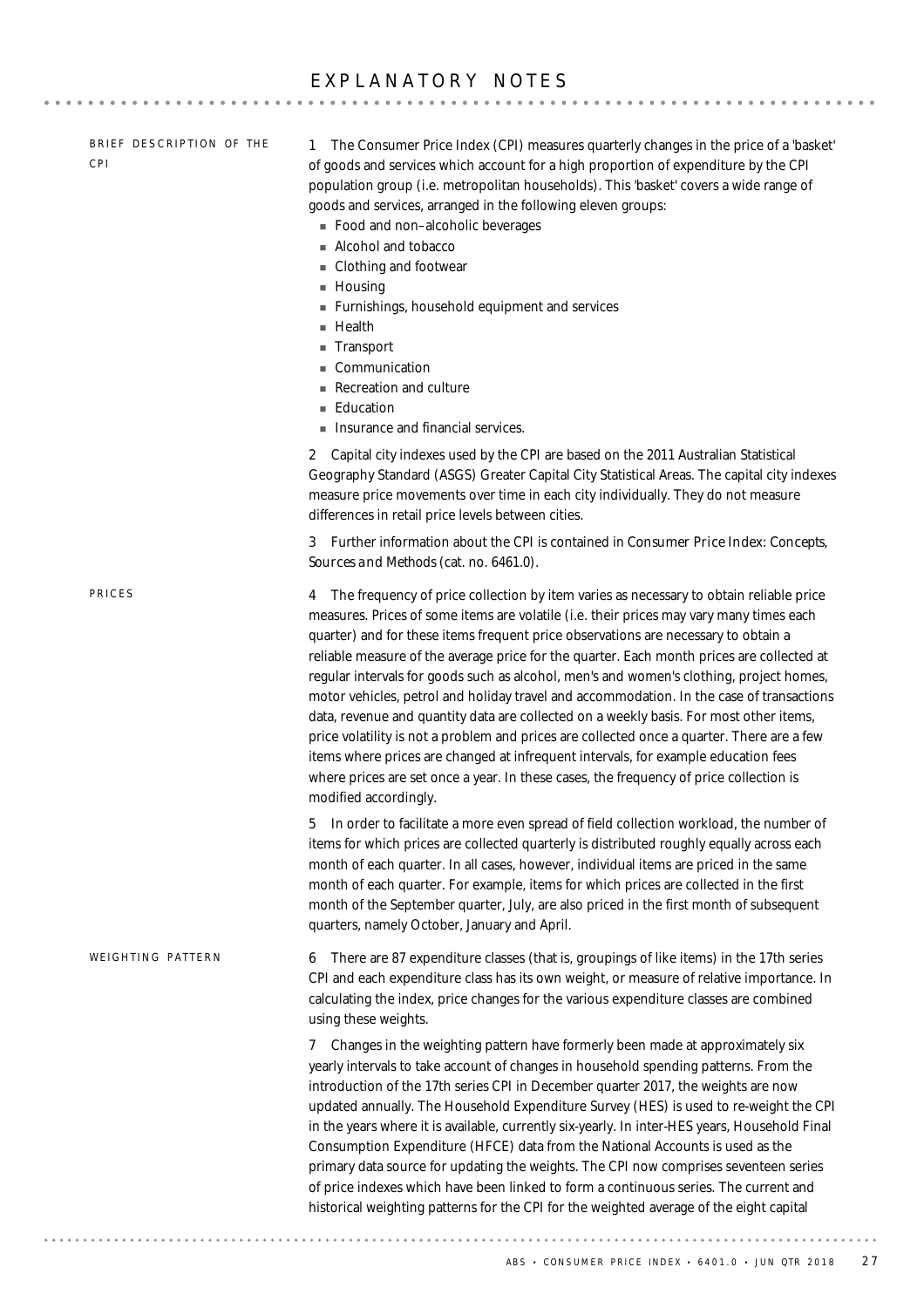| WEIGHTING PATTERN continued | cities are published in Consumer Price Index: Historical Weighting Patterns, 1948 - 2017<br>(cat. no. 6431.0). The 17th series weighting pattern for the weighted average of eight<br>capital cities and for each of the eight capital cities, as well as each city's percentage<br>contribution to the weighted average, are also published in the Consumer Price Index:<br>17th Series Weighting Pattern (cat. no. 6473.0). Both publications are available on the<br>ABS website <http: www.abs.gov.au="">.</http:>                                                                                                                                                                                                                                                                                                                                                                                                                                                                                                                                                                                                                                                                                                                                                                                                                                                                                                                                                                                                                                                                                                                                                                                                                                                                                                                             |
|-----------------------------|----------------------------------------------------------------------------------------------------------------------------------------------------------------------------------------------------------------------------------------------------------------------------------------------------------------------------------------------------------------------------------------------------------------------------------------------------------------------------------------------------------------------------------------------------------------------------------------------------------------------------------------------------------------------------------------------------------------------------------------------------------------------------------------------------------------------------------------------------------------------------------------------------------------------------------------------------------------------------------------------------------------------------------------------------------------------------------------------------------------------------------------------------------------------------------------------------------------------------------------------------------------------------------------------------------------------------------------------------------------------------------------------------------------------------------------------------------------------------------------------------------------------------------------------------------------------------------------------------------------------------------------------------------------------------------------------------------------------------------------------------------------------------------------------------------------------------------------------------|
| ANALYSIS OF CPI CHANGES     | Movements in indexes from one period to another can be expressed either as<br>8<br>changes in index points or as percentage changes. The following example illustrates the<br>method of calculating changes in index points and percentage changes between any two<br>periods:<br>All groups CPI: Weighted average of eight capital cities. Index numbers:<br>June Quarter 2018 = 113 (see Table 1)<br>Less June 2017 = 110.7 (see Table 1)<br>Change in index points $= 2.3$<br>Percentage change = $2.3/110.7 \times 100 = 2.1\%$ (see Table 2)                                                                                                                                                                                                                                                                                                                                                                                                                                                                                                                                                                                                                                                                                                                                                                                                                                                                                                                                                                                                                                                                                                                                                                                                                                                                                                  |
|                             | 9 Percentage changes are calculated to illustrate three different kinds of movements in<br>index numbers:<br>movements between consecutive financial years (where the index numbers for<br>financial years are simple averages of the quarterly index numbers)<br>movements between corresponding quarters of consecutive years<br>movements between consecutive quarters.                                                                                                                                                                                                                                                                                                                                                                                                                                                                                                                                                                                                                                                                                                                                                                                                                                                                                                                                                                                                                                                                                                                                                                                                                                                                                                                                                                                                                                                                         |
|                             | 10 Table 7 provides a detailed analysis, for the weighted average of eight capital cities,<br>of movements in the CPI since the previous quarter, including information on<br>movements for groups, sub-groups and expenditure classes. It also shows the<br>contribution which each makes to the total CPI. For instance, the dairy and related<br>products sub-group contributed 1.11 index points to the total All groups index number<br>of 113 for the June Quarter 2018. The final column shows contributions to the change in<br>All Groups index points by each group, sub-group and expenditure class.                                                                                                                                                                                                                                                                                                                                                                                                                                                                                                                                                                                                                                                                                                                                                                                                                                                                                                                                                                                                                                                                                                                                                                                                                                    |
| ANALYTICAL SERIES           | 11 Various series are presented in Table 8 in this publication to assist users analyse the<br>CPI. Some of the analytical series are compiled by taking subsets of the CPI basket, and<br>most are self-explanatory, such as 'All groups CPI excluding food and non-alcoholic<br>beverages'. (A complete list of CPI groups, sub-groups and expenditure classes is<br>contained in Tables 6 and 7). Other series and their composition are described below:<br>All groups CPI, seasonally adjusted. Comprises all components included in the All<br>groups CPI, seasonally adjusted where seasonality has been identified at the<br>weighted average of eight capital cities level. Seasonal adjustment factors are<br>calculated using the history of price changes up to the current quarter CPI and are<br>revised each quarter.<br>• Where CPI expenditure classes are identified as having a seasonal pattern,<br>quarterly price changes are estimated on a seasonally adjusted basis. At the<br>introduction of the 17th series, 57 out of the 87 expenditure classes were<br>classified as seasonal. A description of which series are currently seasonally<br>adjusted is published in the Appendix of every December quarter issue of<br>Consumer Price Index, Australia (cat. no. 6401.0), following the annual seasonal<br>reanalysis.<br>Inderlying trend series, 'Trimmed means' and 'Weighted median! These are two<br>analytical measures of trend inflation calculated from the June quarter 2002 using<br>standard ABS seasonal adjustment techniques. For more information see the<br>Information Paper: Seasonal Adjustment of Consumer Price Indexes, 2011 (cat. no.<br>6401.0.55.003). The trimmed mean and weighted median are calculated using the<br>distribution of expenditure classes each quarter derived as follows: |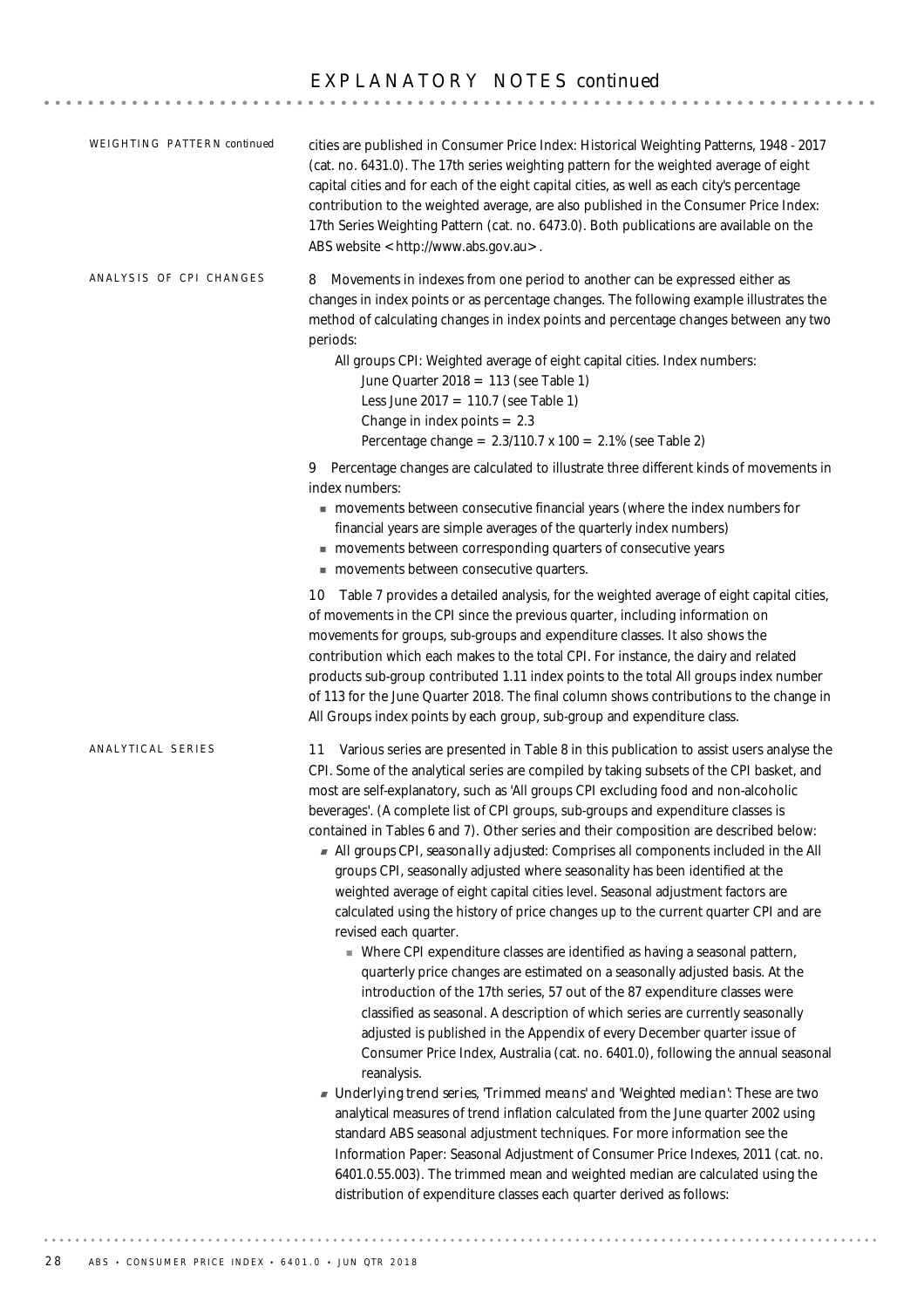AN A L Y T I C A L SE R I E S *continued*

- ! The CPI expenditure classes are ranked from lowest to highest according to the seasonally adjusted percentage change from the previous quarter.
- ! The seasonally adjusted relative weight of each expenditure class is calculated based on its previous quarter contribution to the All groups CPI.
- The 'Trimmed mean' is calculated by using a weighted average of percentage change from the previous quarter (seasonally adjusted) from the middle 70 per cent of the distribution.
- ! The 'Weighted median' is calculated using the percentage change from the previous quarter (seasonally adjusted) expenditure class at the 50th percentile of the distribution.
- ! *International trade exposure series, Tradables component*: Comprises all items whose prices are largely determined on the world market. For more information, see paragraph 12 below.
- ! *International trade exposure series, Non-tradables component*: Comprises all items not included in the Tradables component.
- ! *All groups CPI, goods component*: Comprises the food and non-alcoholic beverages group (except restaurant meals); alcohol and tobacco group; clothing and footwear group (except cleaning, repair and hire of clothing and footwear); furnishings, household equipment and services group (except domestic and household services sub-group); utilities, audio, visual and computing equipment and services, and newspapers, books and stationery sub-groups; and new dwelling purchase by owner-occupiers, pharmaceutical products, motor vehicles, automotive fuel, spare parts and accessories for motor vehicles, equipment for sports, camping and open-air recreation, games, toys and hobbies and pets and related products expenditure classes.
- ! *All groups CPI, services component*: Comprises all items not included in the 'All groups CPI, goods component'. A description of which series are goods or services is published in the Appendix of the December quarter 2017 issue of Consumer Price Index, Australia (cat. no 6401.0).
- ! *All groups CPI including deposit and loan facilities (indirect charges):* One of the outcomes of the 16th series CPI Review was to remove the indirectly measured component of the deposit and loan facilities index from the headline CPI but to include it in a new analytical series. This index includes the 17th series All groups CPI plus the indirectly measured component of the deposit and loan facilities index.
- ! *Market goods and services excluding 'volatile items':* in addition to the items excluded from the series 'All groups CPI excluding 'volatile items', also excludes: utilities, property rates and charges, child care, health, other services in respect of motor vehicles, urban transport fares, postal services, and education.
- ! *All groups CPI excluding insurance and financial services:* Reflecting the changing composition of the CPI, from the September quarter 1989 to the June quarter 1998, comprises the All groups CPI excluding house insurance, house contents insurance, vehicle insurance and mortgage interest charges and consumer credit charges; from the September quarter 1998 to the June quarter 2000 comprises the All groups CPI excluding house insurance, house contents insurance and vehicle insurance; from the September quarter 2000 to the June quarter 2005 comprises the All groups CPI excluding insurance services; from the September quarter 2005 to the June quarter 2011 comprises the All groups CPI excluding financial and insurance services; from the September quarter 2011 comprises the All groups CPI excluding insurance and financial services.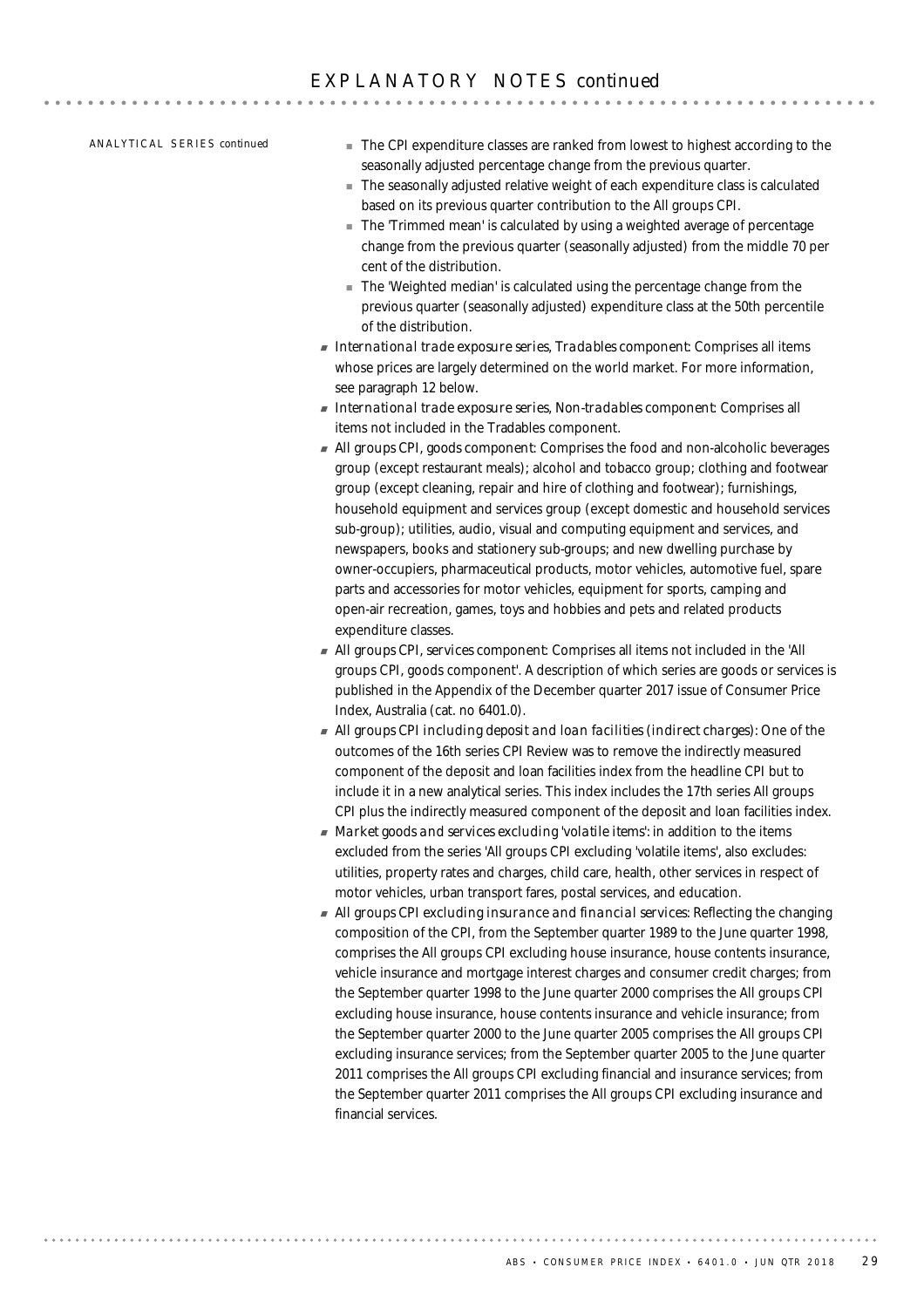$-$ 

14 Seasonally adjusted estimates are derived by estimating and removing systematic calendar related effects from the original series. In most economic data these calendar related effects are a combination of the classical seasonal influences (e.g. the effect of the weather, social traditions or administrative practices such as government charges increasing on 1 July each year) plus other kinds of calendar related variations, such as Easter or the proximity of significant days in the year (e.g. Christmas). In the seasonal adjustment process, both seasonal and other calendar related factors evolve over time to reflect changes in activity patterns. The seasonally adjusted estimates reflect the sampling and non–sampling errors to which the original estimates are subject. 15 The CPI uses a concurrent seasonal adjustment methodology to derive the adjustment factors. This method uses the original time series available at each reference period to estimate seasonal factors for the current and previous quarters. Concurrent seasonal adjustment is technically superior to the more traditional method of reanalysing seasonal patterns once each year because it uses all available data to fine tune the estimates of the seasonal component each quarter. With concurrent analysis, the seasonally adjusted series are subject to revision each quarter as the estimates of the seasonal factors are improved. In most instances, the only significant revisions will be to SEASONALLY ADJUSTED INDEXES 13 Published index numbers, except for the underlying trend series, are rounded to one decimal place. Percentage change movements are calculated from the index numbers and then rounded to one decimal place. Rounding errors can occur, causing discrepancies (e.g. when calculating percentage changes of aggregates and their components). Underlying trend series, 'Trimmed mean' and 'Weighted median' index numbers are published to four decimal places. Percentage change movements are calculated from the published index numbers and rounded to one decimal place. ROUNDING ! *All groups CPI excluding housing and insurance and financial services:* Reflecting the changing composition of the CPI, from the September quarter 1989 to the June quarter 1998, comprises the All groups CPI excluding housing, house contents insurance, vehicle insurance and consumer credit charges; from the September quarter 1998 to the June quarter 2000 comprises the All groups CPI excluding housing, house insurance, house contents insurance and vehicle insurance; from the September quarter 2000 to the June quarter 2005 comprises the All groups CPI excluding housing and insurance services; from the September quarter 2005 to the June quarter 2011 comprises the All groups CPI excluding housing and financial and insurance services; from the September quarter 2011 comprises the All groups CPI excluding housing and insurance and financial services. ! *All groups CPI excluding food and energy:* Comprises the All groups CPI excluding the food and non-alcoholic beverages group (except restaurant meals); electricity, gas and other household fuels; and automotive fuel. ! *All groups CPI excluding 'volatile items':* Comprises the All groups CPI excluding fruit and vegetables and automotive fuel. 12 The International trade exposure series was reviewed and updated for the December quarter 2016. There were eight changes of classification outlined in the September quarter 2016 feature article 'Review of the Consumer Price Index International Trade Exposure Series' (cat. no. 6401.0): breakfast cereals; waters, soft drinks and juices; gas and other household fuels; therapeutic appliances and equipment; and newspaper, magazines and stationery were reclassified from non-tradables to tradables: and spirits; tobacco; and pharmaceutical products were reclassified from tradables to non-tradables. These changes are included from the December quarter 2016. The historical tradables and non-tradables series will not be revised. A description of which expenditure classes are tradables or non-tradables is published in the Appendix of the December quarter 2017 issue of Consumer Price Index, Australia (cat. no 6401.0). AN A L Y T I C A L SE R I E S *continued*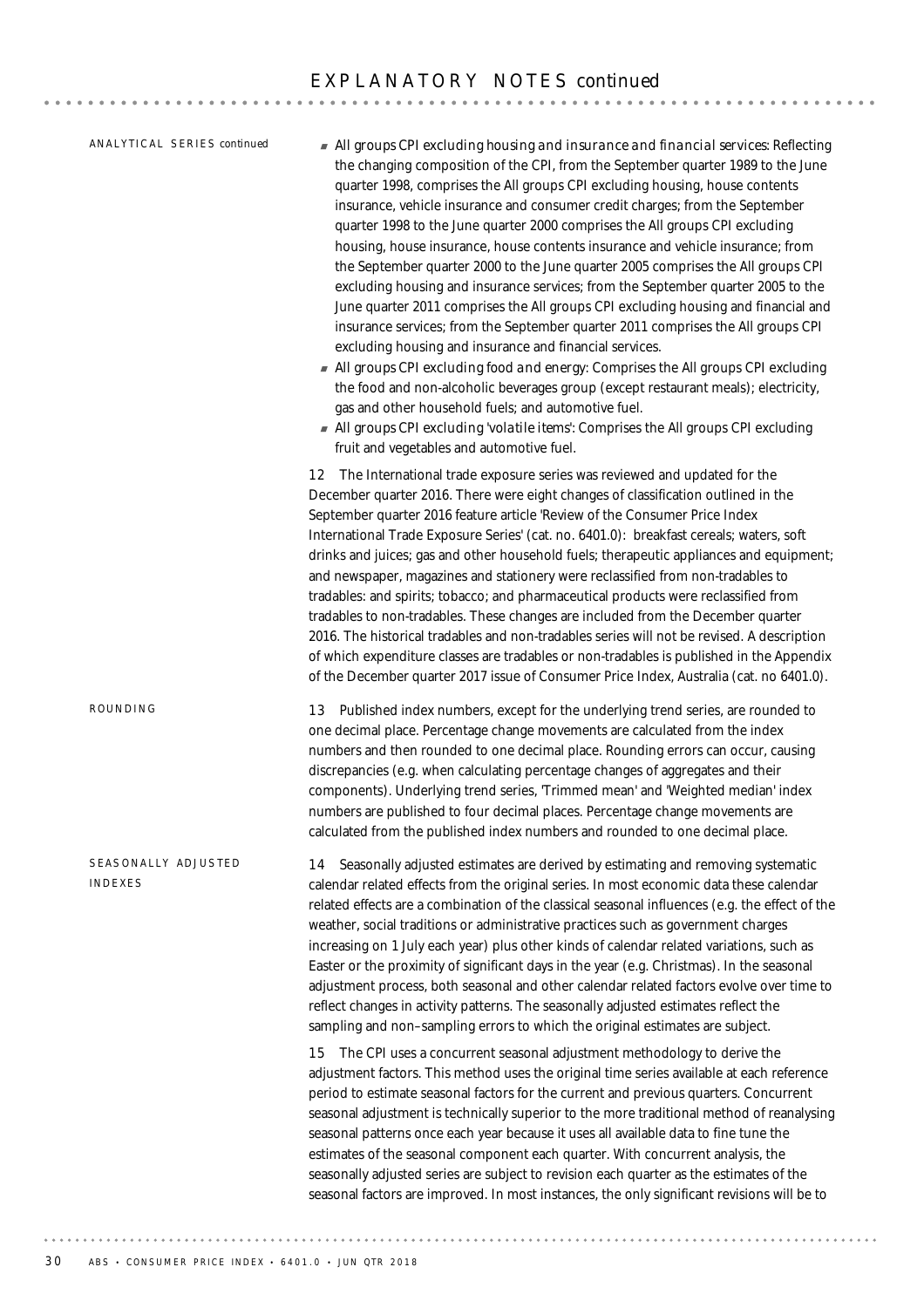SEASONALLY ADJUSTED INDEXES *continued*

the combined adjustment factors for the previous quarter and for the same quarter in the preceding year as the reference quarter (i.e. if the latest quarter is June quarter 2018 then the most significant revisions will be to December quarter 2017 and June quarter 2017). The seasonal patterns are also reanalysed on an annual basis or when there are known changes to regular events. This can lead to additional revisions.

16 Autoregressive integrated moving average (ARIMA) modelling can improve the revision properties of the seasonally adjusted and trend estimates. ARIMA modelling relies on the characteristics of the series being analysed to project future period data. The projected values are temporary, intermediate values, that are only used internally to improve the estimation of the seasonal factors. The projected data do not affect the original estimates and are discarded at the end of the seasonal adjustment process. From the December quarter 2012, the Consumer Price Index uses ARIMA modelling where appropriate for individual time series. The ARIMA model is assessed as part of the annual reanalysis. For more information on ARIMA modelling see Feature article: Use of ARIMA modelling to reduce revisions in the October 2004 issue of *Australian Economic Indicators* (cat. no. 1350.0).

17 The ABS applies seasonal adjustment to the expenditure class components of the CPI which are found to be seasonal, and then aggregates the seasonally adjusted and non–seasonally adjusted components to calculate the All groups CPI, seasonally adjusted, Trimmed mean and Weighted median estimates. The seasonally adjusted expenditure class components are available in Table 13 – CPI expenditure classes and selected analytical series, seasonally adjusted index numbers, weighted average of eight capital cities. The seasonal factors used to derive these seasonally adjusted indexes are available in Table 14 – CPI expenditure class, combined seasonal adjustment factors, weighted average of eight capital cities. For more information about seasonal adjustment of the CPI please refer to *Information Paper: Seasonal Adjustment of Consumer Price Indexes, 2011* (cat. no. 6401.0.55.003).

18 In analysing price movements in Australia, an important consideration is Australia's performance relative to other countries. However, a simple comparison of All groups (or headline) CPIs is often inappropriate because of the different measurement approaches used by countries for certain products, particularly housing and financial and insurance services. To provide a better basis for international comparisons, the 17th International Conference of Labour Statisticians adopted a resolution which called for countries to 'if possible, compile and provide for dissemination to the international community an index that excludes housing and financial services' in addition to the all-items index. INTERNATIONAL COMPARISONS

19 CPI original indexes are revised only in exceptional circumstances, such as to correct a significant error. As is the case with all price indexes, the index reference period (i.e. the period in which the index is set equal to 100.0) will be changed periodically. The index number levels for all periods will be changed by this process and it may also result in differences, due to rounding, between the percentage changes published on the old base and those on the new base. Seasonally adjusted indexes (including the Trimmed mean and Weighted median) for some quarters will be revised as extra quarters are included in the series analysed for seasonal influences (see paragraphs 14 to 17). REVISIONS

20 Current publications and other products released by the ABS are listed on the ABS website <http://www.abs.gov.au>. The ABS also issues a daily *Release Advice* on the website which details products to be released in the week ahead. RELATED PUBLICATIONS

> 21 Users may also wish to refer to the following publications and other data products that are available free of charge from the ABS website:

! *Information Paper: Introduction of the 17th Series Australian Consumer Price Index,* 2017 (cat. no. 6470.0.55.001)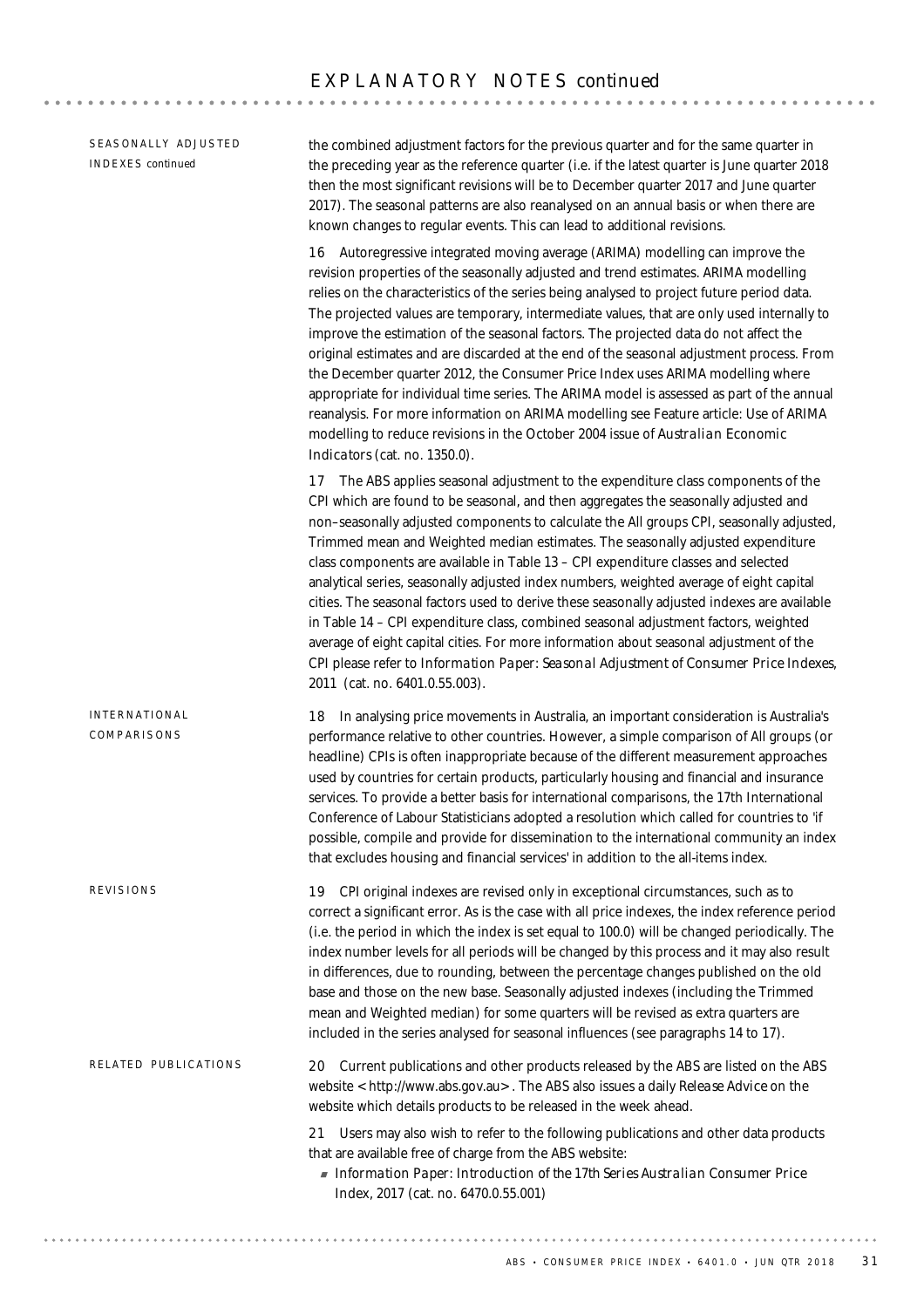### RELATED PUBLICATIONS *continued*

- ! *Consumer Price Index: 17th Series Weighting Pattern*, Sep 2017 (cat. no. 6473.0)
- ! *Consumer Price Index: Historical Weighting Patterns*, 1948 2017 (cat. no. 6431.0)
- ! *A Guide to the Consumer Price Index: 17th Series*, 2017 (cat. no. 6440.0)
- ! *Information Paper: An Implementation Plan to Annually Re-weight the Australian CPI,* 2017 (cat.no. 6401.0.60.005)
- ! *Information Paper: An Implementation Plan to Maximise the Use of Transactions Data in the CPI,* Jun 2017 (cat.no. 6401.0.60.004)
- ! *Enhancing the Australian CPI: A roadmap, Aug 2015* (cat. no. 6401.0.60.001)
- ! *Information Paper: Increasing the Frequency of CPI Expenditure Class Weight Updates, July 2016* (cat. no. 6401.0.60.002)
- ! *Information Paper: Making Greater Use of Transactions Data to compile the Consumer Price Index, Australia, 2016* (cat. no. 6401.0.60.003)
- ! *A Guide to the Consumer Price Index, 16th Series* (cat. no. 6440.0)
- ! Consumer Price Index: Concepts, Sources and Methods (cat. no. 6461.0)
- ! *Information Paper: Introduction of the 16th Series Australian Consumer Price Index, 2011* (cat. no. 6470.0)
- ! *Information Paper: Outcome of the 16th Series Australian Consumer Price Index Review, Australia* (cat. no. 6469.0)
- ! *Consumer Price Index Commodity Classification, Australia, 16th Series, 2011* (cat. no. 6401.0.55.004)
- ! *Consumer Price Index: 16th Series Weighting Pattern* (cat. no. 6471.0)
- ! *Consumer Price Index: Historical Weighting Patterns (1948–2011)* (cat. no. 6431.0)
- ! *Analytical Living Cost Indexes and Pensioner and Beneficiary Living Cost Index: 16th Series Weighting Patterns* (cat. no. 6472.0)
- ! *Consumer Price Index: Correspondence with Household Expenditure Classification, Australia* (cat. no. 6446.0.55.001)
- ! *Information Paper: Seasonal Adjustment of Consumer Price Indexes, 2011* (cat. no. 6401.0.55.003)
- ! *Information Paper: Experimental Price Indexes for Financial Services* (cat. no. 6413.0)
- ! *Information Paper: The Introduction of Hedonic Price Indexes for Personal Computers* (cat. no. 6458.0)
- ! *Analytical Living Cost Indexes for Selected Australian Household Types* (cat. no. 6463.0)
- ! *Selected Living Cost Indexes, Australia* (cat. no. 6467.0)
- ! *Residential Property Price Indexes: Eight Capital Cities* (cat. no. 6416.0)
- ! *Producer Price Indexes, Australia* (cat. no. 6427.0)
- ! *International Trade Price Indexes, Australia* (cat. no. 6457.0)
- ! *Wage Price Index, Australia* (cat. no. 6345.0)

### DATA AVAILARLE

22 As well as the statistics included in this publication, there is more detailed data for each capital city available on the ABS website. Inquiries should be made to the National Information and Referral Service on 1300 135 070.